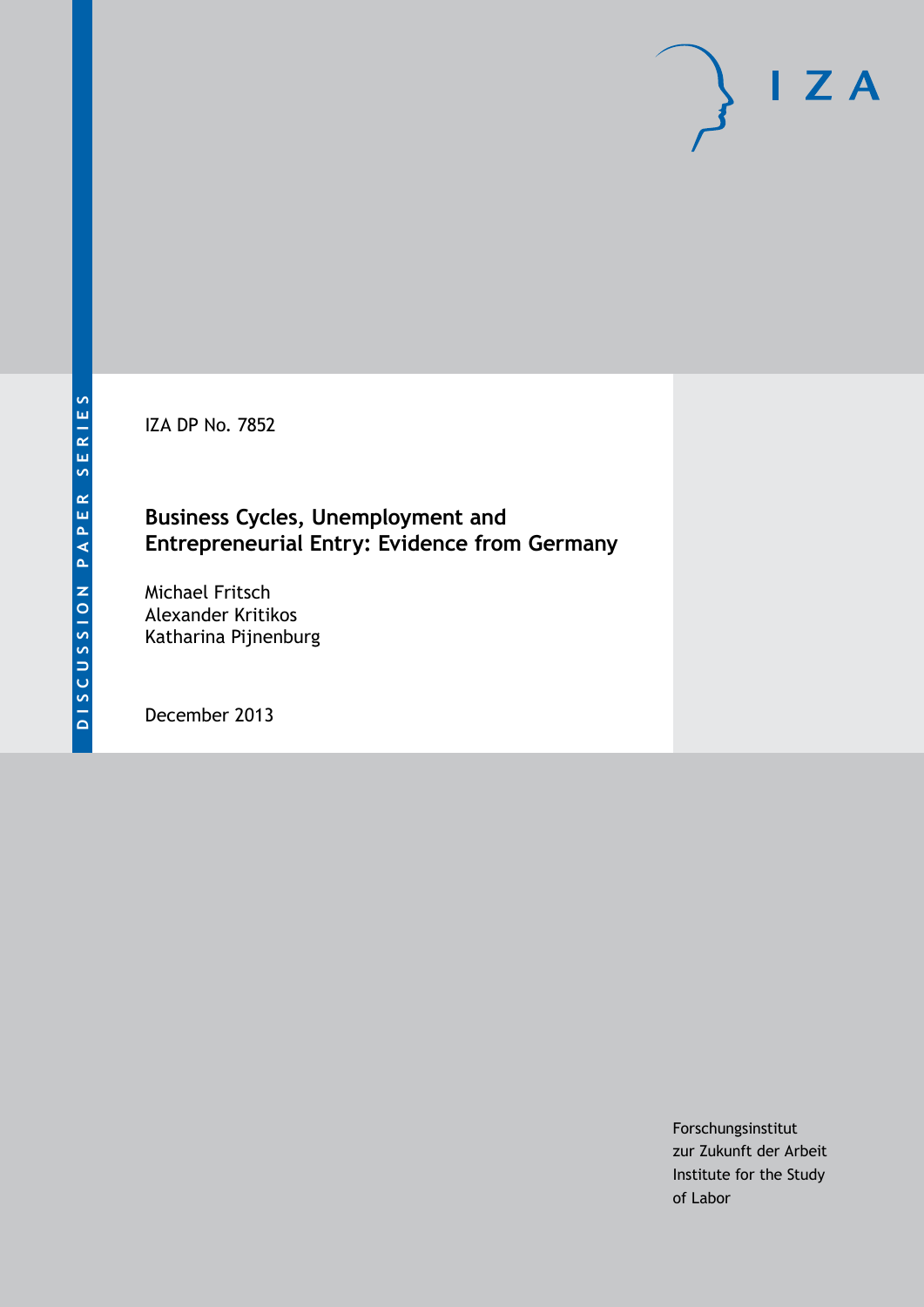# **Business Cycles, Unemployment and Entrepreneurial Entry: Evidence from Germany**

### **Michael Fritsch**

*Friedrich Schiller University Jena and DIW Berlin*

### **Alexander Kritikos**

*DIW Berlin, University of Potsdam, IZA and IAB*

# **Katharina Pijnenburg**

*DIW Berlin*

Discussion Paper No. 7852 December 2013

IZA

P.O. Box 7240 53072 Bonn Germany

Phone: +49-228-3894-0 Fax: +49-228-3894-180 E-mail: [iza@iza.org](mailto:iza@iza.org)

Any opinions expressed here are those of the author(s) and not those of IZA. Research published in this series may include views on policy, but the institute itself takes no institutional policy positions. The IZA research network is committed to the IZA Guiding Principles of Research Integrity.

The Institute for the Study of Labor (IZA) in Bonn is a local and virtual international research center and a place of communication between science, politics and business. IZA is an independent nonprofit organization supported by Deutsche Post Foundation. The center is associated with the University of Bonn and offers a stimulating research environment through its international network, workshops and conferences, data service, project support, research visits and doctoral program. IZA engages in (i) original and internationally competitive research in all fields of labor economics, (ii) development of policy concepts, and (iii) dissemination of research results and concepts to the interested public.

IZA Discussion Papers often represent preliminary work and are circulated to encourage discussion. Citation of such a paper should account for its provisional character. A revised version may be available directly from the author.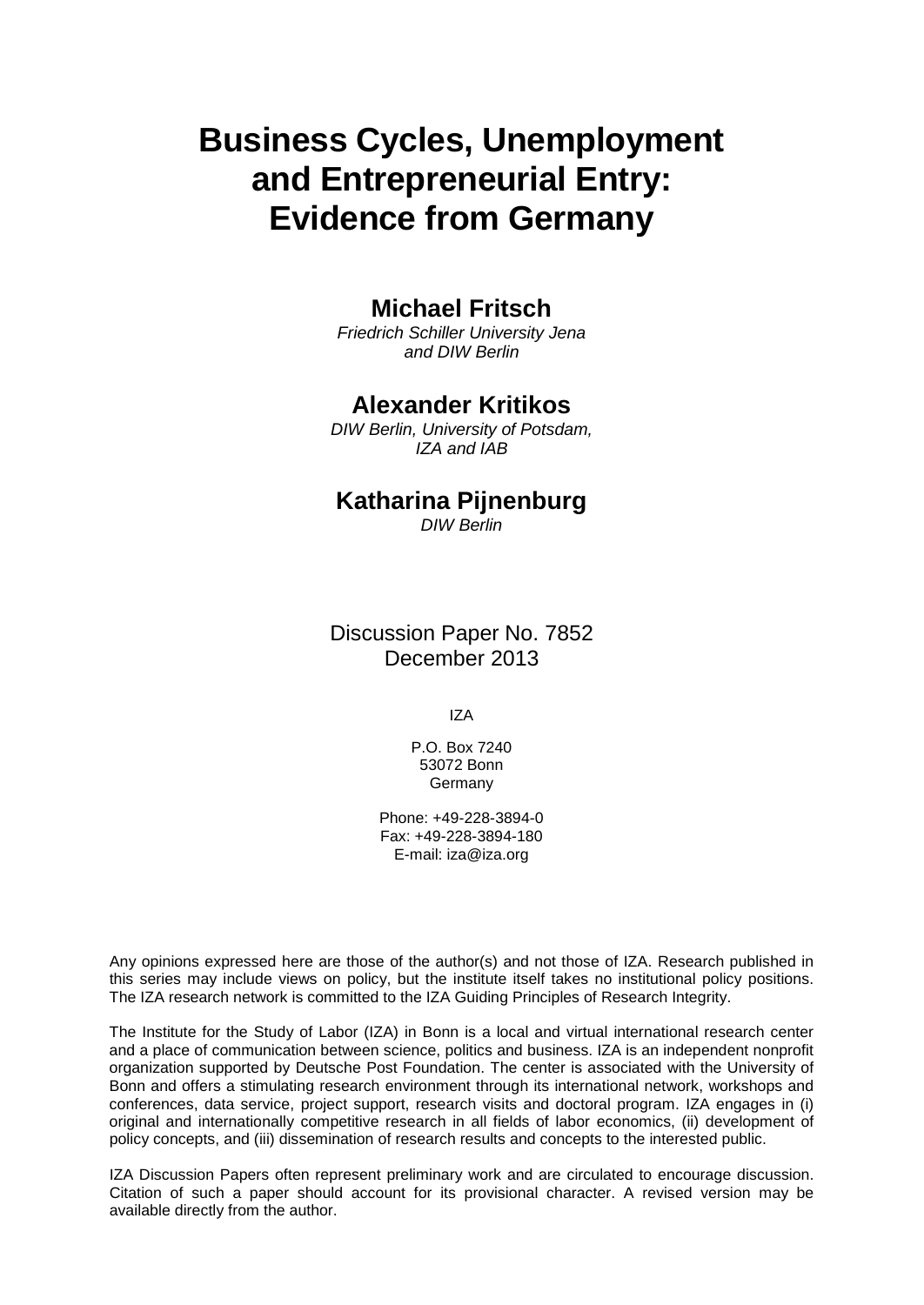IZA Discussion Paper No. 7852 December 2013

# **ABSTRACT**

# **Business Cycles, Unemployment and Entrepreneurial Entry: Evidence from Germany[\\*](#page-2-0)**

We investigate whether people are more willing to become self-employed during boom periods or during recessions and to what extent business cycles or unemployment levels influence entries into entrepreneurship. Our analysis for Germany reveals that there is a positive relationship between unemployment rates and start-up activities. Moreover, new business formation is higher during recessions than in boom periods. This implies that new business formation is counter-cyclical. When disentangling periods of low and high unemployment we find that the effect of unemployment on new business formation is only statistically significant if the level of unemployment is below the trend, indicating a "low unemployment retain effect".

JEL Classification: L26, E32

Keywords: self-employment, business cycle, unemployment, start-up

Corresponding author:

Alexander Kritikos DIW Berlin Mohrenstr. 58 10117 Berlin Germany E-mail: [akritikos@diw.de](mailto:akritikos@diw.de)

<span id="page-2-0"></span>We are indebted to Adam Lederer, Dieter Nautz, Roy Thurik, and an anonymous referee for helpful comments as well as to Alina Sorgner and Michael Wyrwich for preparing the data on new business formation. All authors declare to have observed the IZA Guiding Principles of Research Integrity.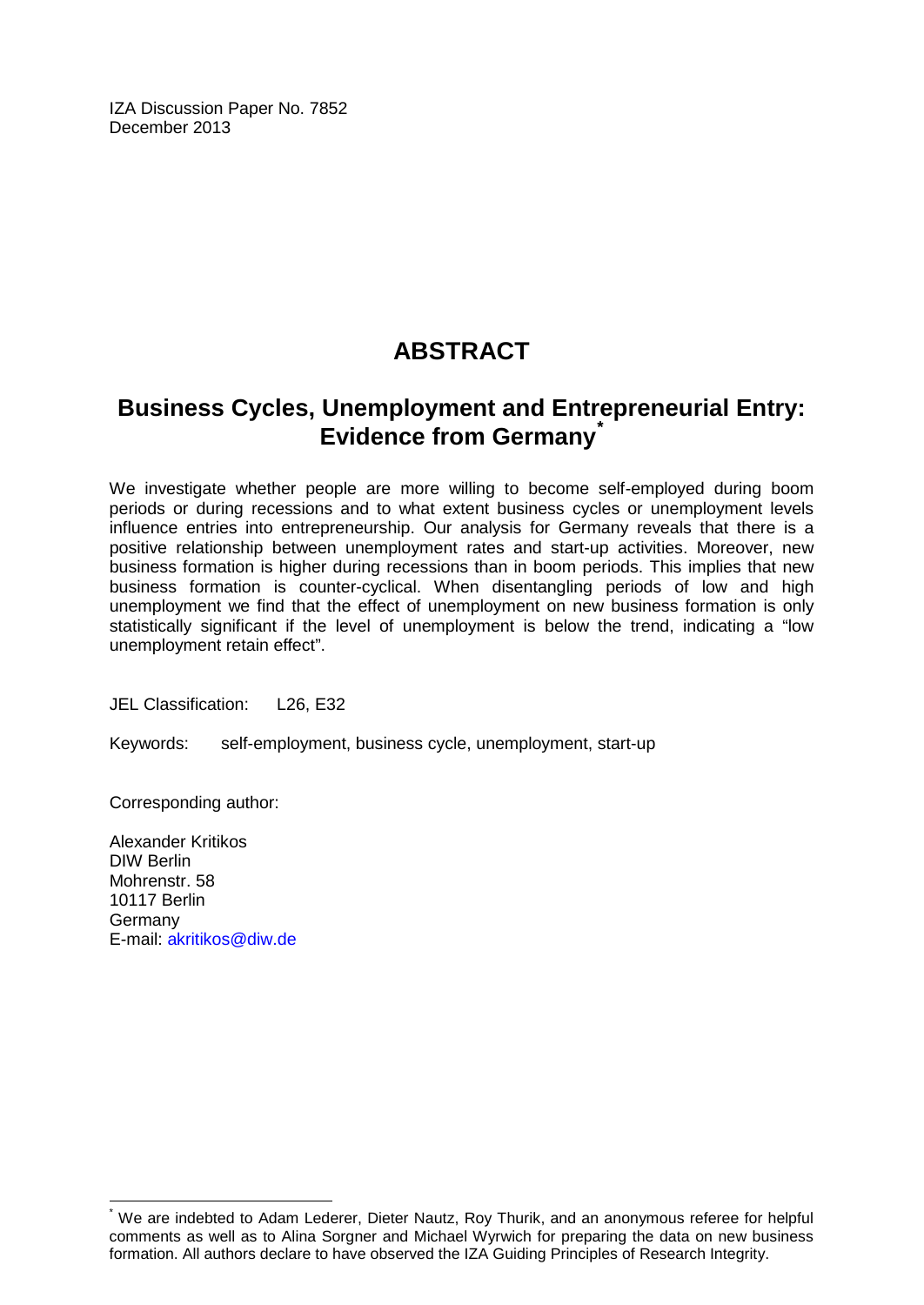#### **1. Introduction**

-

There is an ongoing discussion whether business cycles influence rates of entry into entrepreneurship.<sup>1</sup> Do people become self-employed more often during boom periods or during recessions? Is it high or low unemployment rates that exert an impact on entrepreneurial entries? Does new business formation reflect a pro-cyclical effect or is it countercyclical?

While there are good reasons to expect that individual decisions for or against self-employment are shaped by business cycle fluctuations, competing effects may occur. For instance, nascent entrepreneurs may positively react to an upswing by setting up new ventures because of a friendly business climate that leads them to expect higher returns on investments. Accordingly, they may show a low propensity to start up in a downturn. A second line of argument claims that transition rates into self-employment may increase when employment opportunities are rare, and start start-up rates may be low when employed positions are more easily available.

Beyond the question of how to interpret the venturing of a business at certain points of a cycle, it is clear that if entries into entrepreneurship prevail during upswings they unfold pro-cyclical effects while higher entries into self-employment during recessions would point to a countercyclical effect.<sup>2</sup> Both types of reasons could but must not relate to different types of new businesses and might have consequences for the further development of the economy. As it is indistinct from a theoretical point of view which of the different effects on new business formation will prevail, an empirical analysis is required.

 $1$  Recent contributions include Congregado, Golpe and Parker (2012), Koellinger and Thurik (2012) and Parker, Congregado and Golpe (2012). See also Blanchflower (2000) for an earlier approach.

 $2$  This implies the assumption that there are no longer time lags between the decision to start an own business and putting this decision into practice.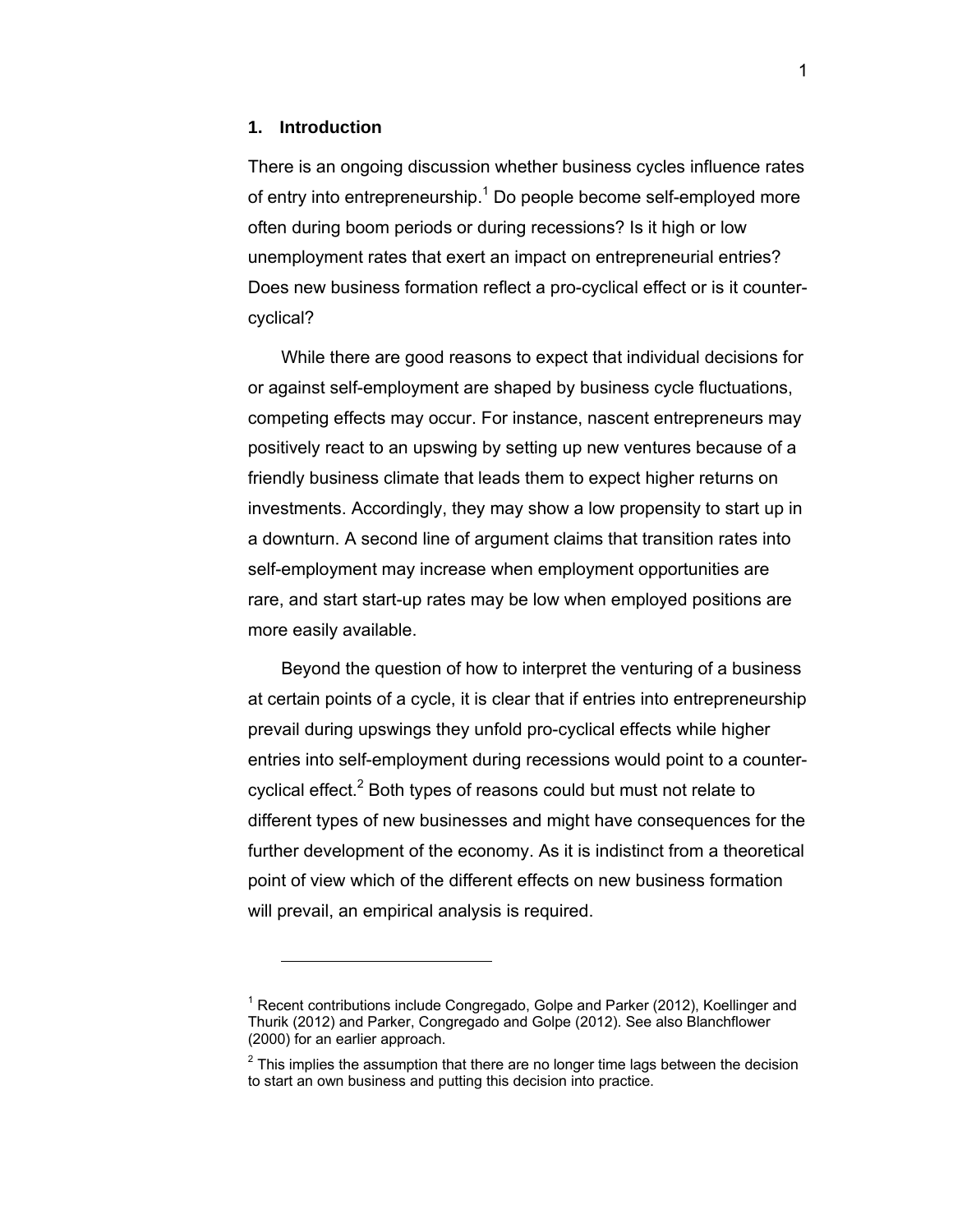This contribution analyzes the effect of macro-level factors on transition rates into self-employment for Germany. We combine data on new business formation – the gross inflow into self-employment – as measure for entrepreneurship with the relevant macro-economic variables for a 15 year period. Our analysis is, to the best of our knowledge, the first of its kind for Germany. By focusing on the relationship between GDP growth, unemployment, interest-rates and transitions into self-employment over the business cycle, this paper investigates whether macro-economic conditions influence *entry* rates into entrepreneurship. As we investigate the effect on gross entry this analysis differs from most previous work in this field, which usually uses net entry as dependent variable.

Our analysis shows that between 1996 and 2010 unemployment rates in Germany positively influenced entry rates into self-employment. We also reveal that the cyclical component of real GDP has a rather negative effect on entrepreneurial entry rates. Interestingly, when we further disentangle periods of relatively low and relatively high unemployment, we find an asymmetric relationship that points to a "low unemployment retain effect." This means that the relationship between unemployment and the level of new business formation is only statistically significant when unemployment levels are below the trend.

The remainder of the paper is organized as follows. In Section 2 we present our research questions in greater detail and discuss how the development of GDP and unemployment may influence entrepreneurial entry. In this section, we also debate why gross entry should be preferred to net entry in this kind of analysis. We then describe in Section 3 the datasets used for our analysis. Section 4 is devoted to the econometric approach and the presentation of the results including robustness checks. Section 5 relates our findings to previous approaches and discusses the limitations, Section 6 concludes.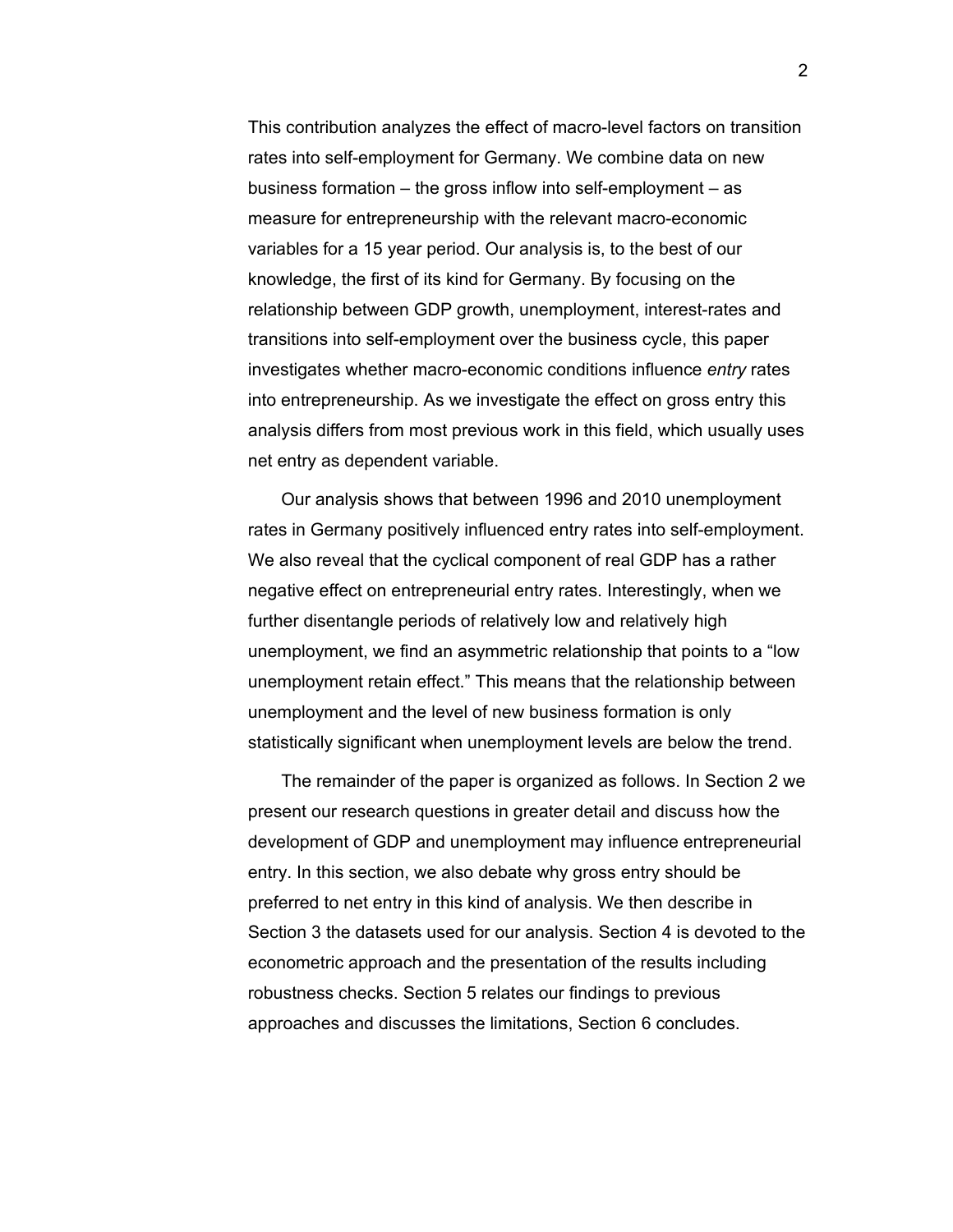#### **2. Why the business cycle is related to new business formation**

#### **2.1 Theoretical considerations**

-

Empirical research shows that nascent entrepreneurs may start their own businesses for very different motivations.<sup>3</sup> Reasons influencing decisions at the individual level could, among others, be the macroeconomic environment like the general business climate, the level of unemployment, or the number of job opportunities. From the overall economic perspective it becomes then also important to understand to what extent these macroeconomic factors do influence entry rates into entrepreneurship. More specifically, it is crucial to know from a policy perspective whether entry rates vary pro- or counter-cyclically.

There are basically three macroeconomic forces that may influence entry rates into entrepreneurship. Starting with the GDP, it is plausible to expect that start-up rates may increase during GDP growth periods because of a positive environment for investments, such as growing demand and widespread optimism about the future development. In line with this reasoning, fewer individuals may then be willing to enter selfemployment during recession periods when future developments appear relatively uncertain and investments are perceived as risky (Rampini, 2004). In a similar vein, Barlevy (2007) argues that entrepreneurs may tend to introduce radical innovations during growth periods, thereby causing acceleration effects as such innovations that eventually lead to further innovative activities and entrepreneurial opportunities could induce strong increases in GDP.<sup>4</sup> These claims are

 $3$  There are an increasing number of studies analyzing factors that influence the transition into entrepreneurship at a micro-level. These approaches reveal that demographic (see e.g. Levesque and Minniti, 2006), educational (Block, Hoogerheide and Thurik, 2012), economic (see e.g. Blanchflower and Oswald, 1998), and personality characteristics (see e.g. Caliendo, Fossen and Kritikos, 2009, 2010, 2012, 2013) affect the decision to start an own business.

 $4$  Further arguments in the same direction were earlier suggested by Shleifer (1986).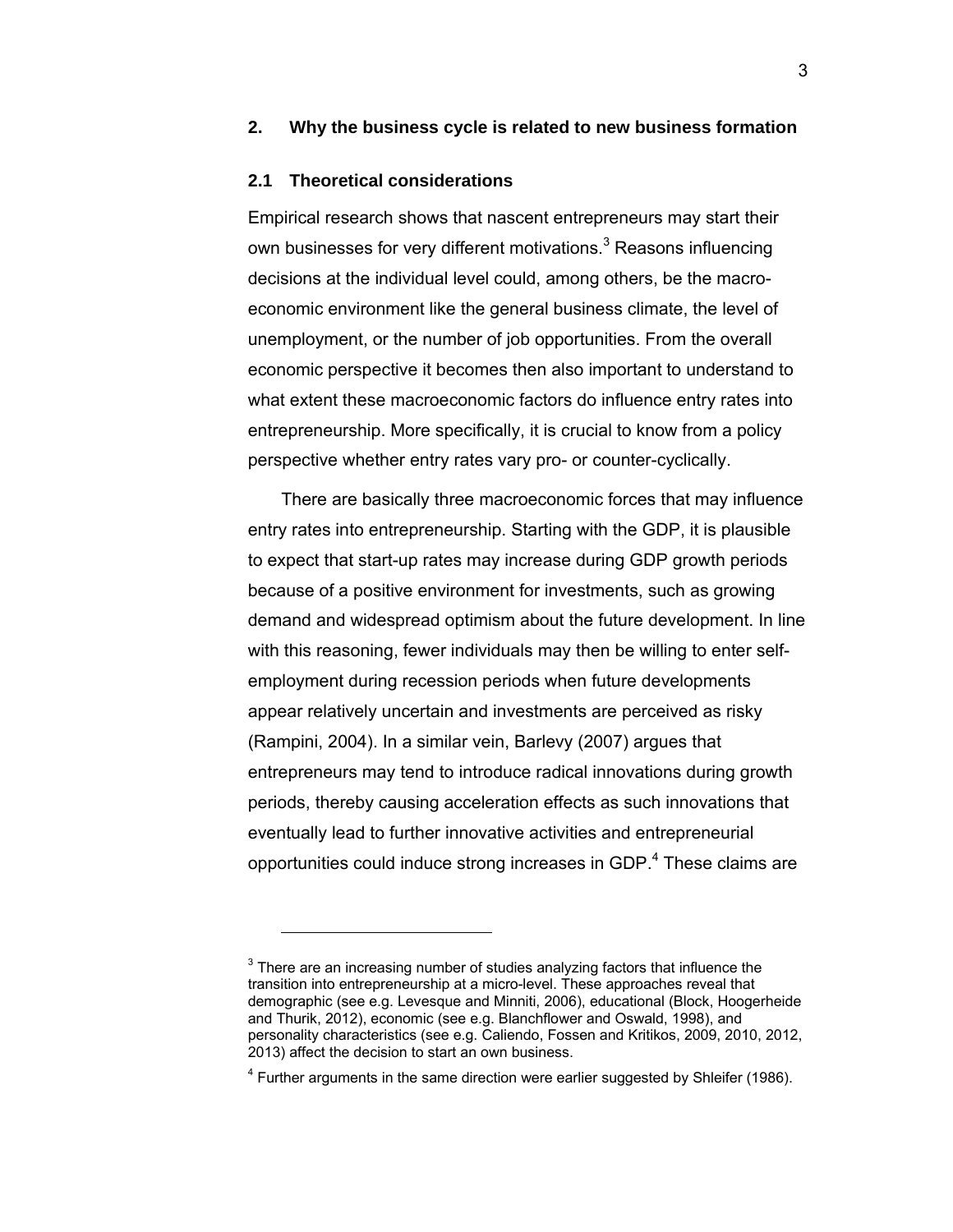often associated with the "opportunity pull" argument and should lead to pro-cyclical effects of economic growth on entrepreneurial activities.

However, GDP development may also unfold differing forces. Caballero and Hammour (1994) argue that entrepreneurs will enter markets when they are better able to exploit new technologies and displace incumbents, and that such exploitation takes place during recessions. Also Francois and Lloyd-Ellis (2003) argue that entrepreneurs enter markets with innovative products when labor and production costs are low, i.e. during recessions or when unemployment is high. They will in particular enter during such times when they are able to store their innovations and sell them later when demand is high during the next boom period. Thus, with respect to GDP there might be different forces at work which may unfold either pro- or countercyclical effects, very much depending on which effect prevails.

The second macro-economic factor potentially unfolding dynamics on entrepreneurial entries is the level of unemployment and of alternative employment opportunities. Following occupational choice models (see e.g., Davidsson, 2004; Parker, 2009), people may switch from employment or unemployment into self-employment if starting an own business appears to be more rewarding than the status-quo. If the levels of unemployment benefits are low or short termed, the occupational choice approach suggests that transitions into selfemployment may occur more often during periods when the level of unemployment is relatively high. Accordingly, the level of start-ups may be relatively low in periods when more employment opportunities are available and the level of unemployment is relatively low. The influence of the unemployment level on entrepreneurial entries is connected with the "recession-push" argument and should lead to counter-cyclical effects of unemployment levels.

Interestingly, Roman, Congregado and Millán (2013) further elaborate on this argument as they combine the effects of unemployment levels with GDP development. They hypothesize that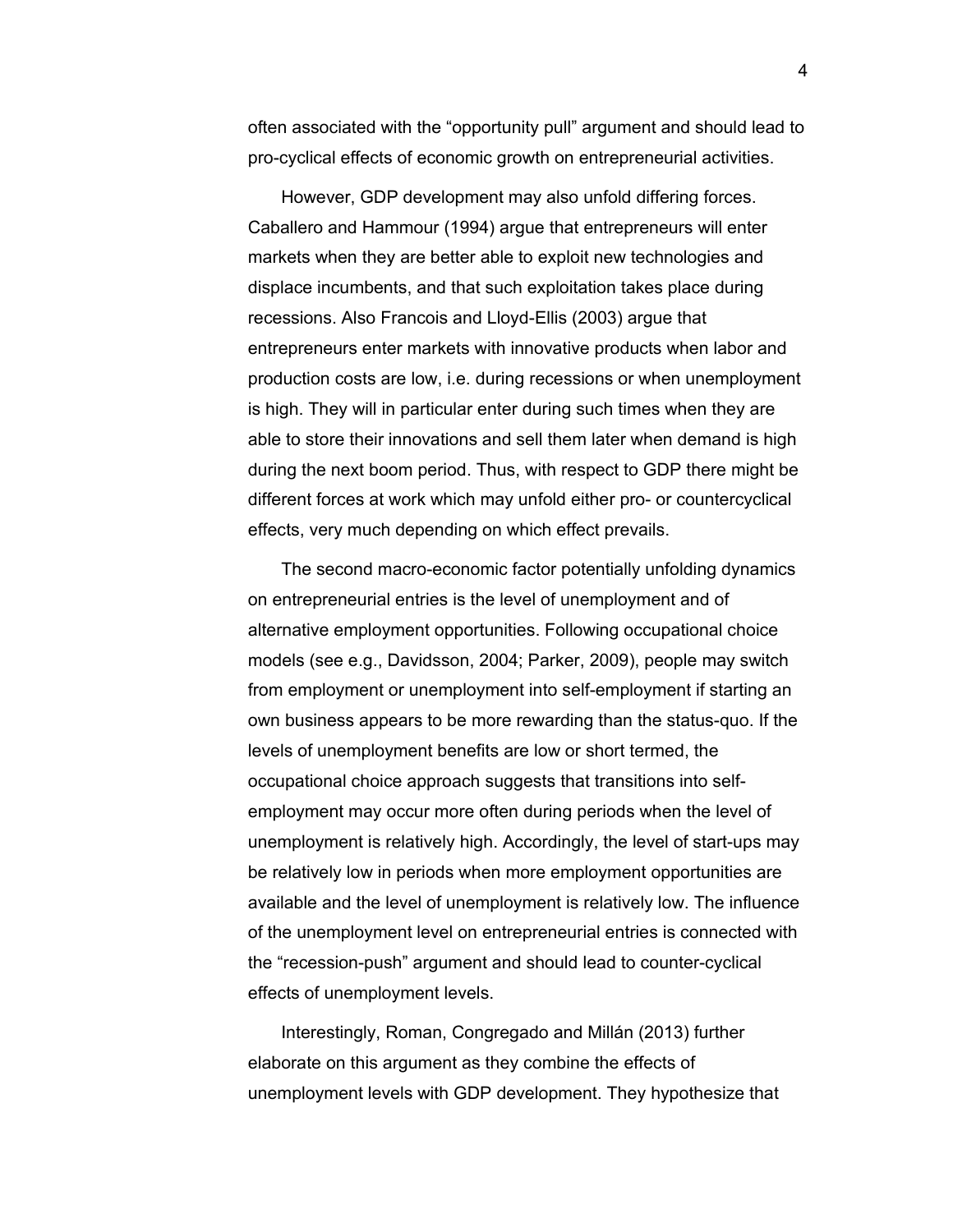there might be different effects of high unemployment on the quality of entries even if these are coming out of unemployment, with entrepreneurial entries being more opportunity (necessity) driven during boom (recession) periods. This argument would then again weaken the counter-cyclical effect.

A third factor that may unfold effects on new business formation is the development of interest rates. Low interest rates in recessions lower the cost of capital and may stimulate the investment in new businesses while high interest rates in boom periods may prevent some potential founders from setting up their own firm in particular when they need substantial amounts of capital for their venture (see e.g. Parker, 2009).

From a theoretical perspective, there are several macro-economic forces operating in different directions. If the effects during good economic times prevail, entries into self-employment could have a destabilizing effect on the economy.<sup>5</sup> If unemployment combined with low interest rates during recessions indeed stimulates entries into selfemployment and if relatively rich employment opportunities and high interest rates in boom periods lead to low levels of start-ups, this may be regarded as a counter-cyclical effect, thus stabilizing the economy.

The types of entrepreneurs that are attracted by these two effects could be quite different. If entry rates are more dominated by opportunity entrepreneurs that seek to realize a certain idea, their impact on economic development would be more positive than if new businesses are more dominated by necessity entrepreneurs. Although the motivation for running an own business may change over time, it is

 $<sup>5</sup>$  Although there are a number of reasons to assume that the business cycle affects</sup> the level of new business formation, there may also be a causal relationship in the opposite direction, i.e. that start-ups have also an effect on the business cycle. While an effect of demand or unemployment on the level of new business formation may occur with a considerable time lag, one may also expect that new business formation is a leading time series if start-ups influence the business cycle. Koellinger and Thurik (2012) found first evidence for such an effect. We restrict our analysis, however, on effects of the business cycle on new business formation.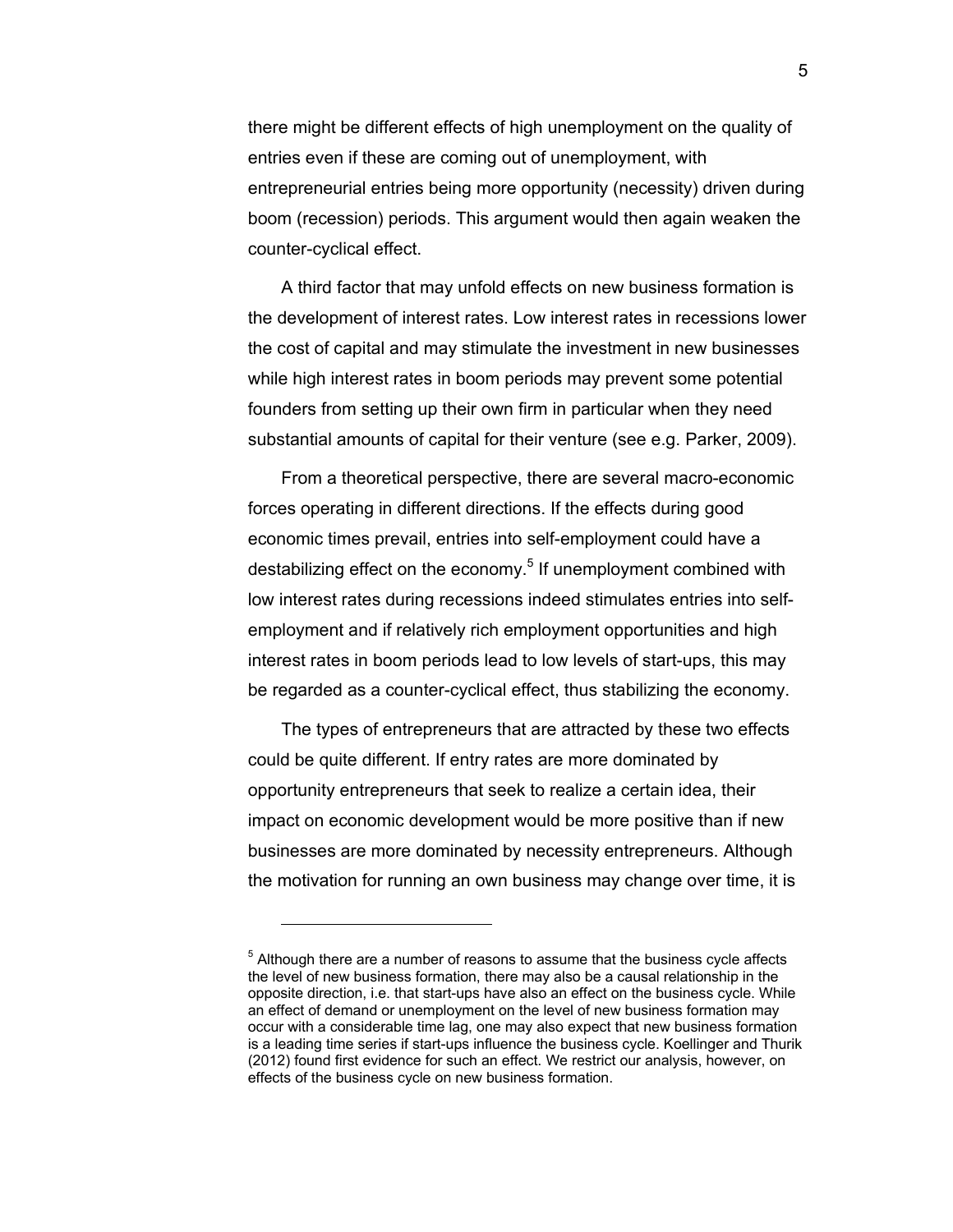a widespread expectation that firms set up out of need are smaller, with fewer employees, and affect growth less than firms founded for opportunity reasons (see e.g. Hessels et al., 2008). However, as our theoretical considerations clarify, there is no deterministic relationship between specific points of the business cycle and the quality of entrepreneurial entries.

#### **2.2 Previous empirical research**

The net outcome of these contradicting effects of demand, unemployment and interest rates on the level of new business formation is an empirical question. The available empirical evidence about the relationship between new business formation and the business cycle is, however, still rather inconclusive. As to the relationship between GDP growth and entrepreneurship, studies from the 1990s suggests a procyclical influence of periods of growth and recessions on the number of entrepreneurial entries (see e.g. Grant, 1996, for the US, Carrasco, 1999, for Spain). Interestingly, studies for more recent years show no such cyclicality.

The empirical findings for the relationship between unemployment and entrepreneurship are also rather mixed. Parker (2009) reports, that 1990s era investigations with cross sectional data find a non-significant or a significant negative relationship between the level of unemployment and entry rates into entrepreneurship. Conversely, investigations using data from the 2000s find a positive effect. Research based on time-series data arrived at mixed results. Robson (1998) finds no evidence for a recession push effect for Great Britain while Georgellis and Wall (2000) reveal a positive relationship between entrepreneurial entry and a rising level of unemployment for the regions of Great Britain (more or less in the same time period of the 1980s and early 90s). Further results pointing to a recession push effect are reported for Finland by Tervo (2006) and Tervo and Niittykangas (1994), and for Italy by Foti and Vivarelli (1994). The latter observation is in line with Blanchflower (2000), who analyzes this relationship for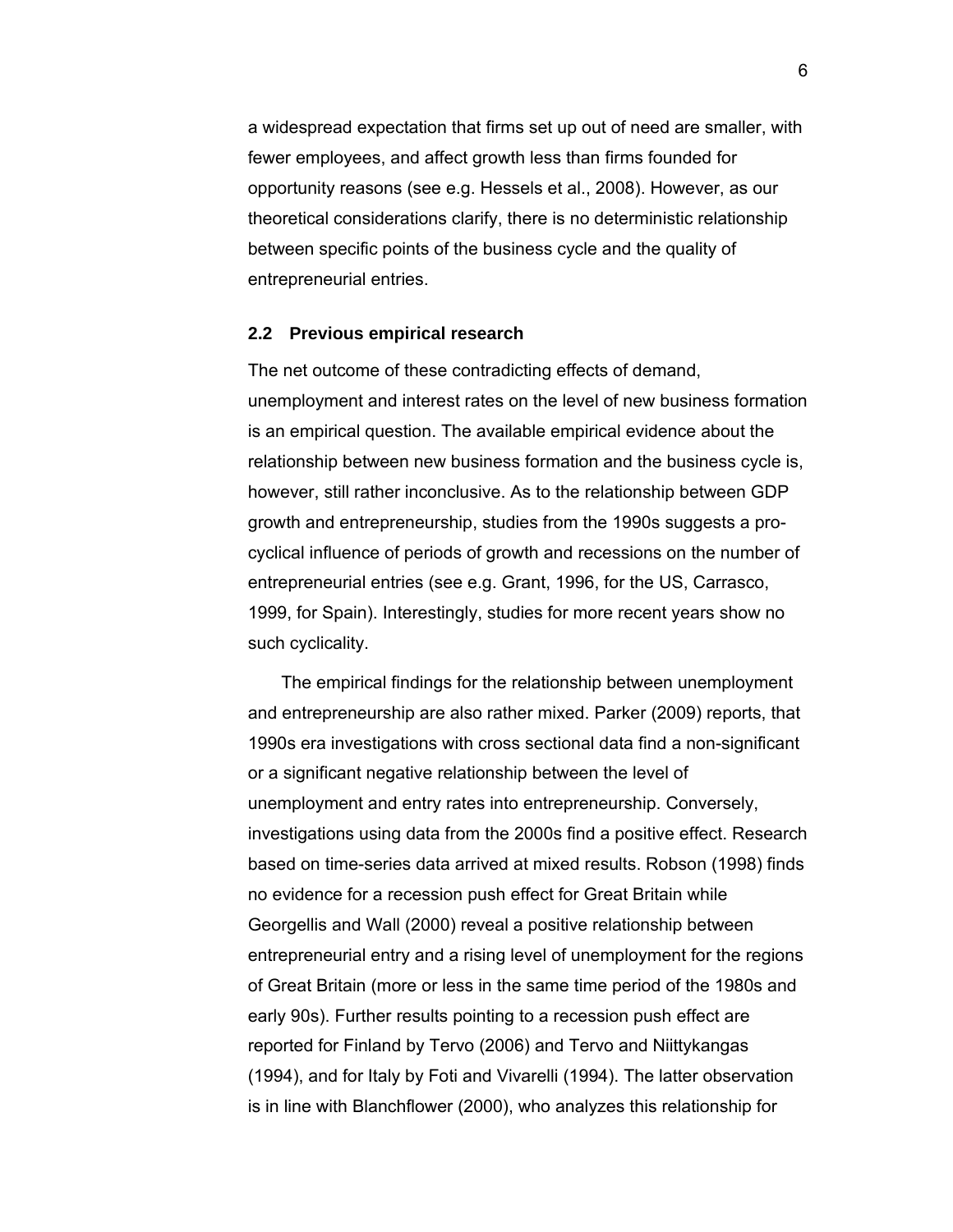OECD countries and finds a positive link only for two countries, Italy and Iceland, while the relationship between the levels of unemployment and entrepreneurship is negative for all other OECD countries.

A possible reason for the different findings dependent on the timeperiod of the analysis could be changes in individual attitudes toward entrepreneurship. This interpretation is in line with the hypothesis of Audretsch and Thurik (2000) (see also Thurik, Stam and Audretsch, 2013) who argue for a shift from a managerial to an entrepreneurial society. Another reason could be that the more recent research allowed for more controls and applied better methods of analysis (see Parker, 2009). A third reason is the data quality and the way how entries into entrepreneurship are measured. Summarizing the existing empirical evidence still leaves us with the puzzle whether any of the possible macroeconomic effects prevail?

#### **2.3 Research questions and measurement of entrepreneurship**

This paper explores what kind of macro-economic effects influence entrepreneurial entry rates in Germany. More specifically, we examine in which direction (a) high or low unemployment rates, (b) boom or recession periods in the business cycle measured by GDP development, and (c) changes in interest rates may influence entry rates into entrepreneurship. We further investigate to what extent it is the cyclical component of these macro-economic variables that might influence entry rates, and to what extent influences of variables are symmetric. Our investigation should reveal whether pro- or countercyclical effects unfold a stronger influence on entrepreneurial entries.

We are not aware of any recent analysis of the relationship between new business formation and the business cycle for Germany.<sup>6</sup>

 $6$  The most recent known analysis is by Blanchflower (2000), who studies all OECD countries, including Germany, with data ending in 1996. The analysis of Román, Congregado and Millán (2013), which focuses on start-ups out of unemployment, is based on the 1994-2001 European Household Panel. It also includes about 50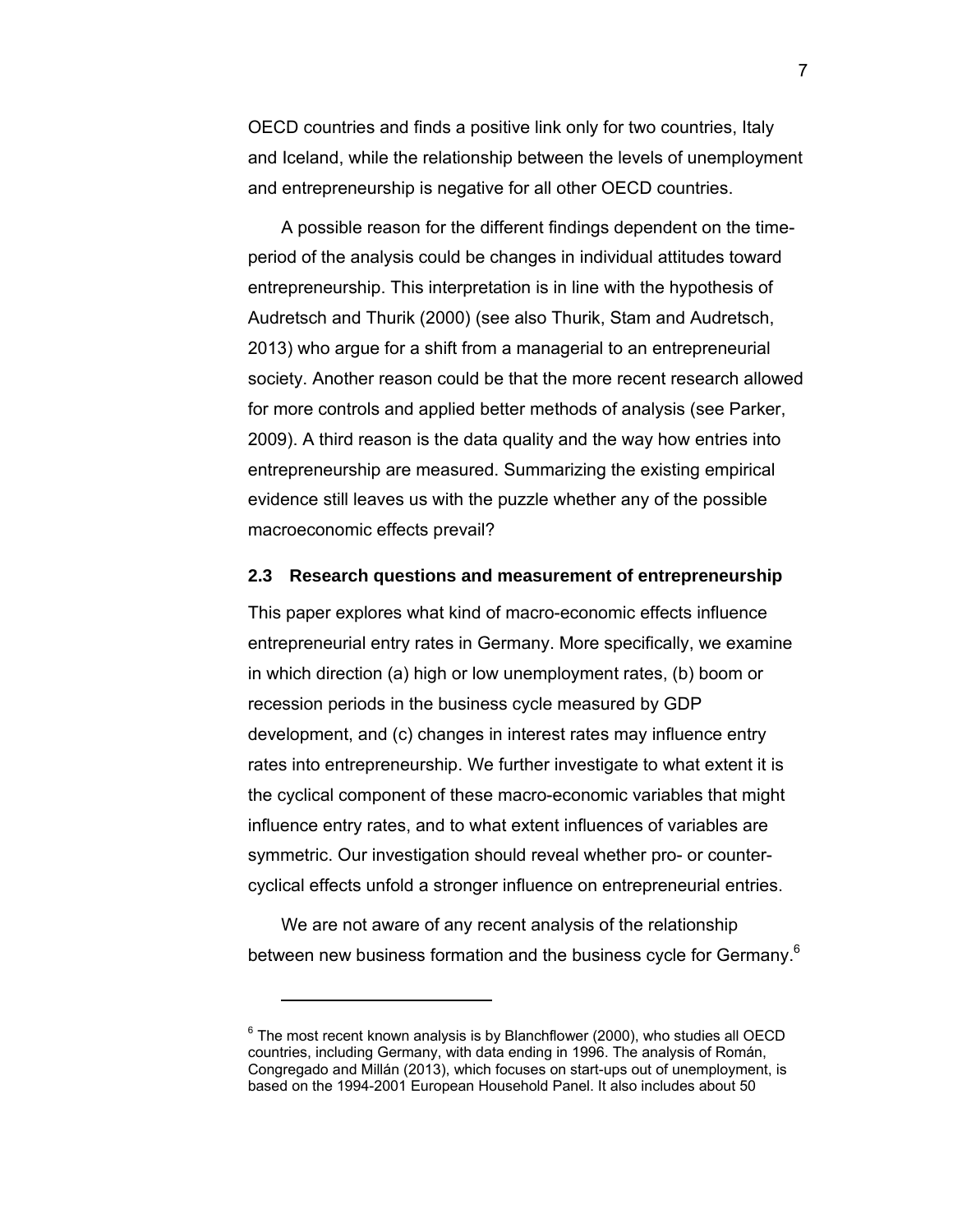While most of the investigations that are available for a small number of other countries use changes of the stock of entrepreneurs as dependent variable (net-entry), our analysis is based on transitions into self-employment (gross-entry). We believe that gross entry is far better suited for identifying the effects of macro-variables on entrepreneurship for three reasons.

- *First*, as the number of entries and exits quite often are of about equal size, changes in the stock of self-employment largely conceal changes in the gross flows. Because gross entries show greater variation over time than the respective net-changes in the stock of existing businesses, we expect to identify the relationship in a more direct way than it would be the case for net-entry.
- *Second*, the macroeconomic factors that influence exits out of selfemployment may be quite different from the determinants of entry (see e.g. Caballero and Hammour, 1994). Analyzing net-entry may, thus, confound these two groups of determinants such that the factors that drive entry and exit cannot be clearly distinguished from one another.<sup>7</sup>
- *Third,* analyzing the gross influx of business founders into selfemployment may provide better information about the dynamics of the economy. In this context it is often argued that increased entrepreneurial activities in the sense of more new businesses may considerably stimulate economic performance (van Stel, Carree and Thurik, 2005); either because entrepreneurs enter markets with new products or production processes (see Acs and Audretsch, 2003),

individuals entering self-employment in Germany, and does (because of the small number of observations) not present any specific results for the country.

 $<sup>7</sup>$  Obviously, using net-entry as indicator for new business formation risks</sup> mismeasurement as the following examples show. If we assume exits from selfemployment to be stable over time, then the net-entry would be a perfect substitute for full entry. The same dynamics in net-entries could, however, occur if the number of entries is constant and only the number of exits changes over the business cycle.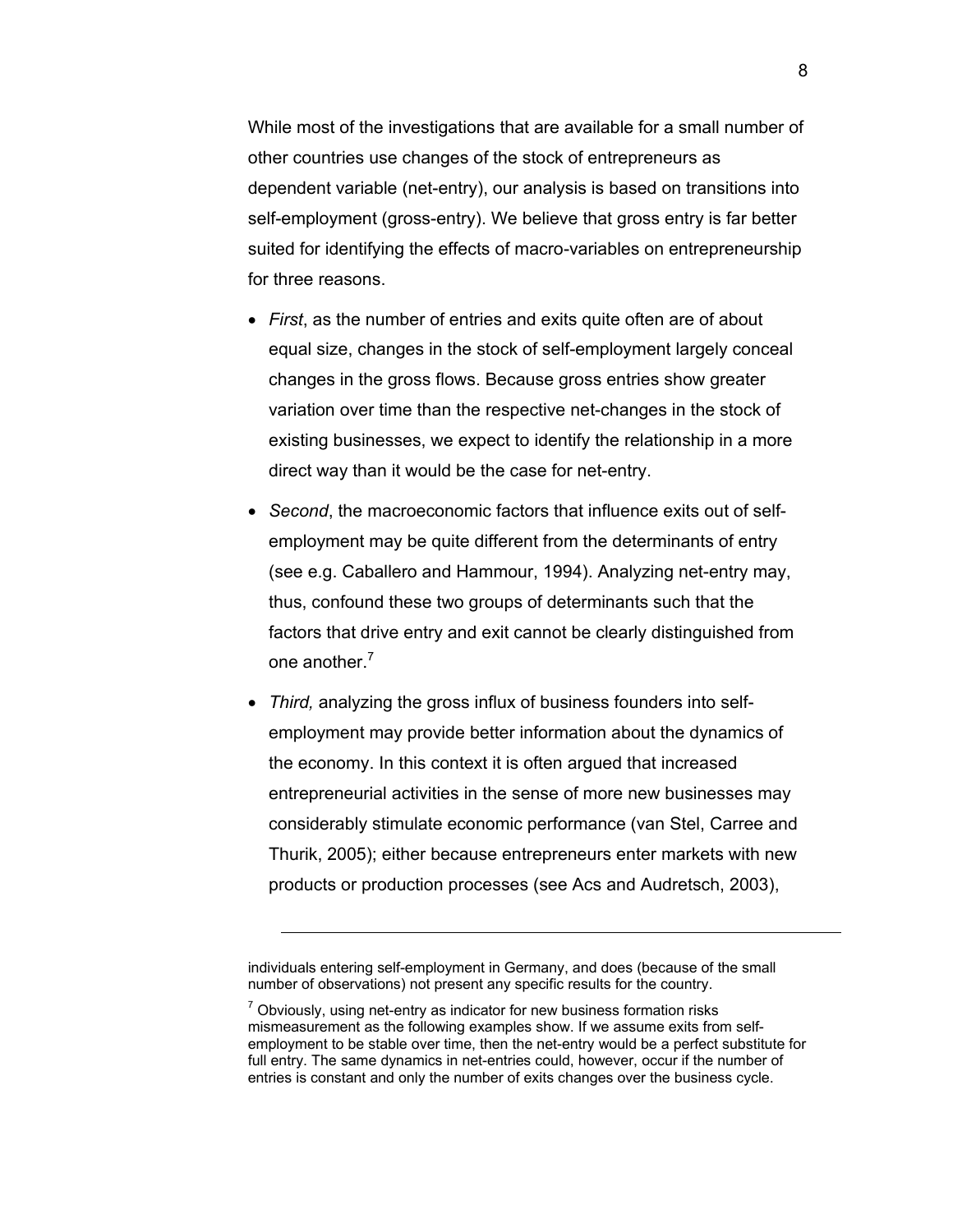because they create new jobs, or because they contribute to increased productivity by contesting established market positions (see Nickell, 1996). Since there are few indications of important positive effects of business closures on growth, an analysis of gross entry appears to be particularly interesting.

Therefore, overall we argue that information on gross entry is a superior measure for the relationship between macroeconomic fluctuations and the decision to become self-employed.

#### **3. Data**

#### **3.1 Data on start-up activity, unemployment, and GDP**

In our analysis we use two different data sources that provide information about start-up activities in Germany, namely the Business Registration Statistics and the German Micro-Census. To capture the most relevant aspects of the business cycle in the analysis, we use real GDP growth and the cyclical component of real GDP, as well as the unemployment rate, the cyclical component of the unemployment rate, and interest rates.

Since data for start-up activities tend to have their peculiarities we describe the two data sources that we use in more detail. The Business Registration Statistics counts the notifications of new businesses recorded in the Business Register (Leiner, 2002), and are a complete inventory count. Every individual starting a legal business as selfemployed person, with the appearance of permanency and with the aim of realizing profits, is required to register the business with the municipal trade office. Since 1996 a harmonized recording of business registrations from across Germany is available on a monthly basis.

The main advantages of this source are the timely recording of the data, the monthly availability, and the fact that solo-entrepreneurs are also included, i.e. those who start with no employees. This data source has, however, several disadvantages, as well. First, while soloentrepreneurs are included in this source, it does not provide any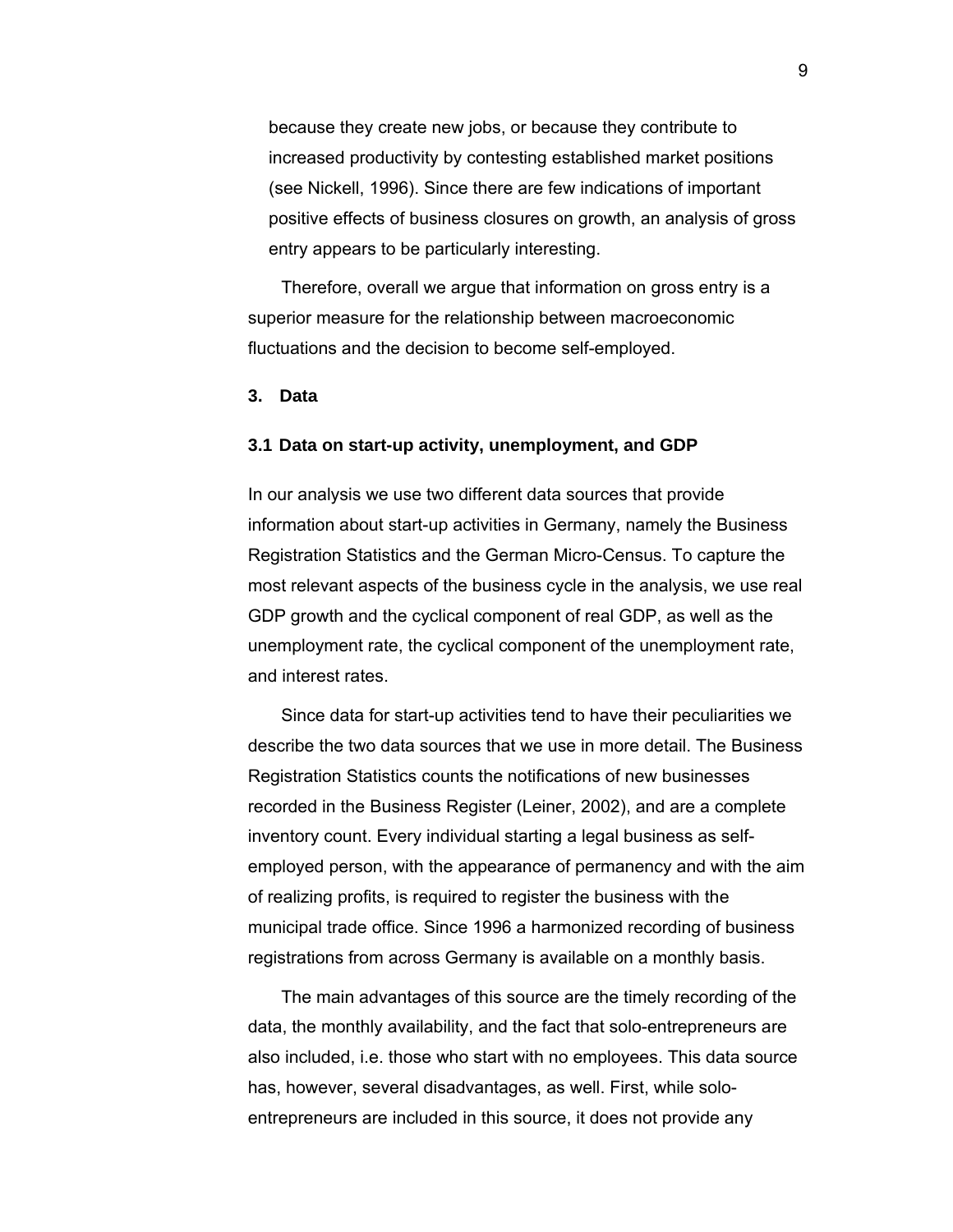further information on business characteristics. We do neither know whether the firm is run by the entrepreneur alone or whether further individuals are employed, nor in which sector the business is started. Second, there are a considerable number of cases where a notification is made but no business is founded, leading to an overestimation of entries (Brüderl, Preisendoerfer and Ziegler, 2009). Third, start-ups by freelancers and in the liberal trades are not covered as they are not required to register.<sup>8</sup> In total, however, there is evidence that the number of start-ups is rather overestimated in this source (Fritsch, et al., 2002).

The second data source that we use is the German Micro-Census.<sup>9</sup> an annual representative survey containing socio-economic information about approximately 820,000 individuals living in 380,000 households.<sup>10</sup> Our analysis draws on 14 waves of the Micro-Census, starting with 1996, when the sample introduced a question for business founders. The classification of individuals as self-employed in the Micro-Census is based on a survey question about the employment status of the respondent. Self-employment as an employment status applies to those individuals who own a business, including self-employed craftsmen as well as freelancers and self-employed persons in the liberal trades. We identify business founders by using the responses to the question about when they have started their present employment or self-employment.<sup>11</sup> Those who became self-employed in the time period between the last and the present survey are classified as business founders. Furthermore, it is also possible for the complete observation period to

 $8$  See Oberlander (2004). There are no statistics on start-ups by these groups.

 $9$  Data access was provided on-site at the Federal Statistical Office in Erfurt.

 $10$  The Micro-Census was started in 1957 as an annual survey of private households and persons in West Germany and was expanded to include East German states in 1991. The aim of this study is to collect nationally representative micro-data about the population structure, economic and social situation of individuals and households.

 $11$  The corresponding question in the Micro-Census was introduced in 1996.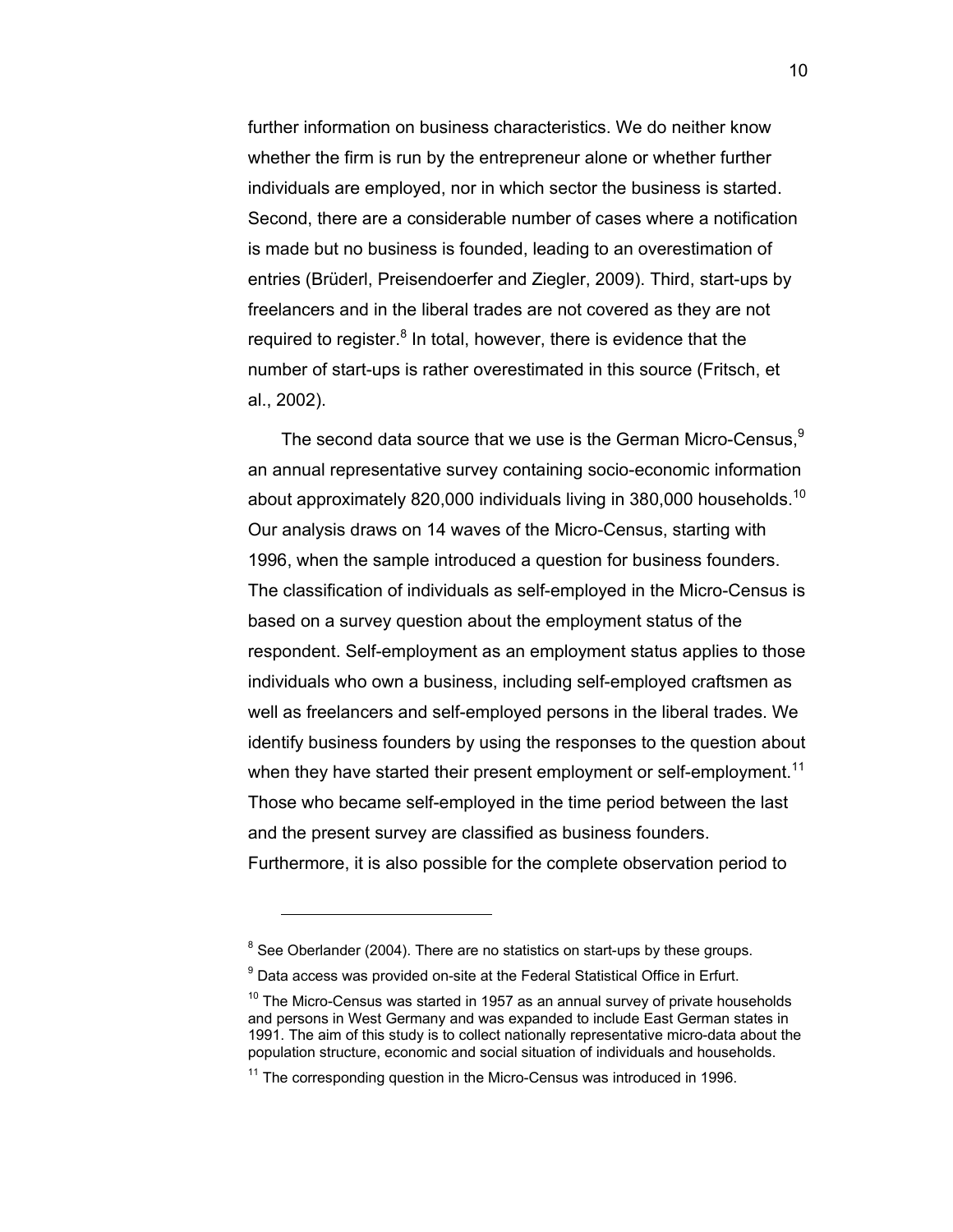identify in which quarter of the year the start-up took place (for more details on this data source, see Statistisches Bundesamt, 2009).

The main advantage of this source is its high representativeness and the inclusion of solo-entrepreneurs. Unfortunately, however, the information is available only with a considerable time lag. A further limitation of the Micro-Census is that it does not contain sufficient numbers of observations for an analysis at regional levels *below* the level of Federal States, for an analysis differentiating between soloentrepreneurs and other entrepreneurs, or differentiating between industry sectors on a regional level making use of quarterly data.<sup>12</sup> Moreover, the statistics do not capture those business founders who entered and exited self-employment between two waves (Fritsch, Kritikos and Rusakova, 2012). Despite these shortcomings, the Micro-Census can be regarded as an appropriate data source for the analysis of self-employment in Germany.

As a consequence of the differences between the two sources with regard to data gathering, they report quite different numbers of startups. Despite these differences in absolute number, they show, however, rather similar trends over time, particularly since 2003 (as we will show Section 3.2). We are, thus, able to use the two data sets for mutual robustness checks of our results when analyzing the influence of various macroeconomic variables on start-up activities in Germany.

The number of unemployed persons and unemployment rates are provided by the Federal Employment Agency (FEA, *Bundesagentur für Arbeit*). The FEA defines the unemployment rate as the share of registered unemployed over the working population, i.e. those who are employed or self-employed plus the registered unemployed. To capture a possible cyclical component in the time-series of the unemployment

 $12$  All numbers taken from the Micro-Census are extrapolated to the entire population in the respective spatial unit (Federal level or States) using the weights provided by the Federal Statistical Office.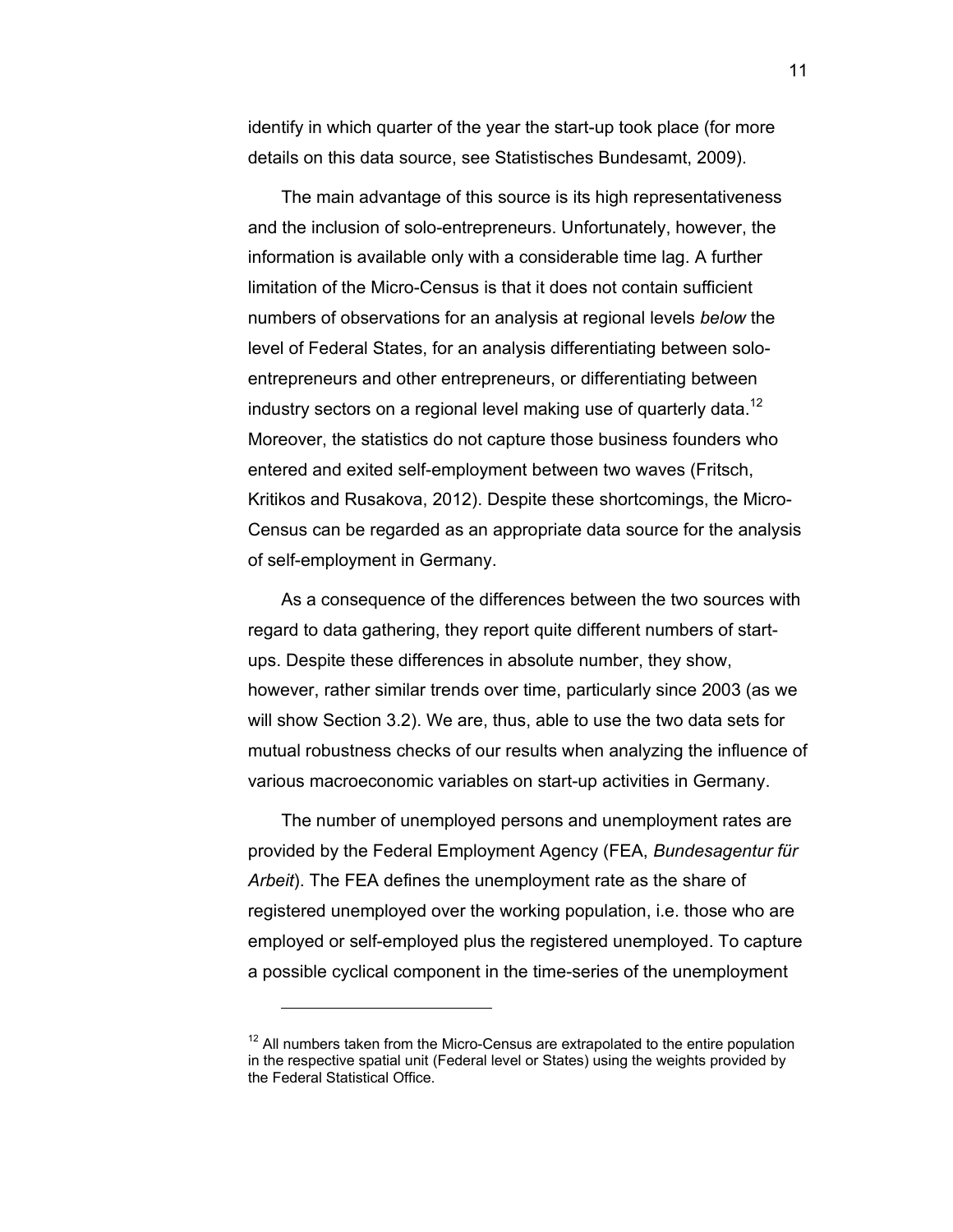rate we apply the Hodrick-Prescott (HP) filter (Hodrick and Prescott, 1997). The unemployment rate for German Länder is available from 1994 to 2010. Thus, the decomposition into trend and cyclical component is performed over a period of 17 years. The nominal Gross Domestic Product (GDP) on the level of the German Federal States is provided on a yearly basis by *Volkswirtschaftliche Gesamtrechnung der Länder* (Macroeconomic Accounting of the Federal States). Real GDP is calculated using the annual Consumer Price Index (CPI) of the Federal Statistical Office. In the estimation we use the growth rate of real GDP and the cyclical component of the HP-filtered real GDP. The availability of data on real GDP from 1991 to 2010 allows for the estimation of the trend and the cyclical component for a 20 year period.

We further include an annual measure of knowledge capital into our analysis, namely patent applications over civil employment, provided by the Federal Statistical Office. In this way we take into account that knowledge based factors are found to have an impact on start-up activities (De Clercq and Arenius, 2006). Furthermore, following Fritsch and Wyrwich (2014) we include the self-employment rate as a measure of entrepreneurship culture in our estimation. Thereby we account for the fact that new business formation is partly independent of current economic conditions. The annual self-employment rate is provided by *Volkswirtschaftliche Gesamtrechnung der Länder*. For data on interest rates we use the lending rate of banks for long-term fixed rate loans to enterprises and self-employed persons provided by the German *Bundesbank* until 2003. This series is then linked to the interest rates of German banks for loans to non-financial corporations, available from the German *Bundesbank* from 2003 on.

#### **3.2 Descriptives and correlation analysis of measured start-up activity**

We begin our empirical analysis with an overview of the observed startup activities, unemployment, and the development of GDP over the observation period. According to the Micro-Census, there were more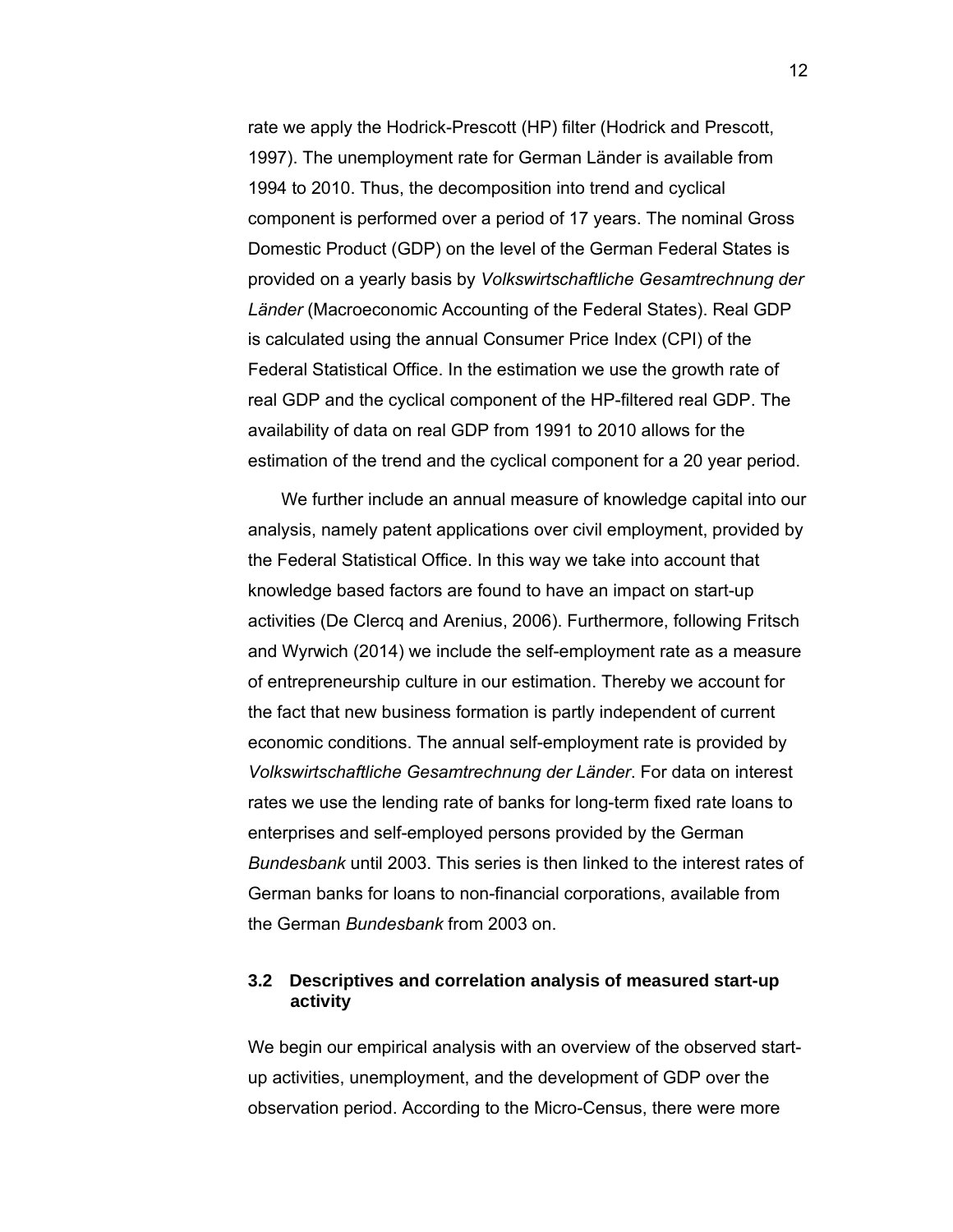than 1.5 million (about 300,000 per year) transitions into selfemployment (as a primary activity) between 1996 and 2000. After a decline in 2001, the number of business founders increased up to a peak of 361,000 in 2005 (Figure 1). During this period the support for start-ups out of unemployment was substantially expanded (see Caliendo und Kritikos, 2010). According to the Micro-Census the number of founders dropped to fewer than 300,000 in 2008 and 2009.

Figure 1: Annual number of business registrations reported by the Business Register and annual number of business formations reported in the Micro-Census



A similar trend is observed in the data from the Business Register, however, as already mentioned, partly at a much higher level. For 1997, the first year of the standardized business register, this source counts 215,000 registrations. In 2004, the number of start-ups, according to this data source, reached its peak with 750,000 registrations. It dropped to 640,000 registrations in 2008, but then almost reached 750,000 again in 2010. The development of the number of business registrations suggests that the reform of the business registration statistic introduced in 2003 led to a large increase in the number of business registrations.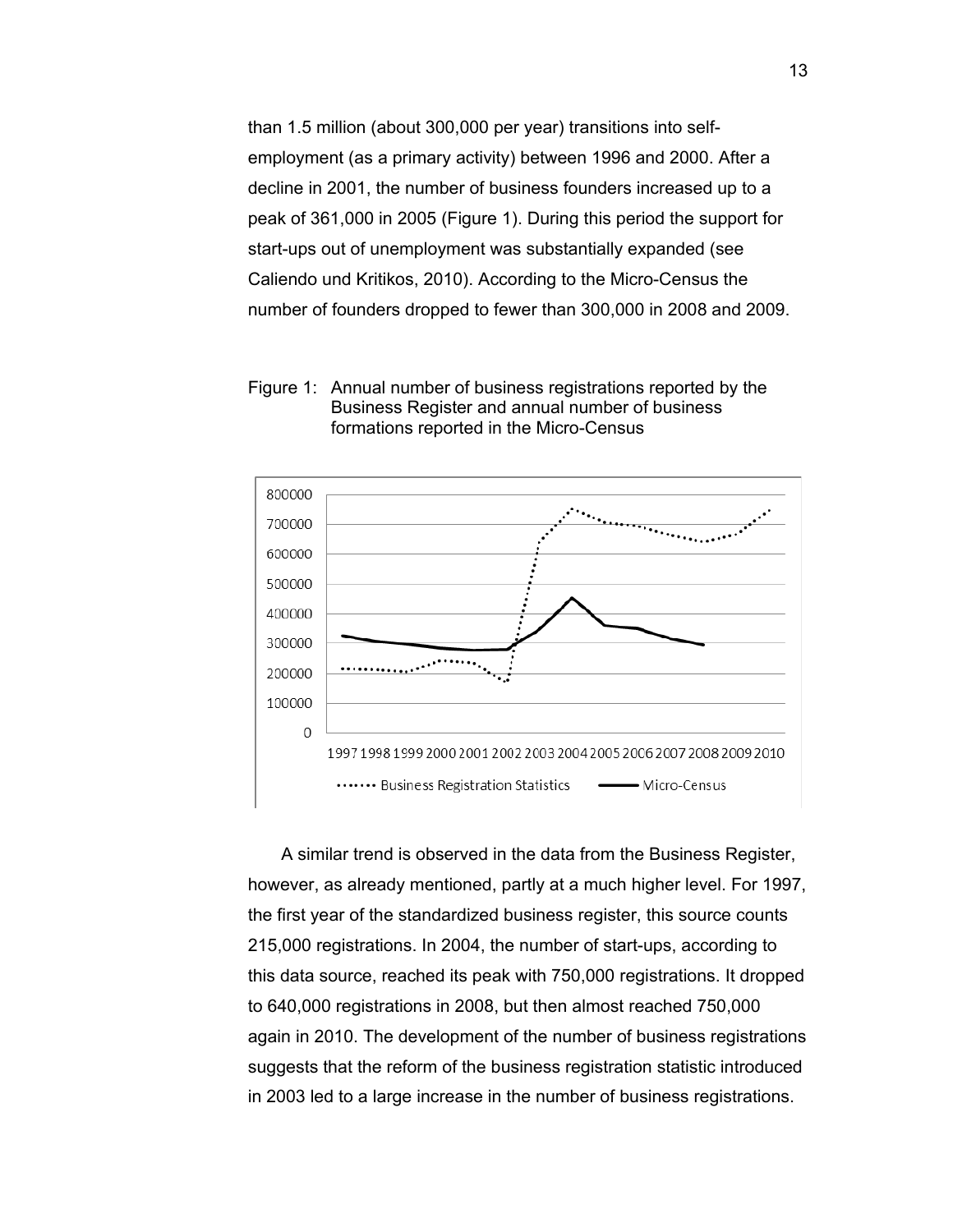Correlations between the information on the number of start-ups provided by the two data sets reveal that the correspondence over time was rather low before the reform (correlation coefficient: 0.04) and then considerable improved starting in the year 2003 (correlation coefficient: 0.88; Table 1). Since the Micro-Census contains only relatively few start-ups for the smaller Federal States, we aggregate the 16 Federal States to four larger regions (North, South, East, and West) in order to have reasonable numbers of observations.<sup>13</sup>

|                                      | <b>Business</b><br>registrations t=0                        | New businesses Real GDP Real GDP<br>(Micro-Census)<br>$t=0$ | growth<br>rate t=0 | growth<br>rate t-1 | Unem-<br>ployment<br>rate $t = 0$ | Unem-<br>ployment<br>rate t-1 |
|--------------------------------------|-------------------------------------------------------------|-------------------------------------------------------------|--------------------|--------------------|-----------------------------------|-------------------------------|
| New businesses<br>(Micro-Census) t=0 | 1997-2008: 0.69***<br>1997-2002: 0.04<br>2003-2008: 0.88*** |                                                             |                    |                    |                                   |                               |
| Real GDP growth<br>$t=0$             | $-0.07$                                                     | $-0.10$                                                     |                    |                    |                                   |                               |
| Real GDP growth<br>$t-1$             | $-0.20$                                                     | $-0.70***$                                                  | $-0.20$            |                    |                                   |                               |
| Unemployment<br>rate $t=0$           | $-0.29$                                                     | 0.41                                                        | 0.11               | 0.10               |                                   |                               |
| Unemployment<br>rate t-1             | $-0.26$                                                     | 0.28                                                        | $0.51***$          |                    | $0.73***$                         |                               |
| Unemployment<br>rate t-2             | $-0.26$                                                     | $-0.30$                                                     | 0.15               |                    | 0.23                              |                               |
| Interest rate t=0                    | $-0.89***$                                                  | $-0.57**$                                                   | 0.04               | $0.56**$           | $0.41*$                           | 0.36                          |
| Interest ratet-1                     | $-0.80***$                                                  | $-0.39$                                                     | $-0.15$            |                    | $0.40*$                           |                               |

Table 1: Correlations between the macroeconomic variables

Notes: \*\*\*, \*\*, \*: statistically significant at 1%, 5% and 10%, respectively.

 $13$  The north comprises the Federal States of Bremen, Hamburg, Lower Saxony, and Schleswig-Holstein. Baden-Wuerttemberg and Bavaria make the southern region. East is the territory of the former socialist German Democratic Republic (GDR) plus the former West Berlin and includes the Federal States of Berlin, Brandenburg, Mecklenburg-Pomerania, Saxony, Saxony-Anhalt, and Thuringia. The western region comprises Hesse, North Rhine-Westphalia, Rhineland-Palatinate, and Saarland.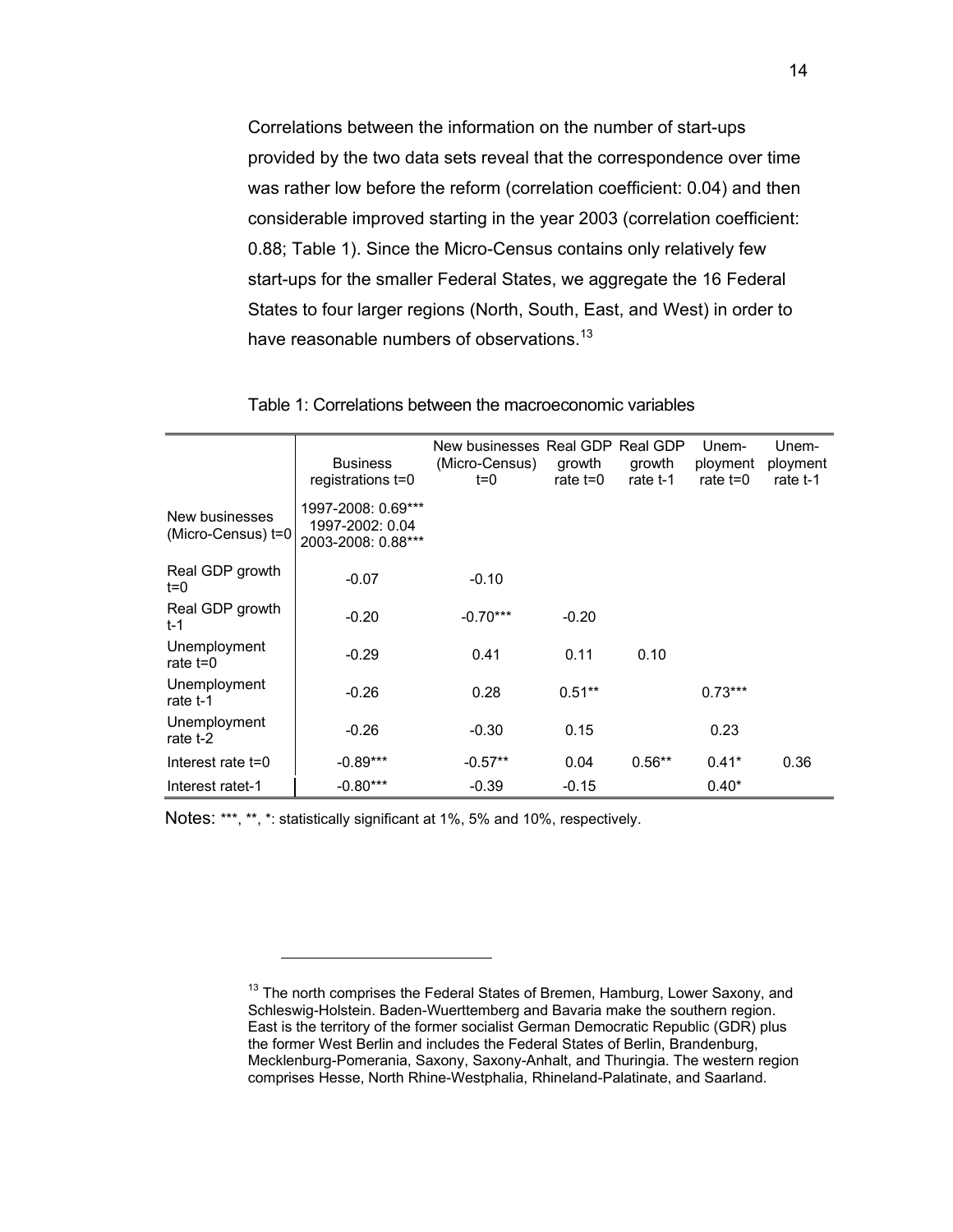

#### Figure 2: Unemployment rates (upper four lines) and development of real GDP (lower four lines) in the four regions

Over the observation period, the level of unemployment was highest in East Germany and lowest in the south of the country (Figure 2). In all four regions the unemployment rate increased in the early 2000s, peaked around 2005 and then declined through the end of the observation period. The figures for GDP growth show rather similar levels and developments in all four regions. The largest real GDP growth rates were reached in the years 2006/2007. Subsequently, the economic crisis of the years 2008/2009 led to a sharp decline of real GDP followed by a quite quick pick-up in the year 2010, with growth rates as high as before the recession (Figure 2).

#### **4. Empirical results**

#### **4.1 Econometric approach**

Given that the information on business registrations for the 16 German Länder are on an annual basis while the business formations reported by the Micro-Census are for quarters and must be aggregated to a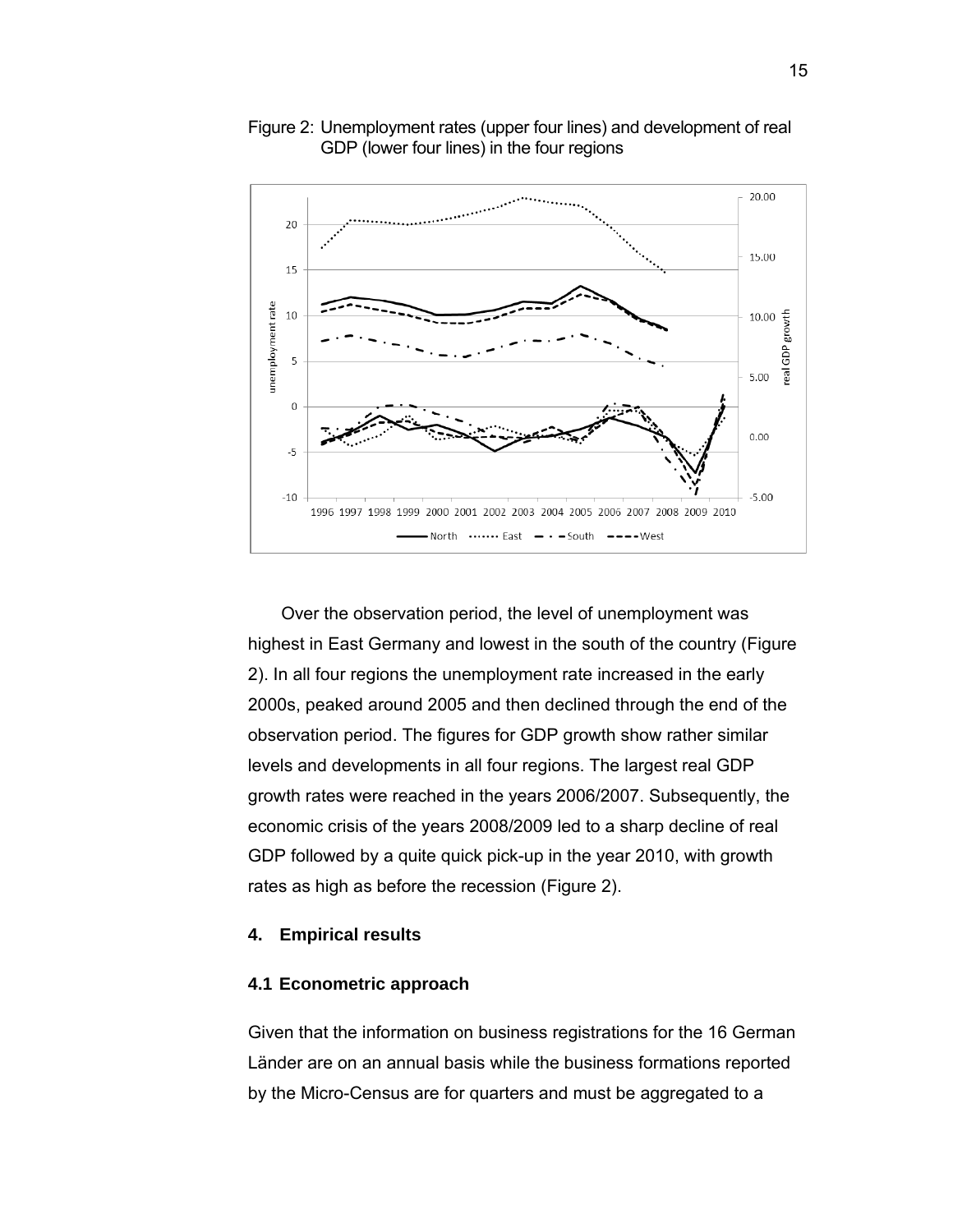larger geographical scale (North, South, East, and West), we conduct two different types of estimations. Taking the annual number of business registrations per economically active population as the dependent variable, we run regressions with the unemployment rate, the HP-filtered unemployment rate, real GDP growth, the HP-filtered real GDP, and interest rates as independent variables. The HP-filter is a frequently used statistical tool to decompose real GDP and the unemployment rate (Shimer, 2005) into a trend and a cyclical component. The two components are estimated in a way that over longer time periods the sum of the deviations of the cyclical component from the trend is close to zero thereby minimizing the variability of the growth component. The so called smoothing or HP filter parameter determines the allowed variability of the growth component. The larger the HP filter parameter, the smoother the trend component is. Following Ravn and Uhlig (2002), a HP filter parameter of 6.25 is used for annual data, and a parameter of 1600 for quarterly data.<sup>14</sup>

In order to account for the break in the Business Registration Statistic in the year 2003, we include a dummy variable (before 2003 = 0; 2003 and later = 1). A Breitung panel stationarity test (Breitung, 2000) reveals that our dependent variable, the number of business registrations per economically active population, is stationary when this dummy variable is included.<sup>15</sup> All of the explanatory variables are also stationary. These variables are included with a time lag of one period in order to avoid endogeneity problems.<sup>16</sup> We thereby follow a common

 $14$  Using other plausible values of the HP filter parameter does not lead to any fundamental changes of the results.

 $15$  This corresponds well to the observation made for a number of countries that the levels of new business formation, at a national and at a regional level, tends to persist over longer periods of time. For analyses at a national level see Congregado, Golpe and Parker (2012) and Parker, Congregado and Golpe (2012). Investigations at the regional level include Andersson and Koster (2011), Fotopoulos (2013) and Fritsch and Wyrwich (2014).

 $16$  Other authors address endogeneity arising from simultaneity between entrepreneurship and economic output by using vector autoregressive models (VAR)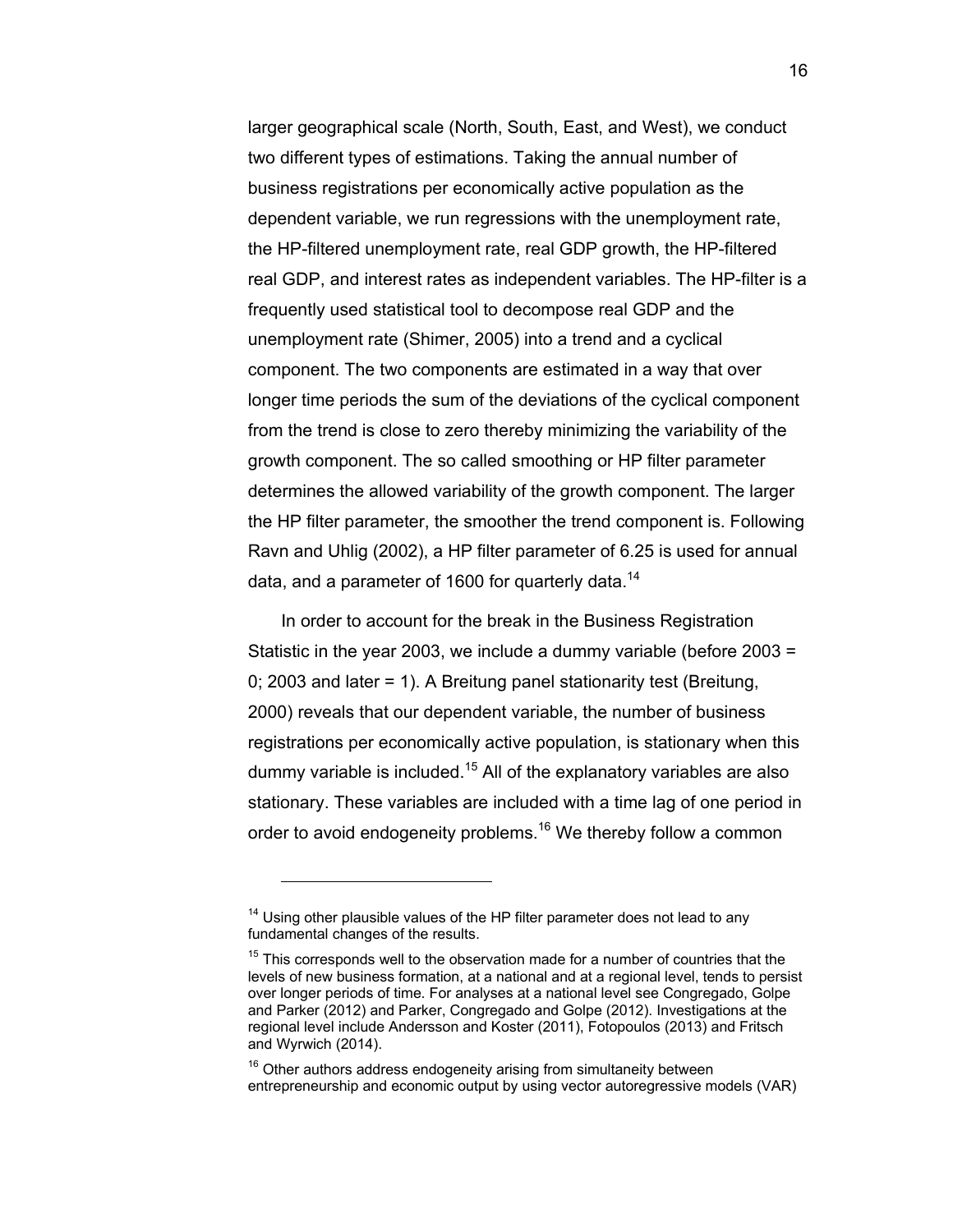approach in the literature to avoid simultaneity issues (Aschoff and Schmidt, 2008; Bania, et al., 2007; Åstebro, et al., 2013; Buch, et al., 2013). The fixed effects method is applied in order to control for all timeinvariant region-specific effects.<sup>17</sup> The results for the business registration data are reported in Table 2.

In the second estimation, we use the quarterly data on business formations reported by the Micro-Census. Unfortunately, quarterly GDP data is only available for Germany as a whole and not for individual German states or regions. For this reason, we regress new business formation per economically active population on different lags of the quarterly unemployment rate, on lags of the HP filtered unemployment rate, and on interest rates. Because unemployment rates for successive quarters are highly correlated, we do not include more than one time lag into one regression in order to avoid multicollinearity problems. This strategy should reveal the average time lag that is relevant for new business formation being induced by unemployment. The results of the fixed effects estimations based on the information on new business formation taken from the Micro-Census are presented in Table 3.

#### **4.2 Estimation results and robustness checks**

-

The main aim of our analysis is to empirically investigate whether various macro-economic variables influence the number of ventured businesses and entries into self-employment. Tables 2, 3 and 4 contain

<sup>(</sup>Koellinger and Thurik (2012) and Plehn-Dujowich (2012)). Unfortunately, our main data source (business registrations) has too few observations for panel-VAR models. Instrumental variables are applied in this broader context by Glaeser et al. (2012) and Acs et al. (2012). However, their instrumental variables cannot be applied in our setting. As we could not identify a compelling instrument for unemployment, the cyclical component of GDP, or GDP growth for our regional setting, we chose the method of lagging. However, our secondary data source (entry into self-employment from the Micro-Census) has a time dimension which is sufficiently long for VAR models. We present the results of our VAR and a panel-VAR estimation in section 4.2.

 $17$  The Hausman test suggests that the application of the random effects estimation procedure would be inappropriate.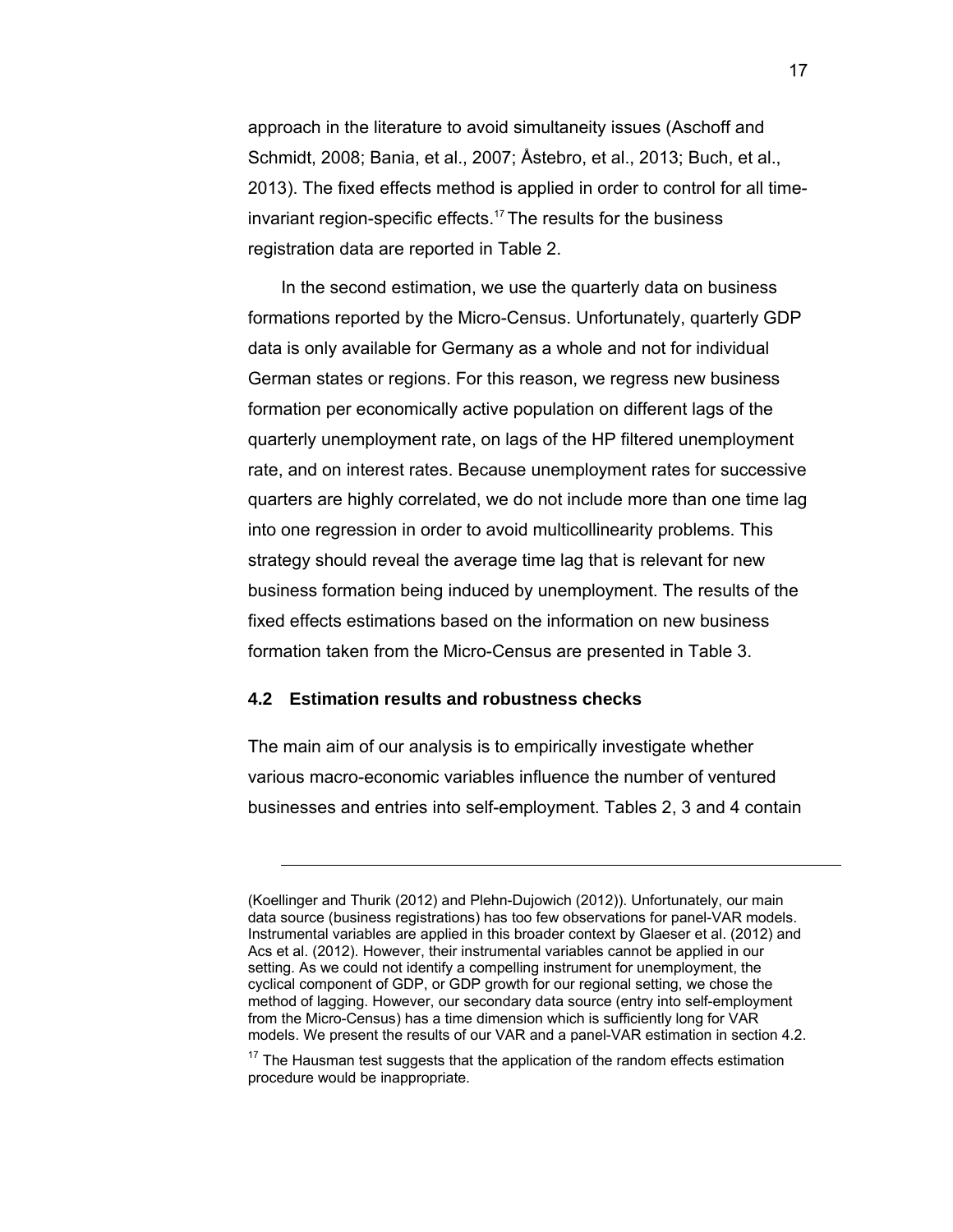the estimation results of our empirical analysis. We begin with the analysis of the data on business registrations. Based on this statistic, Table 2 presents evidence that the unemployment level of the previous year (t-1) has a significantly positive effect on the level of business registrations. According to these results, a ten percent increase in the unemployment rate leads to a three to four percent increase in business registrations per active population in the following period (columns I and II). The unemployment rate of the penultimate year (t-2) proves not to be statistically significant (columns V and VI). The coefficient of the cyclical component of the unemployment rate is also significantly positive for the previous year (columns III and IV) but not with a time lag of two years (t-2; columns VII and VIII).

With respect to GDP, we find no effect of GDP growth on the level of business registrations (columns I, III, V and VII of Table 2). However, we find that for German data there is a significant *negative* coefficient for the effect of the cyclical component of real GDP in the previous year (t-1; columns II and IV). The negative sign of the coefficient indicates that better than average economic conditions lead to *lower* numbers of business registrations per economically active population and vice versa. As for the unemployment rate, no statistically significant effect is found for the HP filtered GDP of the penultimate year (t-2; columns VI and VIII). The interest rate for enterprises and self-employed persons is not statistically significant in any specification when the business register data are used.

These observations clearly suggest that in Germany the level of unemployment *as well as* its deviation from the long term trend have a stimulating effect on the formation of new businesses. The observation that the deviation of GDP from the trend has a negative influence on start-up rates corresponds to the effect of unemployment on entrepreneurial entries if periods of high unemployment and recession should correspond in time. Overall, the first part of our analysis indicates that, new business formation is counter-cyclical.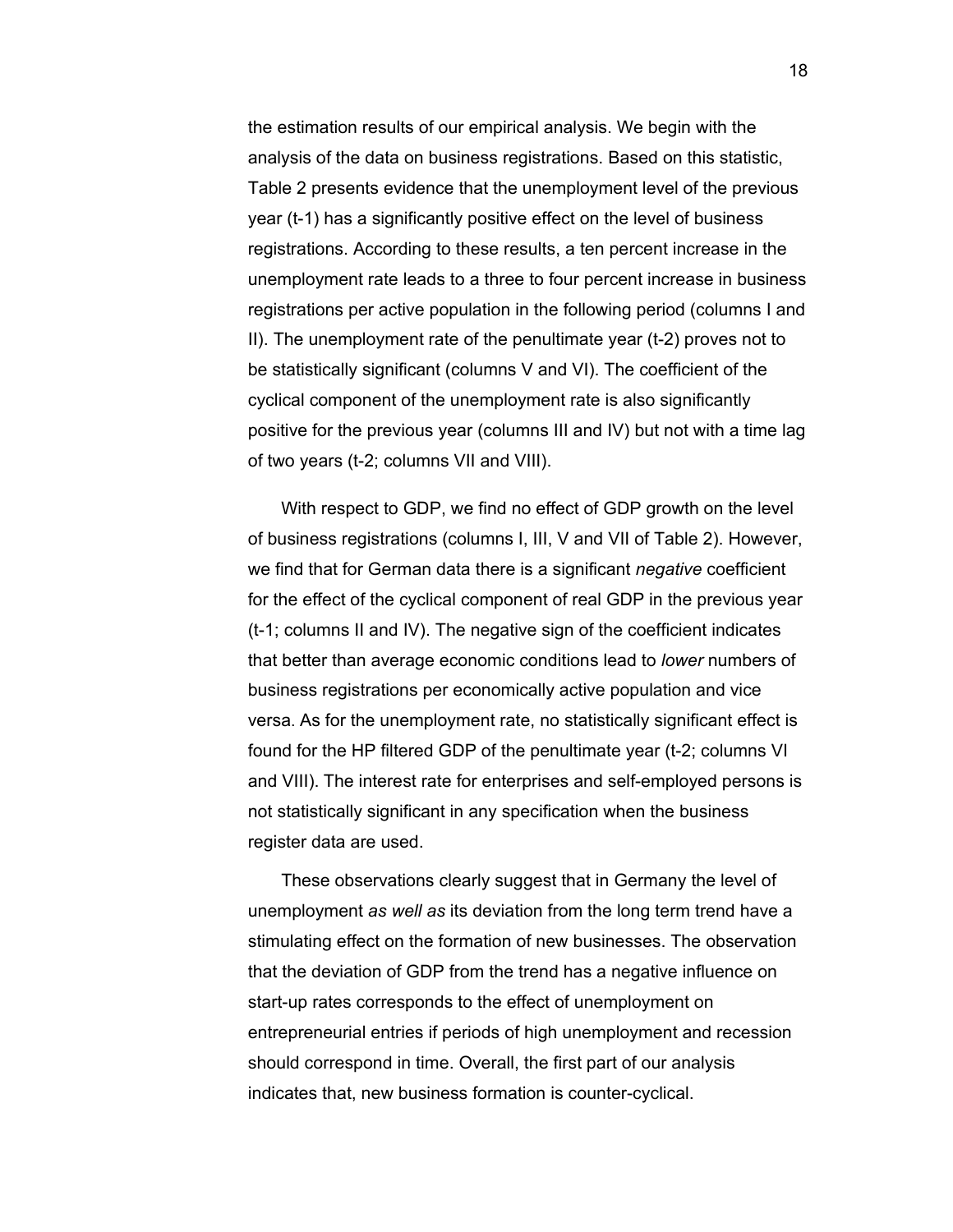| Dependent Variable: Log business registrations |                      |                      |                      |                      |                     |                      |                      |                      |
|------------------------------------------------|----------------------|----------------------|----------------------|----------------------|---------------------|----------------------|----------------------|----------------------|
|                                                | I                    | Ш                    | Ш                    | IV                   | V                   | VI                   | VII                  | VIII                 |
| Log unemployment rate<br>t-1                   | $0.42***$<br>(0.15)  | $0.29**$<br>(0.15)   |                      |                      |                     |                      |                      |                      |
| Log unemployment rate<br>$t-2$                 |                      |                      |                      |                      | 0.01<br>(0.16)      | 0.03<br>(0.19)       |                      |                      |
| HP log unemployment<br>rate t-1                |                      |                      | $0.74***$<br>(0.29)  | $0.51*$<br>(0.30)    |                     |                      |                      |                      |
| HP log unemployment<br>rate t-2                |                      |                      |                      |                      |                     |                      | $-0.06$<br>(0.29)    | $-0.13$<br>(0.33)    |
| Real GDP growth t-1                            | $-1.73$<br>(1.14)    |                      | $-1.04$<br>(1.10)    |                      |                     |                      |                      |                      |
| Real GDP growth t-2                            |                      |                      |                      |                      | $-0.39$<br>(1.24)   |                      | $-0.35$<br>(1.24)    |                      |
| HP log real GDP t-1                            |                      | $-3.49**$<br>(1.58)  |                      | $-3.18**$<br>(1.67)  |                     |                      |                      |                      |
| HP log real GDP t-2                            |                      |                      |                      |                      |                     | $-0.30$<br>(1.97)    |                      | $-0.79$<br>(1.83)    |
| Log interest rate t-1                          | $-0.25$<br>(0.23)    | $-0.18$<br>(0.23)    | $-0.01$<br>(0.24)    | $-0.02$<br>(0.24)    | $-0.23$<br>(0.43)   | $-0.22$<br>(0.24)    | $-0.26$<br>(0.26)    | $-0.26$<br>(0.26)    |
| Constant                                       | $-3.67***$<br>(0.55) | $-4.12***$<br>(0.55) | $-5.05***$<br>(0.46) | $-5.04***$<br>(0.45) | -4.55***<br>(0.52)  | $-4.61***$<br>(0.58) | $-4.59***$<br>(0.48) | $-4.59***$<br>(0.48) |
| Breakdummy                                     | $0.90***$<br>(0.06)  | $0.92***$<br>(0.06)  | $0.93***$<br>(0.06)  | $0.93***$<br>(0.06)  | $0.89***$<br>(0.06) | $0.89***$<br>(0.07)  | $0.88***$<br>(0.07)  | $0.88***$<br>(0.07)  |
| $R^2$ within                                   | 0.77                 | 0.77                 | 0.76                 | 0.77                 | 0.76                | 0.76                 | 0.76                 | 0.76                 |

#### Table 2: The effect of unemployment, GDP, and interest rates on business registrations based on the data of the business register

Notes: Fixed effects estimations for 16 German Länder with annual data, 224 or 208 observations; \*\*\*, \*\*, \*: statistically significant at 1%, 5% and 10%, respectively; standard errors in parentheses; fixed effects are always jointly significant at the one percent level. The high  $R<sup>2</sup>$ is basically driven by the dummy variable.

> The second data source the Micro-Census, presents quarterly data on entries into self-employment. The regression results confirm our previous finding with respect to the influence of unemployment levels on start-up behaviour. We again observe a significantly positive coefficient indicating that high (low) levels of unemployment should have a stimulating (weakening) effect on entries into self-employment (Table 3 - I). Specifically, a ten percent increase in the unemployment rate leads to an almost seven percent increase in entries into selfemployment in the following period. According to the coefficients for the different lags of the unemployment rate, this effect appears to be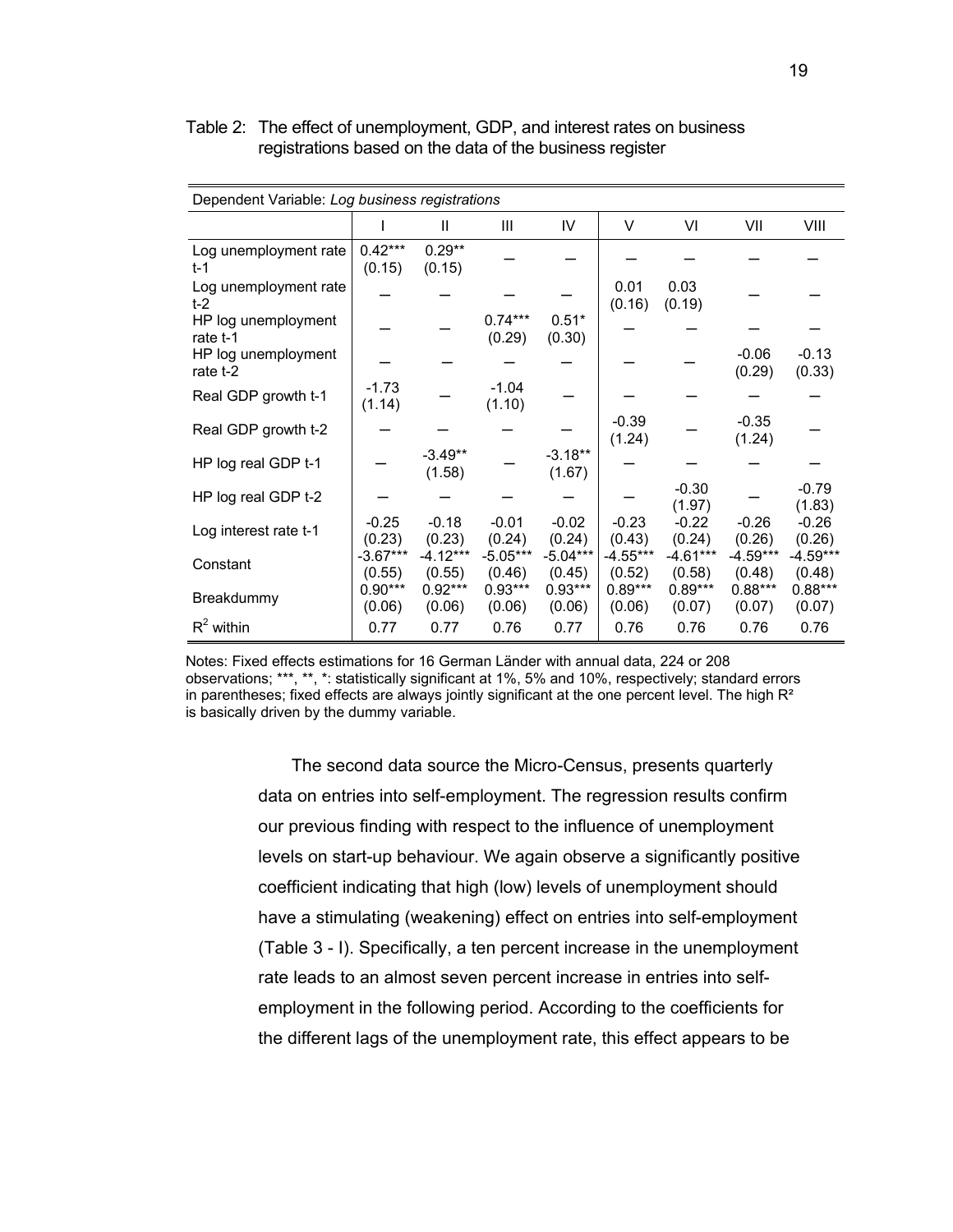|                                   | Dependent Variable: Log entries into self-employment |                   |                 |                               |                                   |                   |                 |                                                                                          |                       |              |                 |
|-----------------------------------|------------------------------------------------------|-------------------|-----------------|-------------------------------|-----------------------------------|-------------------|-----------------|------------------------------------------------------------------------------------------|-----------------------|--------------|-----------------|
| I. Unemployment rate (unfiltered) |                                                      |                   |                 |                               | II. HP filtered unemployment rate |                   |                 | III. HP filtered unemployment rate – periods<br>with negative deviations from trend only |                       |              |                 |
|                                   | Coefficient                                          | Standard<br>error | $R^2$<br>within |                               | Coefficient                       | Standard<br>error | $R^2$<br>within |                                                                                          | Coefficient Standard  | error        | $R^2$<br>within |
| Log ur t-1<br>Log ir t-1          | $0.68***$<br>$-0.51***$                              | 0.08<br>0.09      | 0.61            | HP log ur t-1<br>Log ir t-1   | $0.94***$<br>$-0.36***$           | 0.17<br>0.10      | 0.54            | HP log ur t-1<br>Log ir t-1                                                              | $1.85***$<br>-0.25**  | 0.4<br>0.13  | 0.68            |
| Log ur $t-2$<br>Log ir t-1        | $0.70***$<br>$-0.45***$                              | 0.09<br>0.09      | 0.6             | $HP$ log ur t-2<br>∟og ir t-1 | $0.89***$<br>$-0.34***$           | 0.18<br>0.10      | 0.53            | HP log ur t-2<br>Log ir t-1                                                              | $1.23***$<br>$-0.25*$ | 0.36<br>0.14 | 0.65            |
| Log ur $t-3$<br>Log ir $t-1$      | $0.67***$<br>$-0.41***$                              | 0.1<br>0.09       | 0.57            | HP log ur t-3<br>Log ir t-1   | $0.67***$<br>$-0.37***$           | 0.19<br>0.11      | 0.5             | HP log ur t-3<br>Log ir t-1                                                              | $0.78**$<br>$-0.29**$ | 0.31<br>0.14 | 0.63            |
| Log ur $t-4$<br>Log ir t-1        | $0.60***$<br>$-0.38***$                              | 0.11<br>0.10      | 0.54            | HP log ur t-4<br>Log ir t-1   | $0.38*$<br>$-0.43***$             | 0.2<br>0.11       | 0.47            | HP log ur t-4<br>Log ir $t-1$                                                            | 0.44<br>$-0.32**$     | 0.3<br>0.14  | 0.61            |
| Log ur $t-5$<br>Log ir $t-1$      | $0.50***$<br>$-0.38***$                              | 0.12<br>0.10      | 0.51            | HP log ur t-5<br>Log ir $t-1$ | 0.03<br>$-0.52***$                | 0.21<br>0.12      | 0.46            | HP log ur t-5<br>Log ir $t-1$                                                            | 0.07<br>$-0.38**$     | 0.3<br>0.15  | 0.6             |

Table 3: The effect of quarterly unemployment and interest rates on entries into self-employment based on the micro-census

*Notes: Independent variables: ur – unemployment rate, ir – interest rates.* Quarterly fixed effects estimation with seasonal dummy variables; regions North, South, East, West; T=49 (Q1 1997 - Q1 2009); \*\*\*, \*\*, \*: statistically significant at 1%, 5% and 10%, respectively; seasonal dummy variables are always jointly significant at the one percent level; coefficients from individual estimations (not jointly estimated); number of observations in regression with negative deviations from trend only = 96.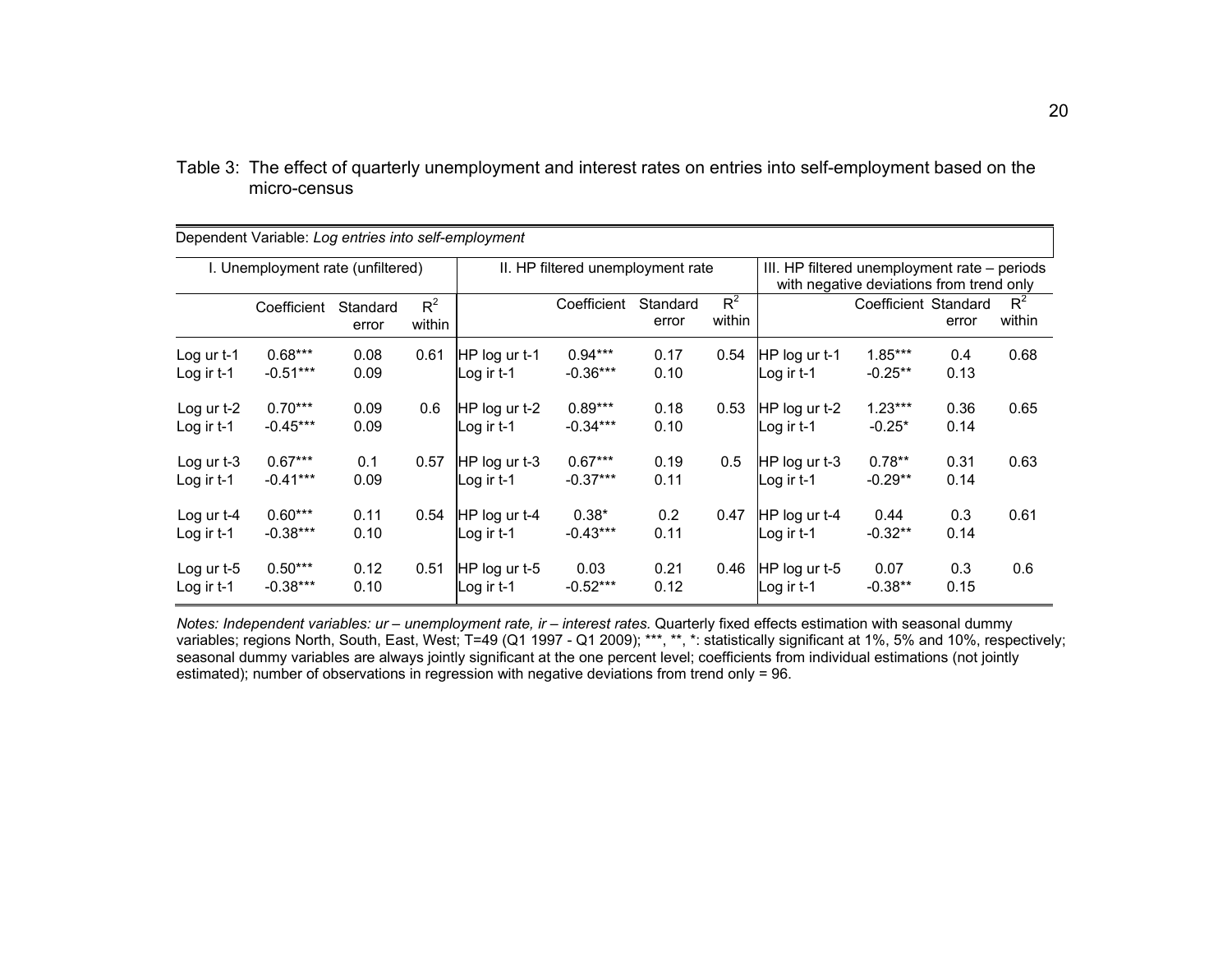largest during the first four quarters and remains significantly positive up to six quarters. In the following quarter the coefficient is no longer significant. The cyclical component of the unemployment rate shows a similar pattern (Table 3 – II). The positive coefficients for the first quarters imply that more people decide to start their own business when the unemployment rate is above its long-term trend, fewer people do so when the unemployment rate is below its long-term trend. In this analysis, information on GDP cannot be included since the quarterly information is not available at the Länder-level. Interestingly enough, when using the data on the Micro-Census the effect of the interest rate in the regression results presented in Table 3 is statistically significant with a negative sign. This indicates that higher interest rates lead to lower levels of new business creation and vice versa, as expected.

In a next step, we test whether the effects of unemployment and interest rates on the level of entries into self-employment are symmetric or whether there are different intensities in recessions and in boom periods. Therefore, we regress entries into self-employment separately on positive and negative deviations of the unemployment rate from its trend.<sup>18</sup> We find that negative deviations have a statistically significant positive effect on the level of new business formation (Table 3-III) while unemployment rates above the long-term trend have no statistically significant effect.<sup>19</sup> The statistically significant positive effect of negative deviations of the unemployment rate from its trend implies lower levels of new business formation at times when the unemployment rate is below 'normal.' This means that employment opportunities lead to reduced start-up activities while unemployment above the trend does not induce *significantly* more start-ups above 'normal.'

 $18$  Since the GDP data for Länder are only available on a yearly basis, there are not enough cases in our data to allow for this type of analysis for positive or negative deviations from the GDP trend.

 $19$  The results for the positive deviations are not presented in Table 3 due to their nonsignificance.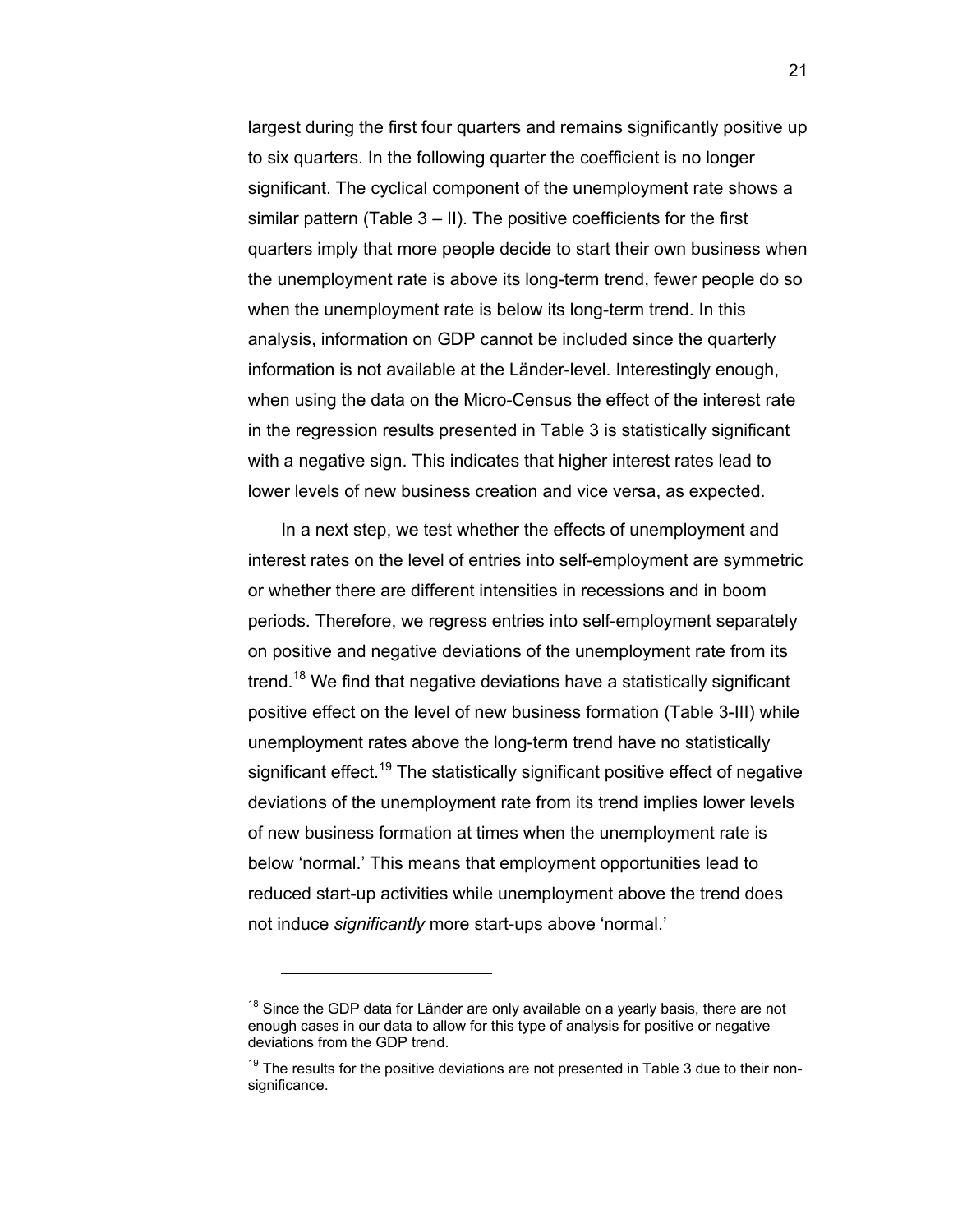| Dependent Variable: Log business registrations |                     |                      |                     |                      |
|------------------------------------------------|---------------------|----------------------|---------------------|----------------------|
|                                                |                     | Ш                    | Ш                   | IV                   |
| Log unemployment rate t-1                      | $0.42**$<br>(0.14)  |                      |                     |                      |
| HP log unemployment rate t-1                   |                     | $0.79***$<br>(0.27)  |                     |                      |
| Real GDP growth t-1                            |                     |                      | $-1.16$<br>(1.09)   |                      |
| HP log real GDP t-1                            |                     |                      |                     | $-5.19***$<br>(1.47) |
| Log difference patent intensity                | $0.31*$<br>(0.18)   | 0.29<br>(0.18)       | $0.31*$<br>(0.19)   | $0.32*$<br>(0.18)    |
| Log self-employment rate                       |                     |                      | $0.15***$<br>(0.07) |                      |
| Constant                                       | $-4.2***$<br>(0.31) | $-5.10***$<br>(0.03) | $-4.7***$<br>(0.19) | $-5.11***$<br>(0.03) |
| Breakdummy                                     | 1.0<br>$(0.04)$ *** | $0.97***$<br>(0.04)  | $0.94***$<br>(0.04) | $0.98***$<br>(0.04)  |
| R <sub>2</sub> within                          | 0.79                | 0.79                 | 0.79                | 0.80                 |

#### Table 4: The effect of unemployment and GDP on business registrations with controls based on the business register

Notes: Fixed effects estimations with 192 observations.\*\*\*, \*\*, \*: statistically significant at 1%, 5%, 10%, respectively; standard errors in parentheses.

In order to further test the robustness of our results beyond the analysis with two completely different data sets we run one further type of regression where we include two variables that control for determinants of entry other than unemployment. The first variable, the self-employment rate, reflects the entrepreneurship capital or the entrepreneurial 'culture' in a region (Audretsch and Keilbach, 2004; Fritsch and Wyrwich, 2014). This variable accounts for the observation that there is a pronounced tendency of a long term stability of relatively high or relatively low regional levels of new business formation. The second variable, patent intensity, is the number of patent applications over active population, and represents the generation of knowledge that may constitute a basis for opportunity start-ups. As patent intensity turns out to be non-stationary and may result in spurious regression, we used the stationary first log differences. The results (Table 4) partly confirm earlier analyses that found a considerable effect of regional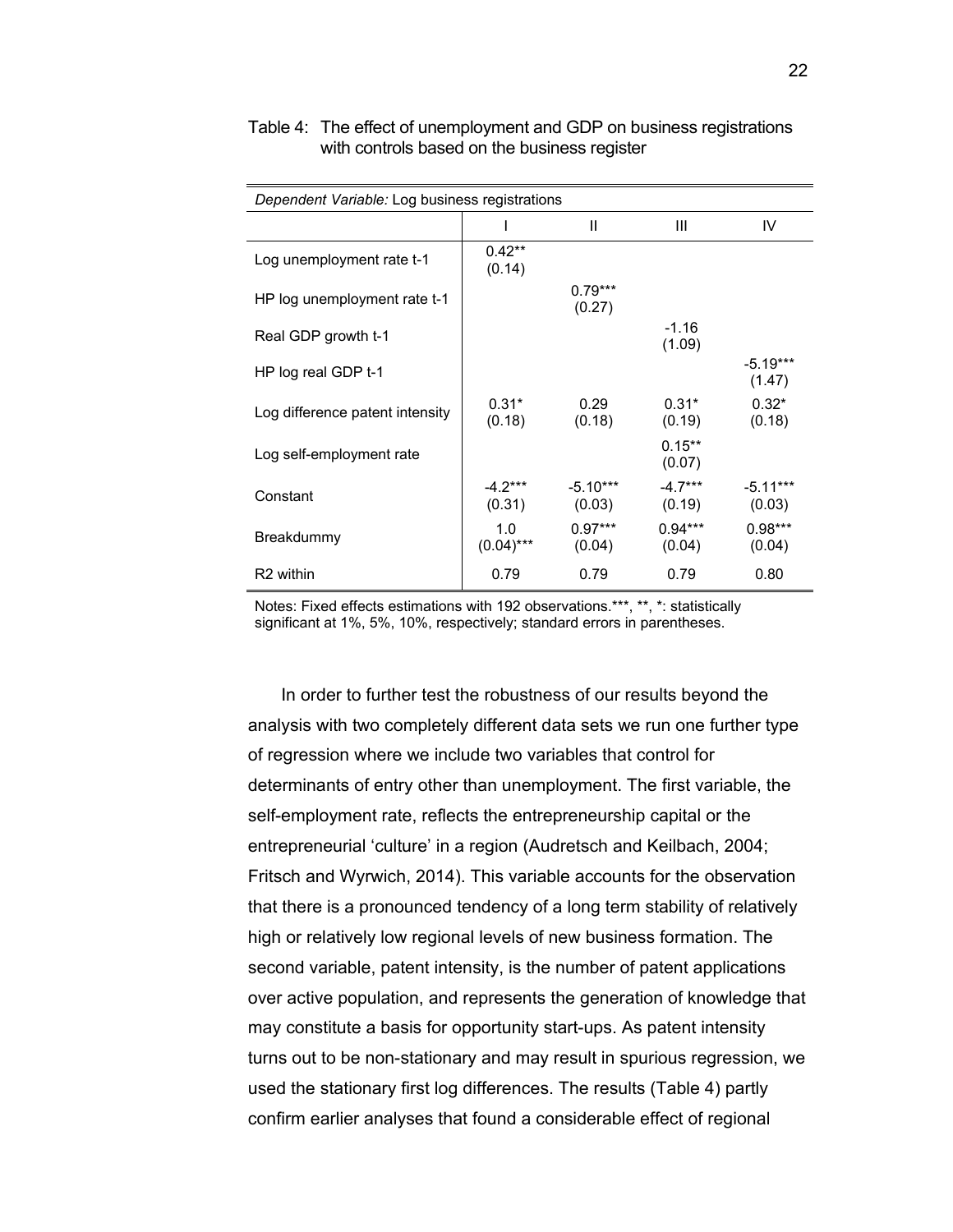R&D and of the level of new business formation in previous years (Fritsch and Wyrwich, 2014). More importantly, the results of the robustness checks show that all variables that have been statistically significant in the baseline models, i.e. the unemployment rate and its cyclical component, the cyclical component real GDP remain statistically significant with the same signs as in the baseline model.

As described in Section 4.1, we started our econometric approach by using lagged variables in order to avoid any simultaneity issues. The vector-autoregressive model (VAR), as alternative method to solve the endogeneity problem, cannot reasonably be applied to the business registrations as the number of observations is too small. However, our second data source, entries into self-employment from the Micro-Census, is available for a larger number of observations. Thus, to further test the robustness of our results presented in Table 3, we apply models where all variables are treated as endogenous, i.e. the current level of each variable (in our case entries into self-employment, unemployment rates and interest rates) is explained by its own past and by past observations of the other variables in the system. Similar to Koellinger and Thurik (2012), we aggregate observations across the four German regions, i.e. we work with time series for Germany as a whole, and estimate a VAR for the period from the  $3<sup>rd</sup>$  quarter of 1997 to the  $1<sup>st</sup>$  quarter of 2009. The estimation presented in Table 5 corresponds to the estimation in Table 3-I. The optimal lag length in both VAR models as suggested by the Hannan-Quinn (1979) and Schwarz (1978) information criteria is one period.<sup>20</sup>

The results fully support our previous findings. The coefficient of the unemployment rates in Table 5-I is almost the same as in Table 3-I and

<sup>&</sup>lt;sup>20</sup> A VAR model of the order 1 has the following form  $x_f = a_1 x_{f-1} + \varepsilon_f$  where  $x_f$  is the vector of endogenous variables (entries into self-employment, unemployment rate and interest rates), and  $a_1$  represents the vector of coefficients. The number of lags included in the system is 1.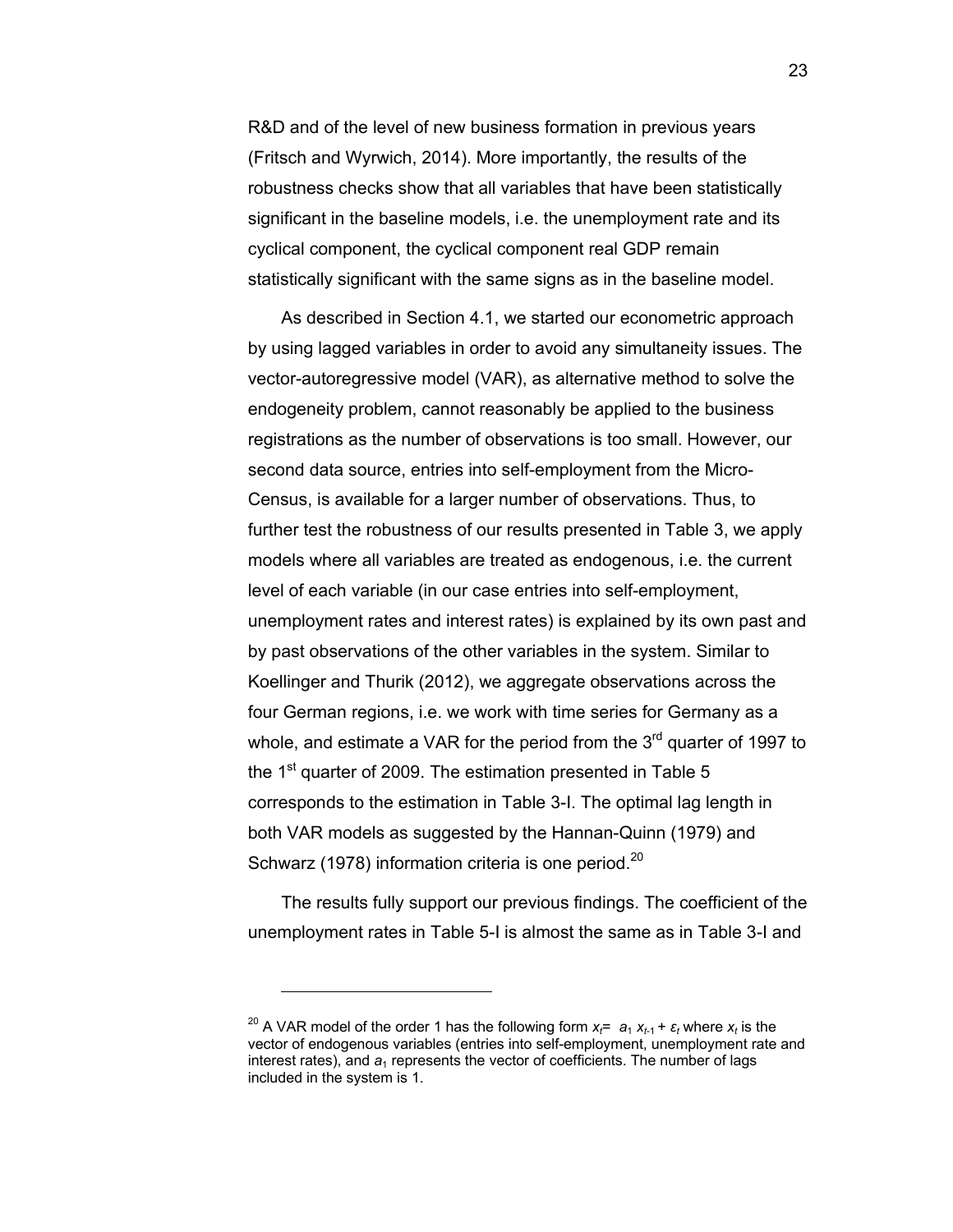suggests a positive effect of the unemployment rate on entry into selfemployment. Also interest rates unfold the same significant effect on entries into self-employment.

Table 5: Vector Autoregressive Model, using aggregated data on quarterly entries into self-employment, the unemployment rate and interest rates based on the micro-census

| I. Log entries into self-employment<br>entry |             |                   | II. Log unemployment rate<br>ur |             |                   | III. Log interest rates<br>ir |                      |       |
|----------------------------------------------|-------------|-------------------|---------------------------------|-------------|-------------------|-------------------------------|----------------------|-------|
|                                              | Coefficient | Standard<br>error |                                 | Coefficient | Standard<br>error |                               | Coefficient Standard | error |
| $entry(t-1)$                                 | $0.33**$    | 0.14              | $entry(t-1)$                    | $0.07*$     | 0.04              | $entry(t-1)$                  | 0.009                | 0.04  |
| $ur(t-1)$                                    | $0.65***$   | 0.17              | $ur(t-1)$                       | $0.97***$   | 0.05              | $ur(t-1)$                     | $-0.01$              | 0.05  |
| $ir(t-1)$                                    | $-0.34**$   | 0.15              | $ir(t-1)$                       | $0.12***$   | 0.04              | $ir(t-1)$                     | $0.98***$            | 0.05  |

*Notes:* Three variable VAR model using aggregated seasonally adjusted data; T=49 (Q1 1997 - Q1 2009); \*\*\*, \*\* statistically significant at 1%, 5% and 10%, respectively, VAR(1), as suggested by the Hannan-Quinn and Schwa information criteria.

In a next step we estimate a panel-VAR with regional fixed-effects that has the advantage to account for unobserved region specific heterogeneity.<sup>21</sup> For comparability reasons we use the same lag specification as for VAR with aggregated data.

Again, the results support our initial findings. Table 6-I shows that the unemployment rates have a significantly positive and the interest rates a significantly negative effect on entries into self-employment. Overall, the VAR and the panel-VAR estimation support the use of lagged explanatory variables to solve possible endogeneity problems, as the results are quite similar.

 $21$  For the panel-VAR estimation in Stata, we use the pvar.ado file created by Inessa Love (Love and Zicchino, 2006).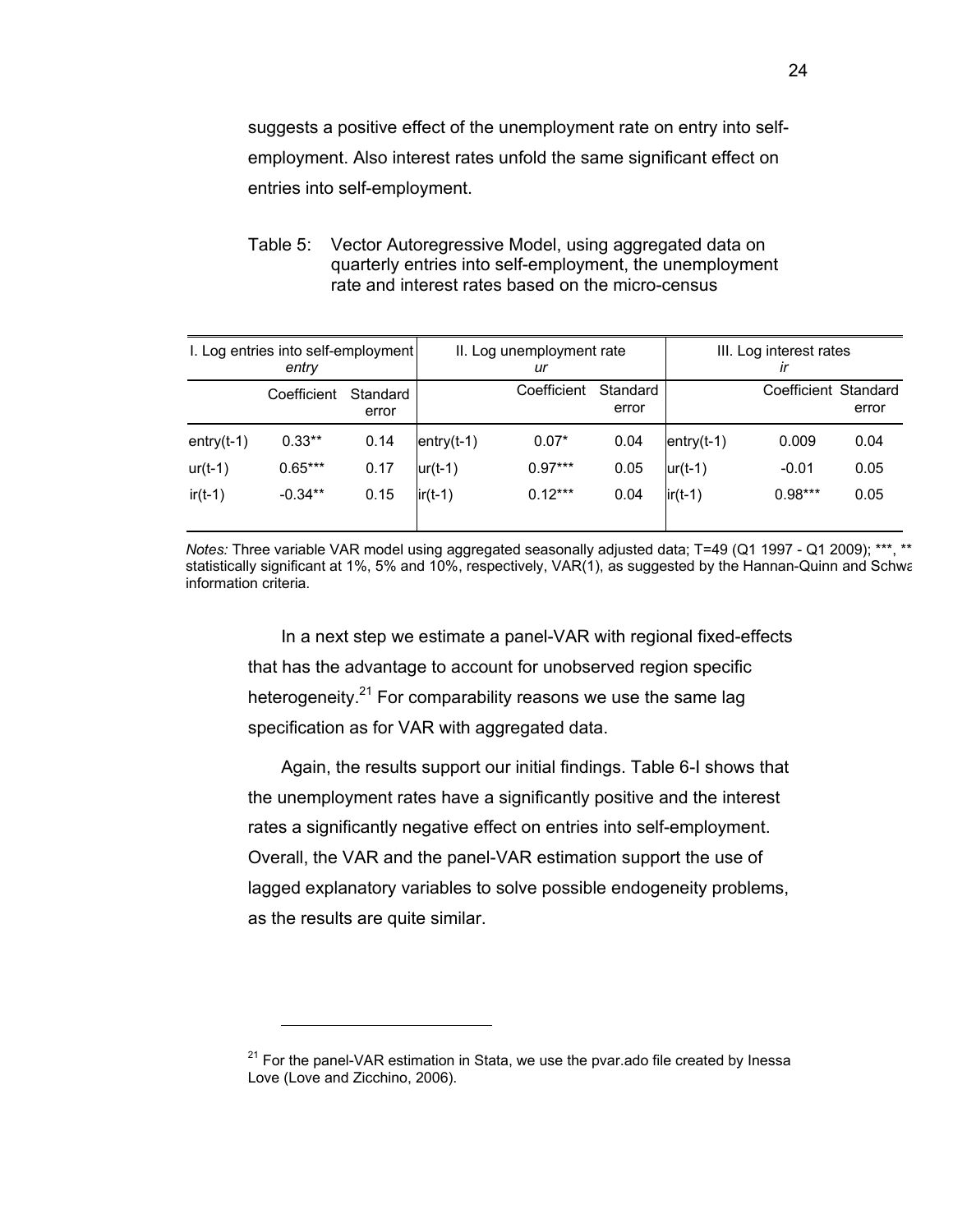Table 6: Fixed-effects panel-Vector Autoregressive Model, using aggregated data on quarterly entries into self-employment, the unemployment rate and interest rates based on the microcensus

| I. Log entries into self-employment<br>entry |             |                   | II. Log unemployment rate<br>ur |             |                   | III. Log interest rates<br>ir |                      |       |
|----------------------------------------------|-------------|-------------------|---------------------------------|-------------|-------------------|-------------------------------|----------------------|-------|
|                                              | Coefficient | Standard<br>error |                                 | Coefficient | Standard<br>error |                               | Coefficient Standard | error |
| $entry(t-1)$                                 | $0.70**$    | 0.31              | $entry(t-1)$                    | $-0.09$     | 0.08              | $entry(t-1)$                  | 0.03                 | 0.06  |
| $ur(t-1)$                                    | $0.48***$   | 0.17              | $ur(t-1)$                       | $0.99***$   | 0.04              | $ur(t-1)$                     | $-0.02$              | 0.04  |
| $ir(t-1)$                                    | $-0.34***$  | 0.09              | $ir(t-1)$                       | 0.01        | 0.03              | $ir(t-1)$                     | $0.98***$            | 0.02  |

*Notes:* Three variable fixed-effects panel-VAR model for the German regions North, South, East, West, observat 2009);GMM estimation, region specific effects were eliminated prior to the estimation (Helmert transformation); s \*\*\*, \*\*, \*: statistically significant at 1%, 5% and 10%, respectively,

Summarizing, our results provide evidence for the following insights:

(1) Unemployment rates positively influence entrepreneurial entry rates measured either in terms of new business formation or in terms of entry into self-employment, indicating that unemployment has a countercyclical influence on entrepreneurial entries.

(2) The relationship between the unemployment rate and the entry into self-employment is asymmetric in the sense that below average unemployment leads to significantly lower levels of entries into selfemployment while unemployment above the trend does at least not induce *significantly* more start-ups above normal, pointing to a certain asymmetry which we term "low unemployment retain effect."

 (3) GDP development has a counter-cyclical influence on business formation as well.

(4) When using quarterly data, there is a statistically significant negative relationship between the interest rate and the entry into selfemployment.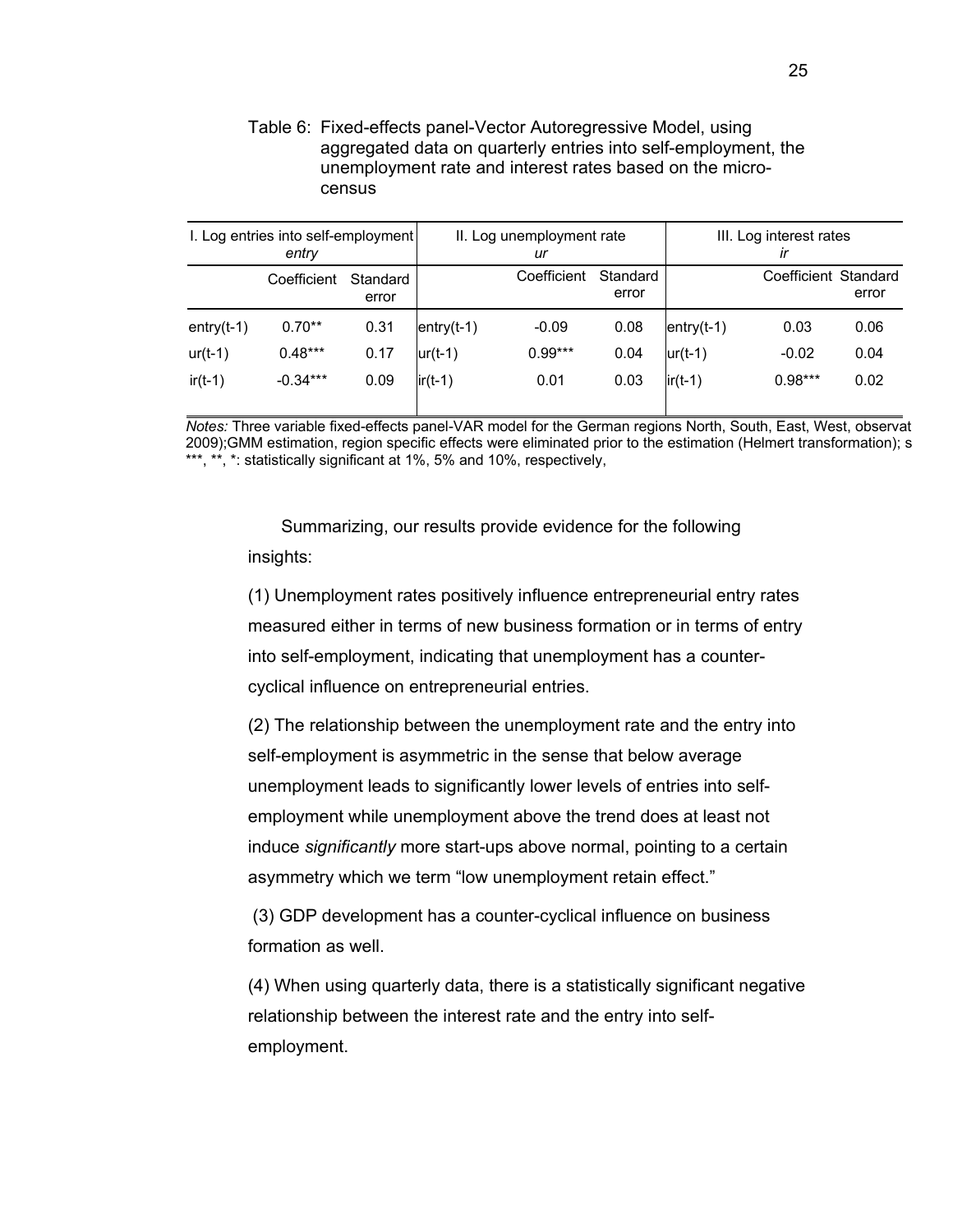#### **5. Related approaches, possible objections and future research**

Our main result, the counter-cyclical influence of macroeconomic variables and more specifically of unemployment on new business formation is in line with some recent research. For example, Fairlie (2013) finds for U.S. Metropolitain Statistical Areas that higher unemployment rates increase the probability to start businesses. Koellinger and Thurik (2012) in their investigation of 22 OECD countries over the 1972-2007 period identify a positive effect of unemployment on business ownership rates. Román, et al. (2013), in an analysis based on the European Community Household Panel, find that only ownaccount self-employment is positively affected by the unemployment rate while employer self-employment is pro-cyclical. As this analysis is limited to start-ups out of unemployment, these findings can, however, not be directly compared to ours.

Future research of the effect of macro-economic development on new business formation – not only in Germany – should try to distinguish between different types of entrepreneurs in order to find out differences between founders and the firms they create during recessions and in boom periods. Are innovative entries more likely to appear during boom periods or in recessions? Do firms set up in periods of macroeconomic prosperity create more jobs in subsequent years than entries during periods of low growth and high unemployment? $22$  No doubt that the issue of quality of start-ups in terms of innovativeness, persistence, and growth over the business cycle

 $22$  Earle and Sakova (2000) and Román, Congregado and Millán (2013) focus on the question of whether those firms starting without any employees exhibit different cyclical behavior than firms that start with employees. However, looking at the characteristics of firms at the time of the establishment without a further analysis of start-up performance over the first two or three years may lead to false conclusions. We know from previous panel data analyses in Germany that a certain share of individuals starting as solo-entrepreneurs create further jobs after the venturing of the business, many in the first year (see Fritsch, Kritikos and Rusakova, 2012), even if they come out of unemployment (Caliendo, Kritikos, 2010).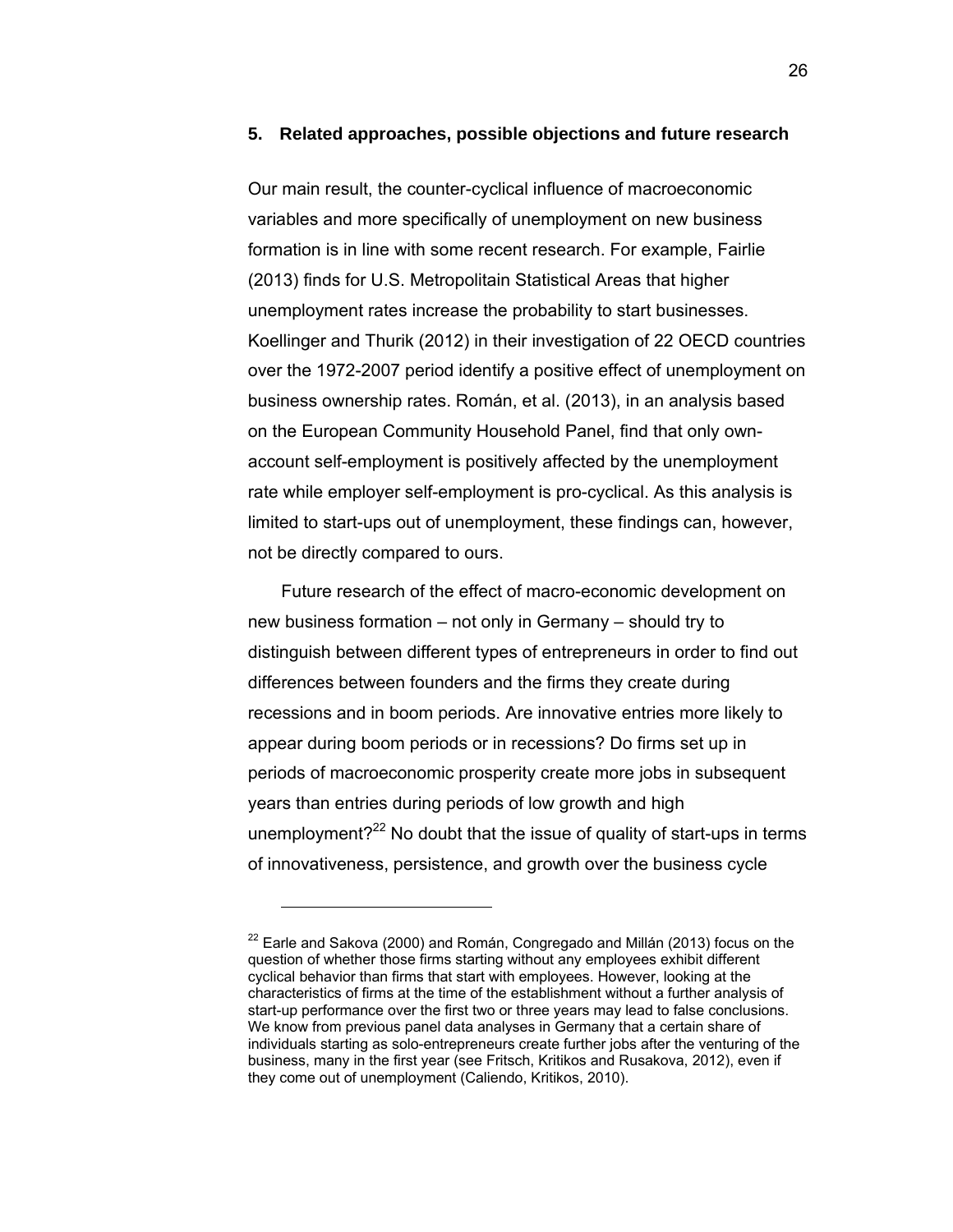needs further investigation. This kind of analysis, however, requires different empirical approaches and considerably more detailed panel data than we have currently available.

Since we have – in contrast to most previous research – based our analysis on gross entry into self-employment it would be also interesting to know more about the exits from self-employment that constitute the other side of the coin. Information on both sides would provide us with a comprehensive picture and would enable a better understanding of the results of those approaches that analyze the development of net-entry. A further limitation of our study is the short time-series with only a limited number of observations. Availability of longer time-series and inclusion of additional control variables may provide further insights into the relationship between macro-economic conditions, industry- as well as region-specific factors, and individual level characteristics.<sup>23</sup>

Last but not least, there can be little doubt that entrepreneurship may have a pronounced positive effect on growth by introducing innovation, contesting the position of incumbents, and by creating new jobs (see Fritsch, 2013). For this reason, it is plausible to assume that it is not only the business cycle affecting new business formation but also that increased start-up activity may feed-back to the macro-economic level by stimulating economic development (see Koellinger and Thurik, 2012). Hence, an empirical analysis should account for both directions of causality. Since the effect of new business formation on development takes up to ten years to unfold (Fritsch, 2013), longer time-series of data than we have currently available are needed to fully capture such effects.

-

27

 $23$  That the regional environment may play an important role is suggested by Román, Congregado and Millán (2013), who find that there are interaction effects between certain socio-demographic characteristics and the macro-economic variables that influence transitions into self-employment during different periods of the business cycle. Important control variables at the macro-level that should be included in future research are employment protection measures, indicators for entrepreneurship policy, and employment incentives.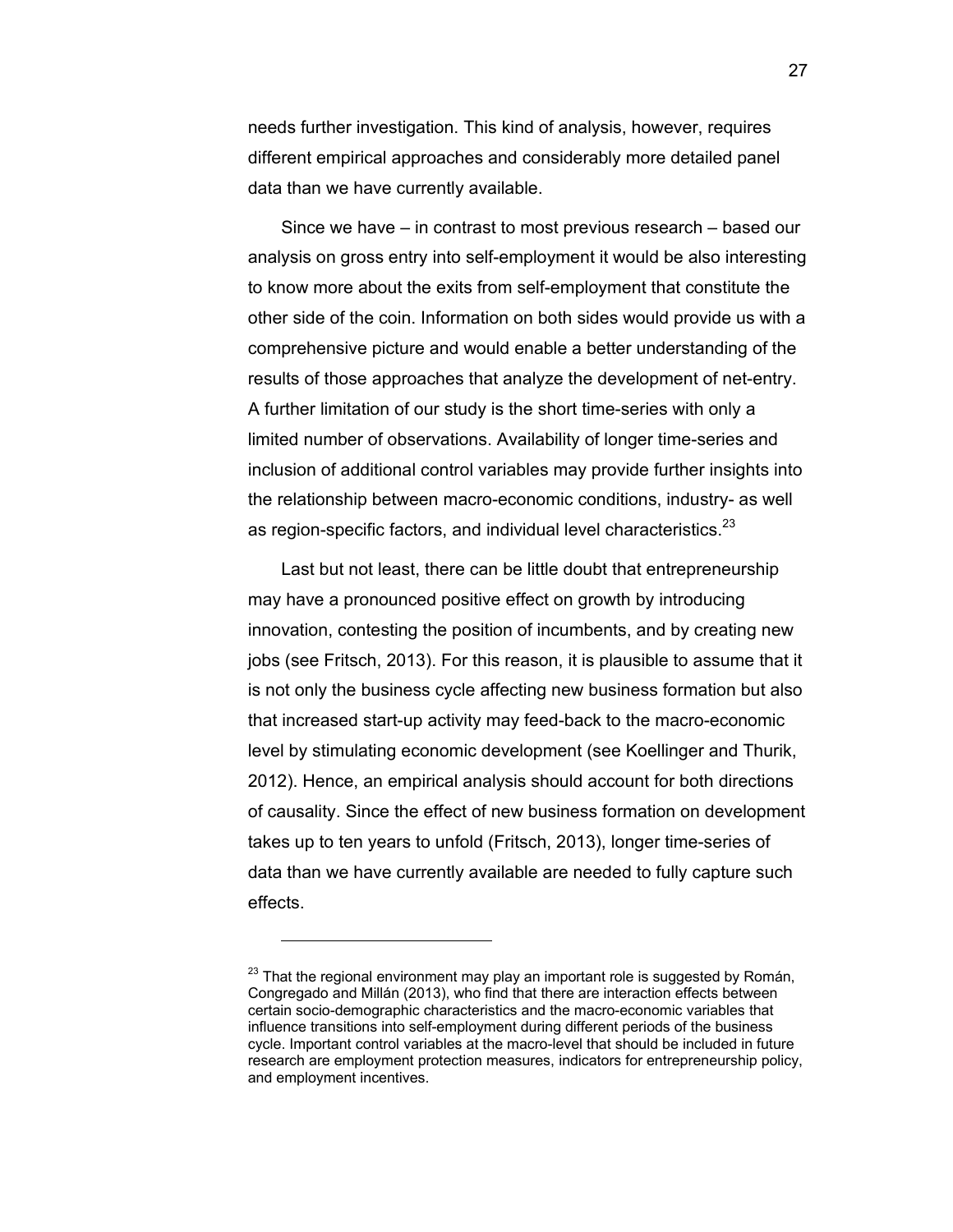#### **6. Conclusion**

We analyze to what extent variables representing the business cycle – particularly GDP, unemployment, and interest rates –affect gross entry into entrepreneurship in Germany. Our results show that the rate of unemployment exhibits a significant counter-cyclical influence on entry rates into entrepreneurship. This effect is asymmetric in the sense that unemployment rates below the longer-term trend lead to lower levels of new business formation while unemployment above the trend has no significant "push" effect. We conclude that this indicates a "low unemployment retain effect." We also find a counter-cyclical effect for deviations of GDP from its trend. Accordingly, people are induced to become self-employed during recessions whereas there are lower levels of new business formation when the level of GDP is above the trend. As such the growth rate of real GDP has no statistically significant effect on gross entry. In the same direction, we also find a negative relationship between the interest rate and the entry into selfemployment.

Thus, all our findings point to counter-cyclical effects of macroeconomic variables on new business formation, providing evidence that entrepreneurs are not only important for an economy because they introduce new products to the markets, contest established market positions and create jobs, but because they also may play a role as stabilizers throughout the business cycle.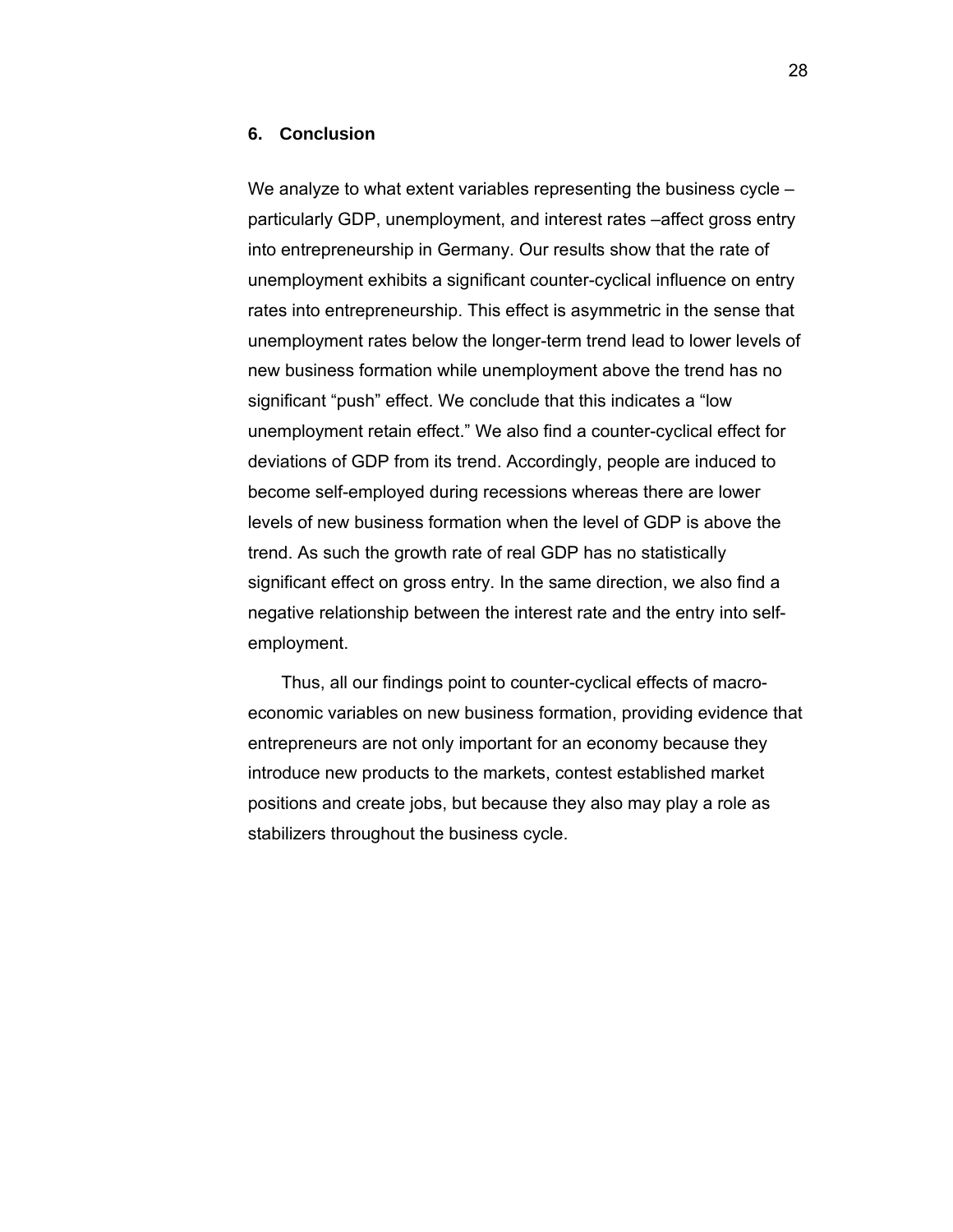#### **References**

- Acs, Z.J. and D.B. Audretsch (2003): Innovation and Technological Change. In: Z.J. Acs and D.B. Audretsch (eds.): *Handbook of Entrepreneurship Research*, Boston: Kluwer, 55-79.
- Acs, Z., D. Audretsch, P. Braunerhjelm and B. Carlsson (2012): Growth and Entrepreneurship. *Small Business Economics*, 39, 289-300.
- Andersson, M. and S. Koster (2011): Sources of persistence in regional start-up rates—Evidence from Sweden. *Journal of Economic Geography*, 11, 179–201.
- Aschhoff, B. and T. Schmidt (2008): Empirical evidence on the success of R&D cooperation—Happy together? *Review of Industrial Organization*, 33, 41–62.
- Åstebro, T., Braunerhjelm, P. and A. Broström (2013): Does academic entrepreneurship pay? *Industrial and Corporate Change, 22*, 281- 311.
- Audretsch, D.B., and M. Keilbach (2004): Entrepreneurship capital and economic performance. *Regional Studies*, 38, 949–959..
- Audretsch, D.B. and A.R. Thurik (2000): Capitalism and democracy in the 21st Century: from the managed to the entrepreneurial economy. *Journal of Evolutionary Economics*, 10, 153-167.
- Bania, N., Gray, J.A. and J.A. Stone (2007): Growth, taxes, and government expenditures: Growth hills for U.S. states. *National Tax Journal,* LX, 193-204.
- Barlevy, G. (2007): On the cyclicality of Research and Development. *American Economic Review*, 97, 1131-1164.
- Blanchflower, D. (2000): Self-employment in OECD countries. *Labour Economics*, 7, 471–505.
- Blanchflower, D. and A. Oswald (1998): What makes an entrepreneur? *Journal of Labor Economics*, 6, 26–60.
- Block, J., L. Hoogerheide and A.R. Thurik (2012): Education and Entrepreneurial Choice: Evidence from an Instrumental Variables Regression. *International Small Business Journal*, (in press).
- Breitung, J. (2000): The local power of some unit root tests for panel data. Advances in Econometrics, Volume 15: Nonstationary Panels, Panel Cointegration, and Dynamic Panels, ed. B. H. Baltagi, 161– 178. Amsterdam: JAY Press.
- Brüderl, J., P. Preisendörfer and R. Ziegler (2009): *Der Erfolg neugegründeter Betriebe.* 3rd edition, Berlin: Duncker & Humblot.
- Buch, C., Koch, C.T., and M. Koetter (2013): Do banks benefit from internationalization? Revisiting the market power–risk nexus. *Review of Finance,* 17, 1401–1435.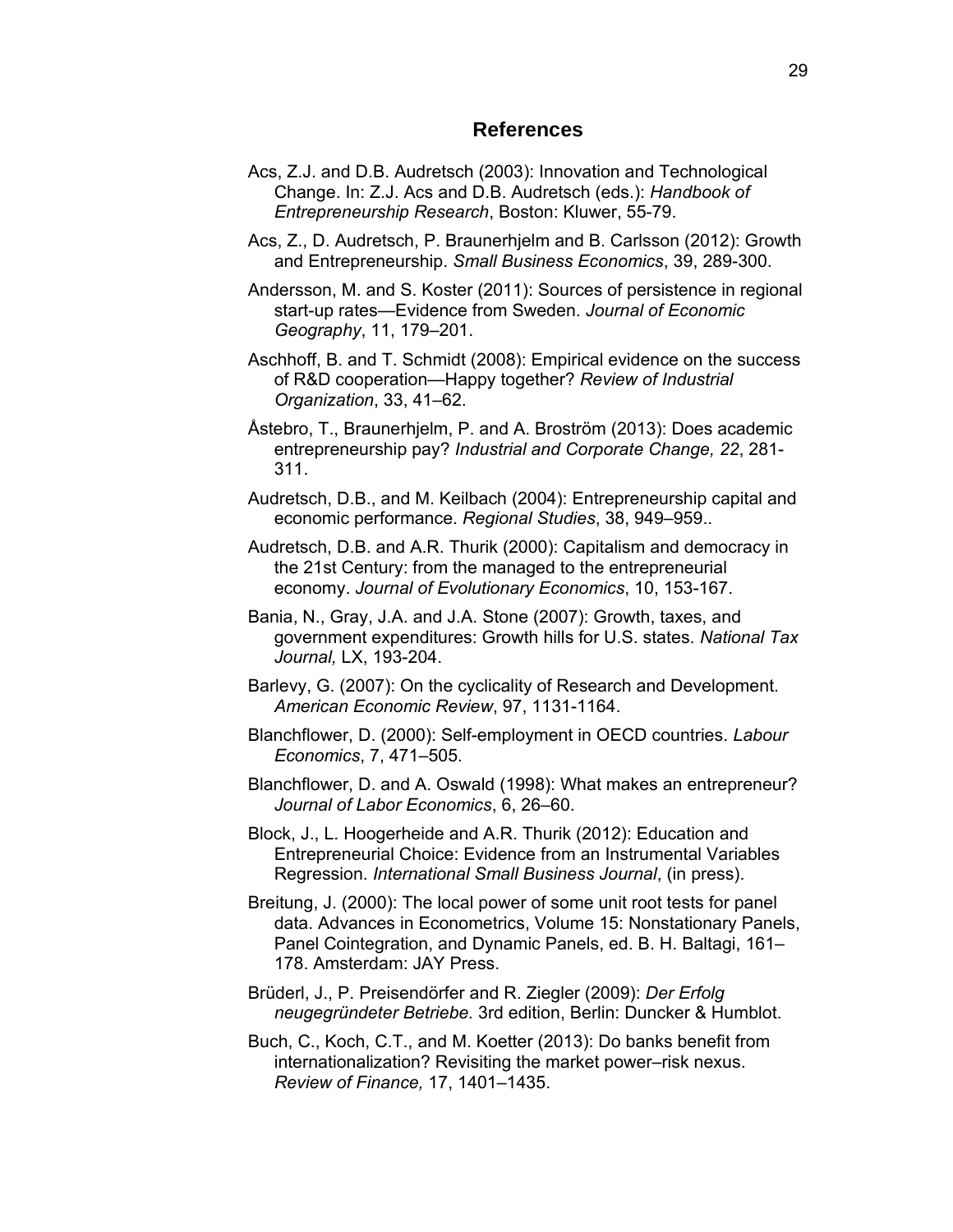- Caballero, R.J. and M.L. Hammour (1994): The Cleansing Effect of Recessions. *American Economic Review*, 84, 1350-1368.
- Caliendo, M., F.M. Fossen and A.S. Kritikos (2009): Risk Attitudes of Nascent Entrepreneurs. *Small Business Economics*, 32, 153-167.
- Caliendo, M., F.M. Fossen and A.S. Kritikos (2010): The Impact of Risk Attitudes on Entrepreneurial Survival. *Journal of Economic Behavior and Organization*, 76, 45-63.
- Caliendo, M., F.M. Fossen and A.S. Kritikos (2012): Trust, Positive Reciprocity, and Negative Reciprocity: Do These Traits Impact Entrepreneurial Dynamics? *Journal of Economic Psychology*, 33, 394-409.
- Caliendo, M., F.M. Fossen and A.S. Kritikos (2013): Personality Characteristics and the Decisions to Become and Stay Self-Employed. *Small Business Economics*, DOI 10.1007/s11187-013- 9514-8.
- Caliendo, M. and A.S. Kritikos (2010): Start-ups by the Unemployed: Characteristics, Survival and Direct Employment Effects. *Small Business Economics* 35, 71-92.
- Carrasco, R. (1999): Transitions to and from Self-Employment in Spain: an Empirical Analysis. *Oxford Bulletin of Economics and Statistics*, 61, 315-341.
- Congregado, E., A.A. Golpe and S.C. Parker (2012): The dynamics of entrepreneurship: hysteresis, business cycles and government policy. *Empirical Economics*, 43, 1239-1261.
- Davidsson, P. (2004): *Researching Entrepreneurship*. Springer: New York.
- De Clercq, D. and P. Arenius (2006): The Role of Knowledge in Business Start-up Activity. *International Small Business Journal*, 24, 339-358.
- Earle, J.S. and Z. Sakova (2000): Business start‐ups or disguised unemployment? Evidence on the character of self‐employment from transition economies. *Labour Economics*, 7, 575‐601.
- Fairlie, R.W. (2013): Entrepreneurship, Economic Conditions, and the Great Recession*. Journal of Economics and Management Strategy*, 22, 207-231.
- Foti, A. and M. Vivarelli (1994): An econometric test of the selfemployment model-the case of Italy. *Small Business Economics*, 6, 81–93.
- Fotopoulos, G. (2013): On the spatial stickiness of UK New firm formation rates. *Journal of Economic Geography*, DOI 10.1093/jeg/lbt011.
- Francois, P., Lloyd-Ellis, H (2003): Animal Spirits Through Creative Destruction, *American Economic Review,* 93, 530-550.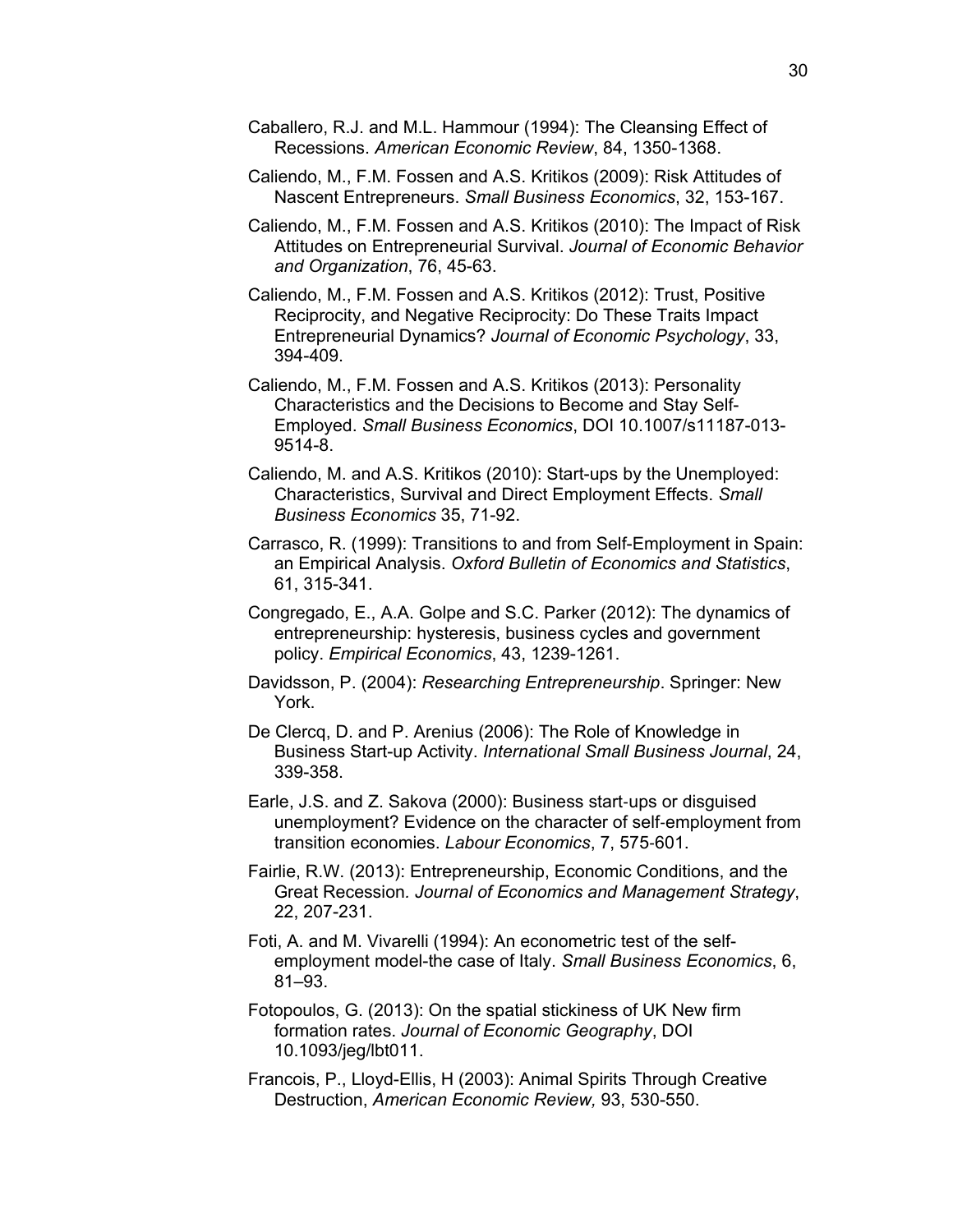- Fritsch, M. (2013): New Business Formation and Regional Development—A Survey and Assessment of the Evidence. *Foundations and Trends in Entrepreneurship*, 9, 249–364.
- Fritsch, M., R. Grotz, U. Brixy, M. Niese and A. Otto (2002): Die statistische Erfassung von Gründungen in Deutschland - ein Vergleich von Beschäftigtenstatistik, Gewerbeanzeigenstatistik und den Mannheimer Gründungspanels. *Allgemeines Statistisches Archiv*, 86, 87–96.
- Fritsch, M., A.S. Kritikos and A. Rusakova (2012): Who Starts a Business and who is Self-Employed in Germany. IZA Discussion Paper Nr. 6326.
- Fritsch, M. and M. Wyrwich (2014): The Long Persistence of Regional Levels of Entrepreneurship: Germany 1925 to 2005. *Regional Studies*, 48 (forthcoming).
- Georgellis, Y. and H.J. Wall (2000): What Makes a Region Entrepreneurial? Evidence from Britain. *Annals of Regional Science* 34, 385-403.
- Glaeser, E. L., S.P. Kerr and W.R. Kerr (2012): Entrepreneurship and Urban Growth: An Empirical Assessment with Historical Mines. NBER Working Paper Series 18333.
- Grant, D. (1996): The Political Economy of New Business Formation Across the American States 1970-1985. *Social Science Quarterly*, 77, 28-42.
- Hannan, E.J.and B.G. Quinn (1979): The Determination of the Order of an Autoregression. *Journal of the Royal Statistical Society*. Series B (Methodological), 41, 190-195.
- Hessels, J.; M. van Gelderen, R.A. Thurik (2008): Entrepreneurial Aspirations, Motivations, and their Drivers. *Small Business Economics* 31: 323–339.
- Hodrick, R.J. and E.C. Prescott (1997): Postwar U.S. Business Cycles: An Empirical Investigation. *Journal of Money, Credit and Banking,* 29, 1-16.
- Koellinger, P. and A.R. Thurik (2012): Entrepreneurship and the Business Cycle. *Review of Economics and Statistics*, 94, 1143- 1156.
- Leiner, R. (2002): Die Gewerbeanzeigenstatistik. In: M. Fritsch and R. Grotz (eds.): *Das Gründungsgeschehen in Deutschland*, Heidelberg: Physica, 103-127.
- Levesque, M. and M. Minniti (2006): The Effect of Ageing on Entrepreneurial Behavior. *Journal of Business Venturing*, 21, 177-194.
- Love, I. and L. Zicchino (2006): Financial development and dynamic investment behavior: Evidence from panel VAR. *The Quarterly Review of Economics and Finance*, 46, 190-210.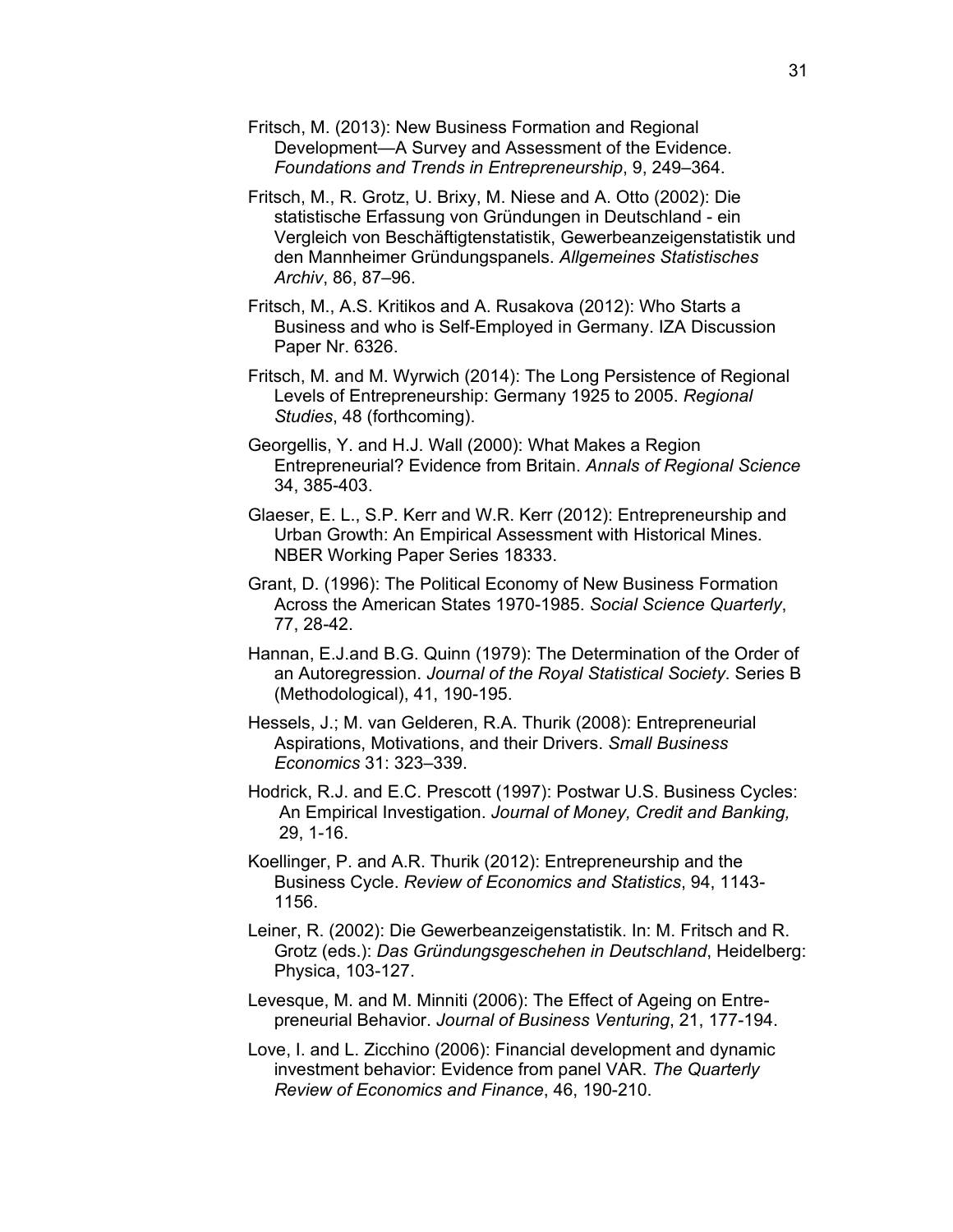- Nickell, S. (1996): Competition and corporate Performance. *Journal of Political Economy*, 104, 724-746.
- Oberlander, W. (2004): Freie Berufe: positive Zahlen, schwindende Attraktivität. Nürnberg: Informationen des IFB Nürnberg.
- Parker, Simon (2009): *The Economics of Entrepreneurship*. Cambridge: Cambridge University Press.
- Parker, S.C., E. Congregado, and A.A. Golpe (2012): Testing for hysteresis in entrepreneurship in 23 OECD countries. *Applied Economics Letter*, 19, 61-66.
- Plehn-Dujowich, J.M. (2012): *The Dynamic Relationship between Entrepreneurship, Unemployment, and Growth: Evidence from U.S. Industries*. Report.
- Rampini, A. (2004): Entrepreneurial activity, risk, and the business cycle, *Journal of Monetary Economics*, 51, 555-573.
- Ravn, M.O. and H. Uhlig (2002): On Adjusting the Hodrick-Prescott Filter for the Frequency of Observations. *Review of Economics and Statistics*, 84, 371-376.
- Robson, M.T. (1998): Self-Employment in the UK Regions, *Applied Economics 30,* 313-322.
- Román, C., E. Congregado and J.M. Millán (2013): Start-up incentives: Entrepreneurship policy or active labour market programme? *Journal of Business Venturing*, 28, 151-175.
- Schwarz, G. (1978): Estimating the Dimension of a Model. *The Annals of Statistics*, 6, 461-464.
- Shimer, R. (2005): The Cyclical Behavior of Equilibrium Unemployment and Vacancies. *American Economic Review,* 95, 25-49.
- Shleifer, A. (1986): Implementation Cycles. *Journal of Political Economy*, 94, 1163-1190
- Statistisches Bundesamt (2009): *Handbuch zum Mikrozensus*. Wiesbaden: Statistische Bundesamt.
- Tervo, H. (2006): Regional Unemployment, Self-Employment and Family Background. *Applied Economics*, 38, 1055-1062.
- Tervo, H. and H. Niittykangas (1994): The Impact of Unemployment on New Firm Formation in Finland. *International Small Business Journal*, 13, 38-53.
- Thurik, R., E. Stam and D.B. Audretsch (2013): The rise of the entrepreneurial economy and the future of dynamic capitalism. *Technovation*, 33, 302–310.
- van Stel, A.; M. Carree, M. and A.R. Thurik (2005): The Effect of Entrepreneurial Activity on National Economic Growth. *Small Business Economics*, 24, 311-321.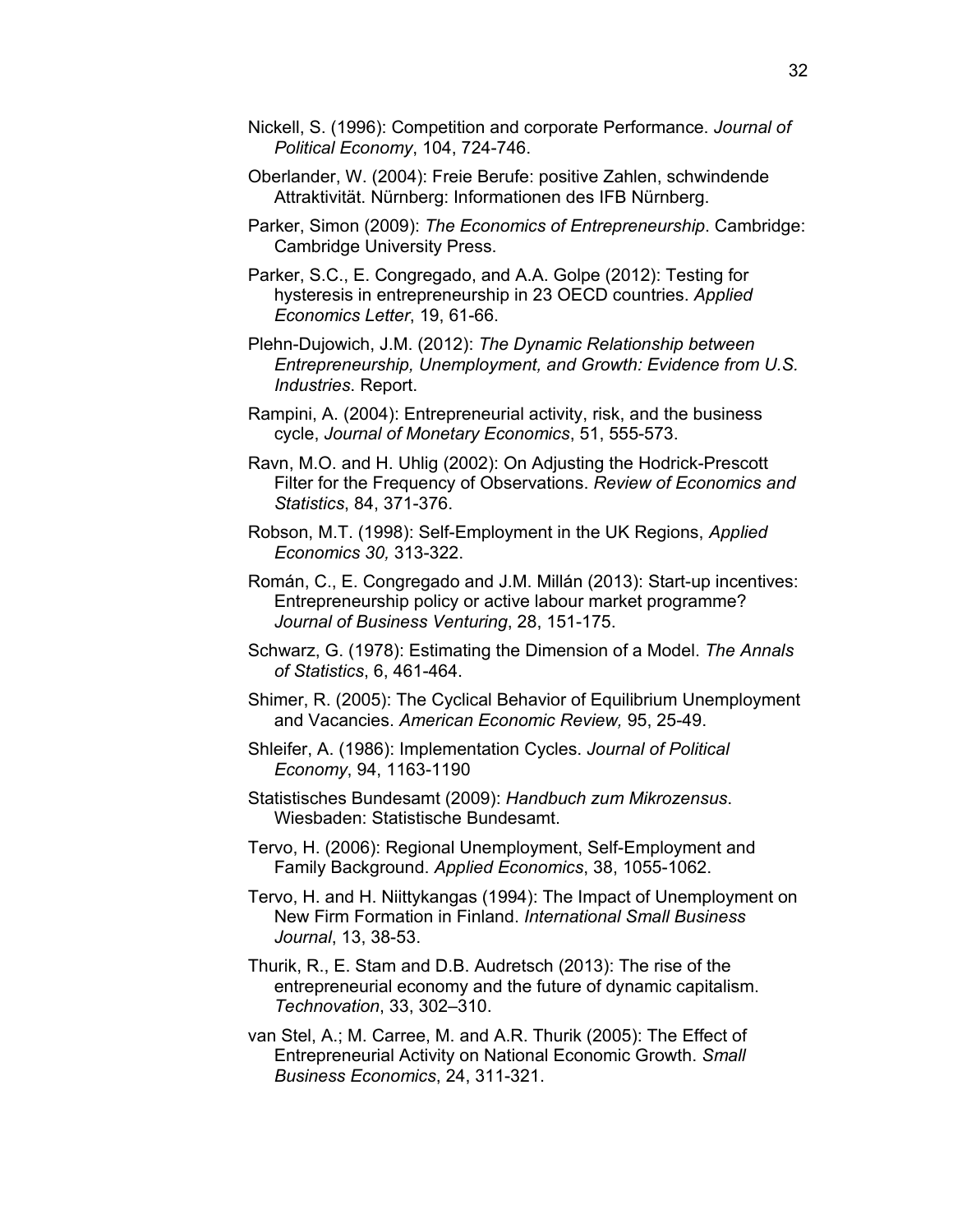### **Figures**





Figure 4: Unemployment rates and development of real GDP in the four regions

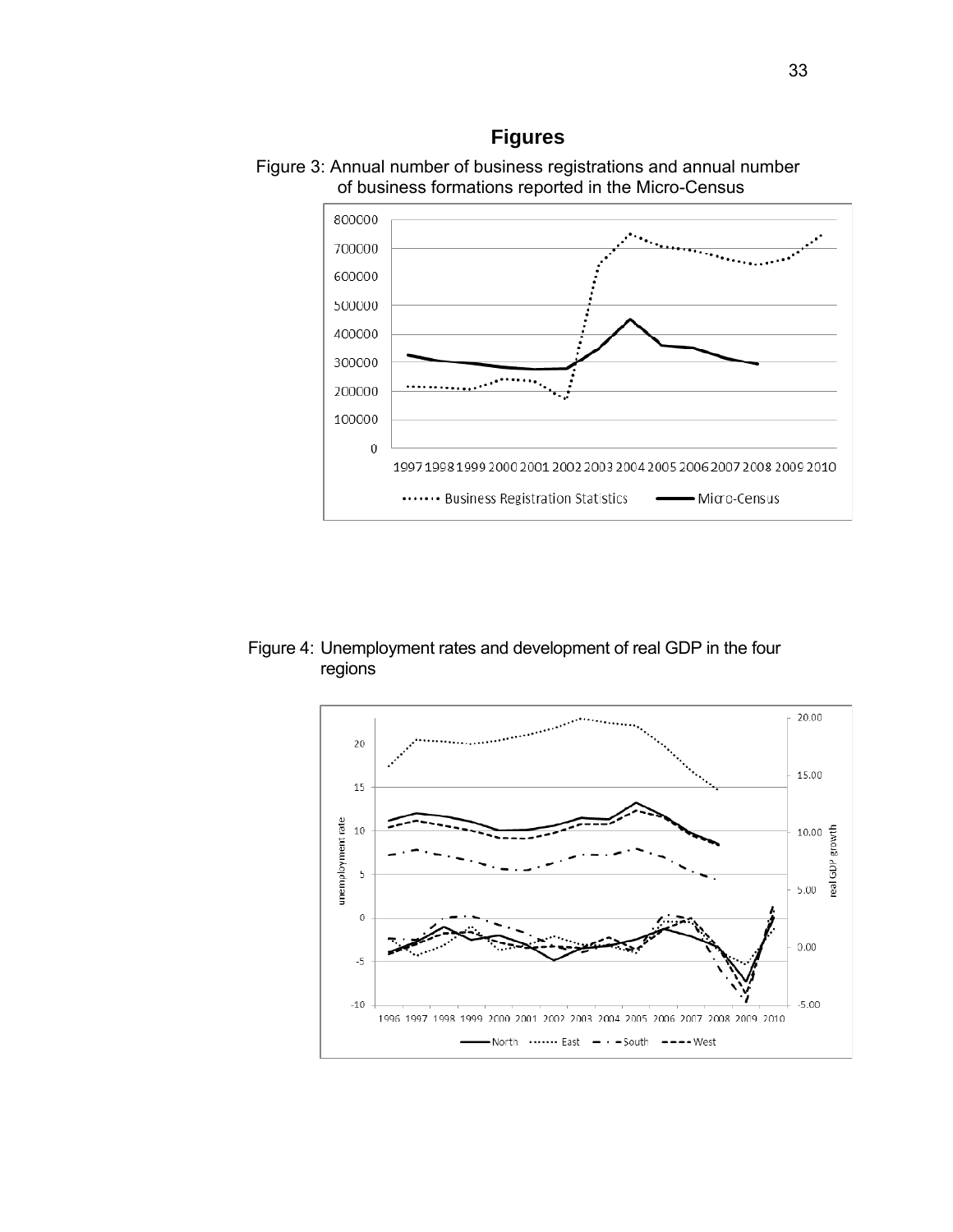#### **Tables**

### Table 5: Correlation analysis

|                                       |                                                             |                                                             | Real GDP        |            |            |                                                |                          |                        |                     |
|---------------------------------------|-------------------------------------------------------------|-------------------------------------------------------------|-----------------|------------|------------|------------------------------------------------|--------------------------|------------------------|---------------------|
|                                       | <b>Business</b><br>registrations t=0                        | New businesses<br>(Micro-Census) t=0                        | growth<br>$t=0$ | growth t-1 | rate $t=0$ | Real GDP Unemployment Unemployment<br>rate t-1 | Unemployment<br>rate t-2 | Interest<br>rate $t=0$ | Interest<br>ratet-1 |
| Business registrations t=0            |                                                             | 1997-2008: 0.69***<br>1997-2002: 0.04<br>2003-2008: 0.88*** | $-0.07$         | $-0.2$     | $-0.29$    | $-0.26$                                        | $-0.26$                  | $-0.89***$             | $-0.80***$          |
| New businesses (Micro-<br>Census) t=0 | 1997-2008: 0.69***<br>1997-2002: 0.04<br>2003-2008: 0.88*** |                                                             | $-0.1$          | $-0.7***$  | 0.41       | 0.28                                           | $-0.3$                   | $-0.57**$              | $-0.39$             |
| Real GDP growth t=0                   | $-0.07$                                                     | $-0.10$                                                     |                 |            | 0.11       | $0.51**$                                       | 0.15                     | 0.04                   | $-0.15$             |
| Real GDP growth t-1                   | $-0.20$                                                     | $-0.70***$                                                  |                 |            |            |                                                |                          |                        |                     |
| Unemployment rate t=0                 | $-0.29$                                                     | 0.41                                                        | 0.11            |            |            |                                                |                          | $0.41*$                | $0.40*$             |
| Unemployment rate t-1                 | $-0.26$                                                     | 0.28                                                        | $0.51**$        |            |            |                                                |                          |                        |                     |
| Unemployment rate t-2                 | $-0.26$                                                     | $-0.30$                                                     | 0.15            |            |            |                                                |                          |                        |                     |
| Interest rate t=0                     | $-0.89***$                                                  | $-0.57**$                                                   | 0.04            |            | $0.41*$    |                                                |                          |                        |                     |
| Interest ratet-1                      | $-0.80***$                                                  | $-0.39$                                                     | $-0.15$         |            | $0.40*$    |                                                |                          |                        |                     |

Notes: \*\*\*, \*\*, \*: statistically significant at 1%, 5%, 10%, respectively.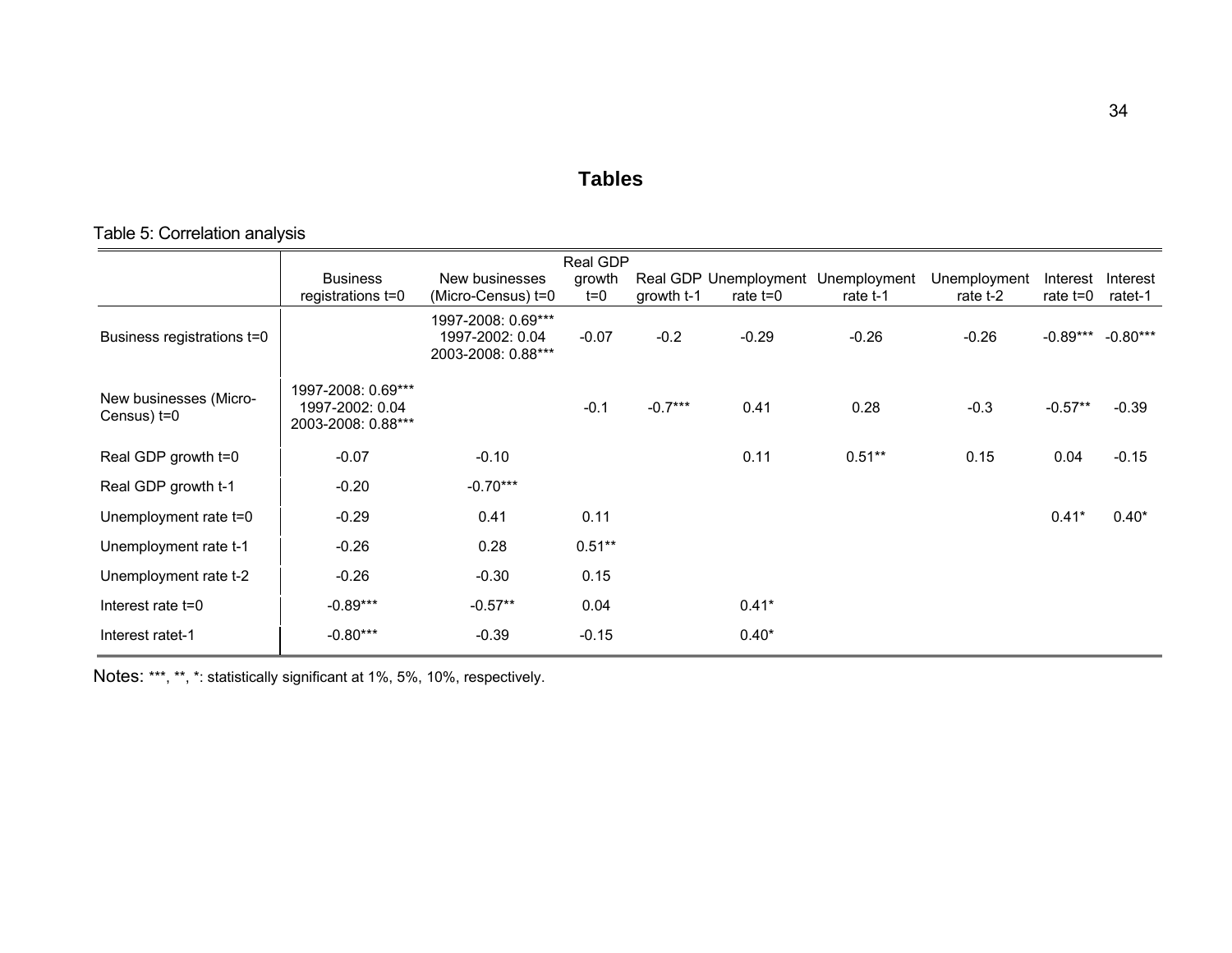| Dependent Var: Log business registrations |                      |                      |                     |                      |                      |                      |                      |                      |
|-------------------------------------------|----------------------|----------------------|---------------------|----------------------|----------------------|----------------------|----------------------|----------------------|
|                                           |                      | $\mathbf{I}$         | Ш                   | IV                   | V                    | VI                   | VII                  | VIII                 |
| Log unemployment rate t-1                 | $0.41**$<br>(0.14)   |                      |                     |                      |                      |                      |                      |                      |
| Log unemployment rate t-2                 |                      | 0.14<br>(0.16)       |                     |                      |                      |                      |                      |                      |
| HP log unemployment rate t-1              |                      |                      | $0.77***$<br>(0.28) |                      |                      |                      |                      |                      |
| HP log unemployment rate t-2              |                      |                      |                     | 0.08<br>(0.29)       |                      |                      |                      |                      |
| Real GDP growth t-1                       |                      |                      |                     |                      | $-0.68$<br>(1.12)    |                      |                      |                      |
| Real GDP growth t-2                       |                      |                      |                     |                      |                      | $-1.39$<br>(1.41)    |                      |                      |
| HP log real GDP t-1                       |                      |                      |                     |                      |                      |                      | $-4.73***$<br>(1.53) |                      |
| HP log real GDP t-2                       |                      |                      |                     |                      |                      |                      |                      | $-3.37*$<br>(1.83)   |
| Interest rate t-1                         | $-0.31$<br>(0.22)    | $-0.25$<br>(0.23)    | $-0.05$<br>(0.24)   | $-0.25$<br>(0.25)    | $-0.27$<br>(0.23)    | $-0.26$<br>(0.23)    | $-0.18$<br>(0.42)    | $-0.23$<br>(0.23)    |
| Constant                                  | $-3.61***$<br>(0.53) | $-4.31***$<br>(0.52) | -4.99***<br>(0.44)  | $-4.62***$<br>(0.46) | $-4.58***$<br>(0.43) | $-4.60***$<br>(0.43) | $-4.76***$<br>(0.42) | $-4.66***$<br>(0.42) |
| Breakdummy                                | $0.92***$<br>(0.06)  | $0.91***$<br>(0.06)  | $0.94***$<br>(0.06) | $0.90***$<br>(0.07)  | $0.89***$<br>(0.06)  | $0.90***$<br>(0.06)  | $0.92***$<br>(0.06)  | 0.92<br>(0.06)       |
| $R^2$ within                              | 0.78                 | 0.77                 | 0.78                | 0.77                 | 0.77                 | 0.77                 | 0.78                 | 0.77                 |

Table 6: The effect of unemployment, GDP, and interest rates on business registrations

Notes: Fixed effects estimations for 16 German Länder with annual data, 208 observations; \*\*\*, \*\*, \*: statistically significant at 1%, 5%, 10%, respectively; standard errors in parentheses; Fixed effects are always jointly significant at the one percent level.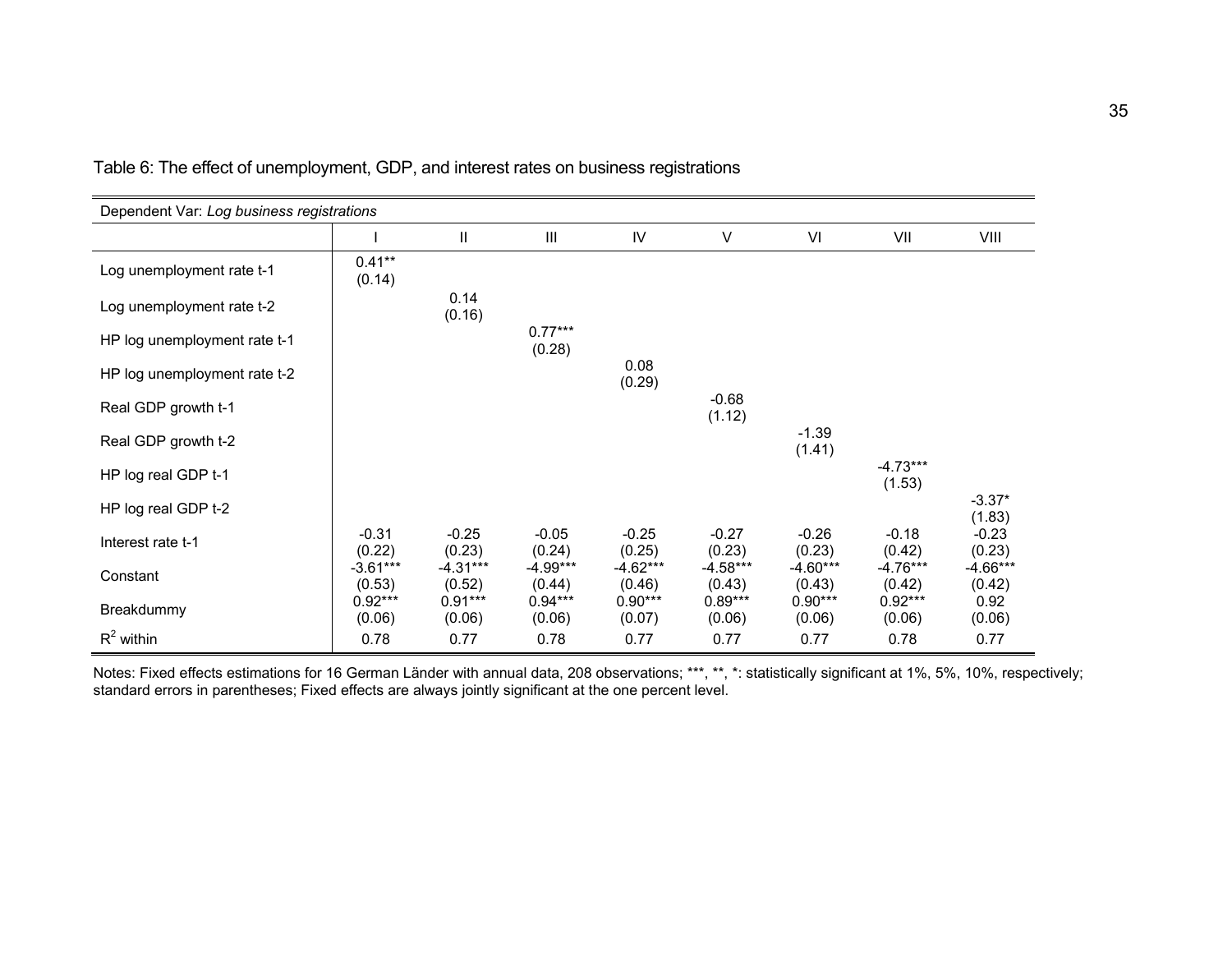|             | Coefficient | Standard<br>error | $R^2$ within |                | Coefficient | Standard<br>error | $R^2$ within |                    | Coefficient | Standard<br>error | $R^2$ within |
|-------------|-------------|-------------------|--------------|----------------|-------------|-------------------|--------------|--------------------|-------------|-------------------|--------------|
| Log ur t-1  | $0.68***$   | 0.08              | 0.61         | HP log ur t-1  | $0.94***$   | 0.17              | 0.54         | HP log ur <0 t-1   | $1.85***$   | 0.4               | 0.68         |
| Log ir t-1  | $-0.51***$  | 0.09              |              | Log ir t-1     | $-0.36***$  | 0.10              |              | Log ir t-1         | $-0.25**$   | 0.13              |              |
| Log ur t-2  | $0.70***$   | 0.09              | 0.6          | HP log ur t-2  | $0.89***$   | 0.18              | 0.53         | HP log ur <0 t-2   | $1.23***$   | 0.36              | 0.65         |
| Log ir t-1  | $-0.45***$  | 0.09              |              | Log ir t-1     | $-0.34***$  | 0.10              |              | og ir t-1_         | $-0.25*$    | 0.14              |              |
| Log ur t-3  | $0.67***$   | 0.1               | 0.57         | HP log ur t-3  | $0.67***$   | 0.19              | 0.5          | HP log ur <0 t-3   | $0.78**$    | 0.31              | 0.63         |
| Log ir t-1  | $-0.41***$  | 0.09              |              | Log ir t-1     | $-0.37***$  | 0.11              |              | Log ir t-1         | $-0.29**$   | 0.14              |              |
| Log ur t-4  | $0.60***$   | 0.11              | 0.54         | HP log ur t-4  | $0.38*$     | 0.2               | 0.47         | HP log ur < 0 t-4  | 0.44        | 0.3               | 0.61         |
| Log ir t-1  | $-0.38***$  | 0.10              |              | Log ir t-1     | $-0.43***$  | 0.11              |              | _og ir t-1         | $-0.32**$   | 0.14              |              |
| Log ur t-5  | $0.50***$   | 0.12              | 0.51         | HP log ur t-5  | 0.03        | 0.21              | 0.46         | HP log ur < 0 t-5  | 0.07        | 0.3               | 0.6          |
| Log ir t-1  | $-0.38***$  | 0.10              |              | Log ir t-1     | $-0.52***$  | 0.12              |              | Log ir t-1         | $-0.38**$   | 0.15              |              |
| Log ur t-6  | $0.27*$     | 0.14              | 0.48         | HP log ur t-6  | $-0.44**$   | 0.21              | 0.48         | HP log ur < 0 t-6  | $-0.27$     | 0.29              | 0.6          |
| Log ir t-1  | $-0.46***$  | 0.11              |              | Log ir t-1     | $-0.67***$  | 0.12              |              | _og ir t-1         | $-0.47***$  | 0.16              |              |
| Log ur t-7  | $-0.02$     | 0.15              | 0.48         | HP log ur t-7  | $-0.82***$  | 0.2               | 0.52         | HP log ur <0 t-7   | $-0.61**$   | 0.27              | 0.62         |
| Log ir t-1  | $-0.58***$  | 0.12              |              | Log ir t-1     | $-0.78***$  | 0.11              |              | _og ir t-1         | $-0.56***$  | 0.15              |              |
| Log ur t-8  | $-0.30**$   | 0.15              | 0.48         | HP log ur t-8  | $-1.10***$  | 0.19              | 0.55         | HP log ur <0 t-8   | $-0.86***$  | 0.25              | 0.65         |
| Log ir t-1  | $-0.66***$  | 0.12              |              | Log ir t-1     | $-0.80***$  | 0.11              |              | Log ir t-1         | $-0.61***$  | 0.14              |              |
| Log ur t-9  | $-0.50***$  | 0.15              | 0.49         | HP log ur t-9  | $-1.13***$  | 0.18              | 0.56         | HP log ur < 0 t-9  | $-1.03***$  | 0.25              | 0.66         |
| Log ir t-1  | $-0.73***$  | 0.11              |              | Log ir t-1     | $-0.78***$  | 0.10              |              | Log ir t-1         | $-0.63***$  | 0.14              |              |
| Log ur t-10 | $-0.63***$  | 0.14              | 0.51         | HP log ur t-10 | $-1.16***$  | 0.18              | 0.57         | HP log ur < 0 t-10 | $-1.23***$  | 0.24              | 0.7          |
| Log ir t-1  | $-0.72***$  | 0.11              |              | Log ir t-1     | $-0.72***$  | 0.10              |              | Log ir t-1         | $-0.66***$  | 0.13              |              |

Table 7: The effect of quarterly unemployment and interest rates on new business formation

Dependent Variable: *Log new businesses (Micro-Census)* 

Notes: Quarterly fixed effects estimation with seasonal dummy variables; regions North, South, East, West; T=49 (Q1 1997 - Q1 2009); \*\*\*, \*\*, \*: statistically significant at 1%, 5%, 10%, respectively ;seasonal dummy variables are always jointly significant at the one percent level; coefficients from individual estimations (not jointly estimated); number of observations in third regression = 96.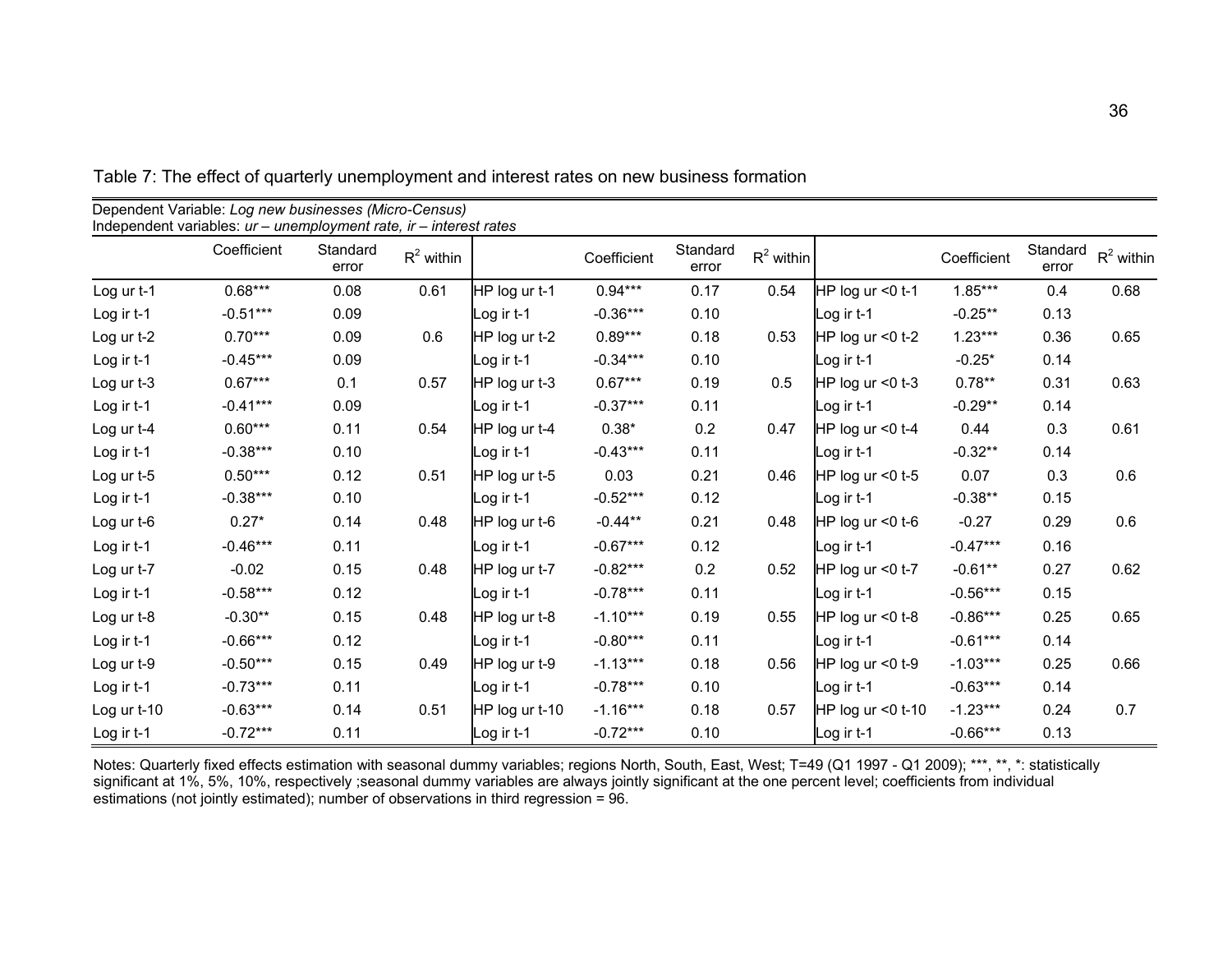|                                 | Dependent Variable: Log business registrations |                      |                     |                      |  |  |  |  |
|---------------------------------|------------------------------------------------|----------------------|---------------------|----------------------|--|--|--|--|
|                                 |                                                | $\mathbf{H}$         | Ш                   | IV                   |  |  |  |  |
| Log unemployment rate t-1       | $0.42**$<br>(0.14)                             |                      |                     |                      |  |  |  |  |
| HP log unemployment rate t-1    |                                                | $0.79***$<br>(0.27)  |                     |                      |  |  |  |  |
| Real GDP growth t-1             |                                                |                      | $-1.16$<br>(1.09)   |                      |  |  |  |  |
| HP log real GDP t-1             |                                                |                      |                     | $-5.19***$<br>(1.47) |  |  |  |  |
| Log difference patent intensity | $0.31*$<br>(0.18)                              | 0.29<br>(0.18)       | $0.31*$<br>(0.19)   | $0.32*$<br>(0.18)    |  |  |  |  |
| Log self-employment rate        |                                                |                      | $0.15***$<br>(0.07) |                      |  |  |  |  |
| Constant                        | $-4.2***$<br>(0.31)                            | $-5.10***$<br>(0.03) | $-4.7***$<br>(0.19) | $-5.11***$<br>(0.03) |  |  |  |  |
| Breakdummy                      | 1.0<br>$(0.04)***$<br>(0.04)                   | $0.97***$<br>(0.04)  | $0.94***$<br>(0.04) | $0.98***$<br>(0.04)  |  |  |  |  |
| R <sub>2</sub> within           | 0.79                                           | 0.79                 | 0.79                | 0.80                 |  |  |  |  |

Table 8: The effect of unemployment and GDP on business registrations with controls

Notes: Fixed effects estimations with 192 observations.\*\*\*, \*\*, \*: statistically significant at 1%, 5%, 10%, respectively; standard errors in parentheses.